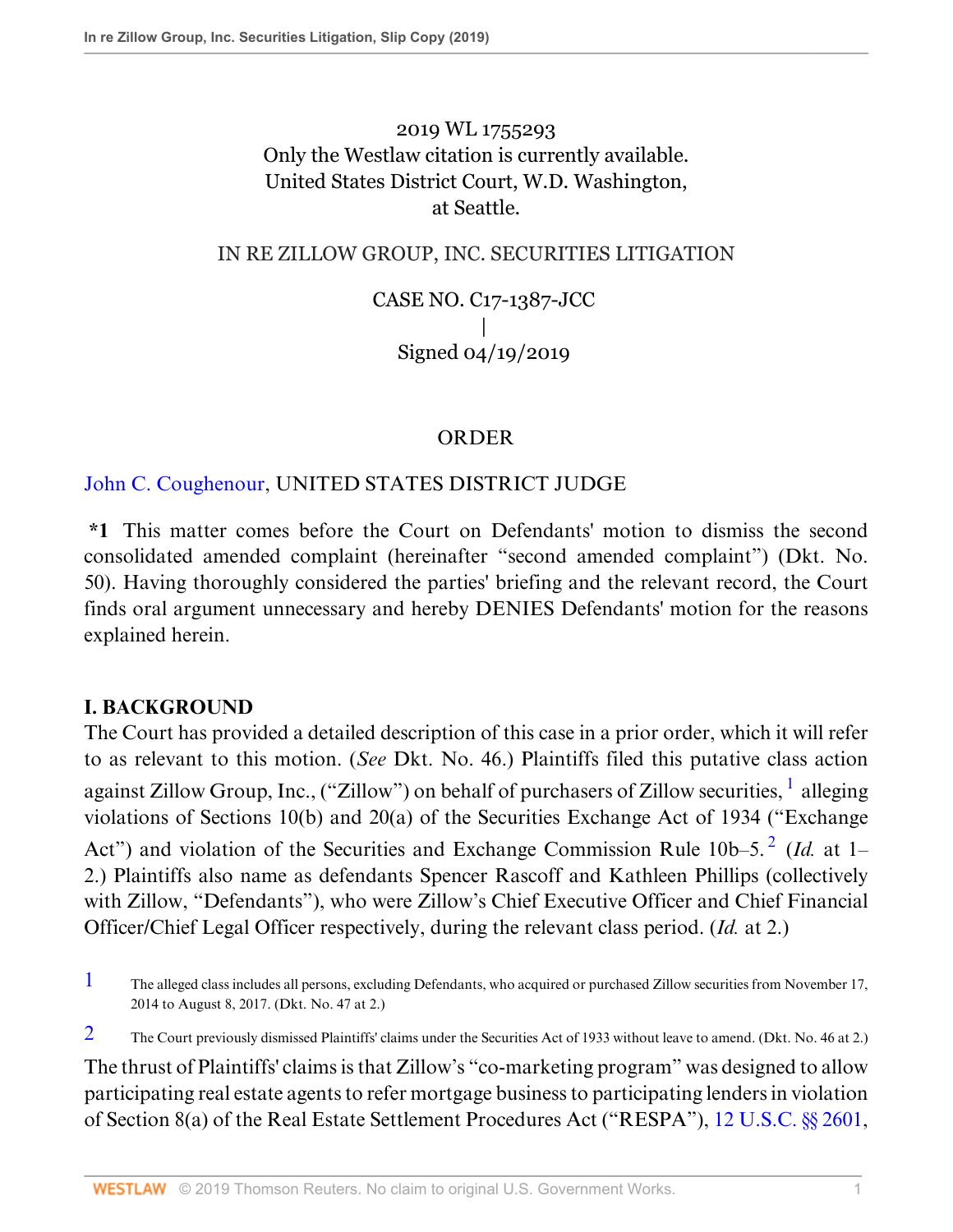[2607](http://www.westlaw.com/Link/Document/FullText?findType=L&pubNum=1000546&cite=12USCAS2607&originatingDoc=Ia2b1702064d511e9a6438b9dc1ba0379&refType=LQ&originationContext=document&vr=3.0&rs=cblt1.0&transitionType=DocumentItem&contextData=(sc.Default)). (*Id.* at 8.) Plaintiffs assert that Defendants made a series of misleading statements regarding Zillow's legal compliance by failing to disclose the co-marketing program's alleged illegality, particularly after the Consumer Financial Protection Bureau ("CFPB") launched an investigation into the program. (*Id.*) Plaintiffs allege that Defendants' misrepresentations about Zillow's legal compliance caused them to purchase the company's stock at artificially inflated prices. (*Id.* at 4.)

Defendants moved to dismiss Plaintiffs' consolidated amended complaint (Dkt. No. 35) for failure to state a claim upon which relief can be granted. (Dkt. No. 36.) On October 2, 2018, the Court granted Defendants' motion, and dismissed Plaintiffs' Exchange Act claims without prejudice and with leave to amend. (Dkt. No. 46.) In its order, the Court wrote:

> [I]f Plaintiffs choose to file a second amended complaint, they must assert particularized facts that demonstrate that Zillow designed the comarketing program to violate RESPA, and that Zillow was instructing and encouraging third-parties to commit such violations. Plaintiffs must additionally allege with particularity that Defendants made material false or misleading statements regarding the co-marketing program's compliance with RESPA, that Defendants' statements evinced a strong inference of scienter, and that such statements caused the loss alleged by Plaintiffs.

**\*2** (*Id.* at 32.) On November 16, 2018, Plaintiffs timely filed their second amended complaint. (Dkt. No. 47.) Plaintiffs again allege that the co-marketing program was designed to violate RESPA and Defendants made false statements regarding Zillow's legal compliance. (*Id.* at 3– 5.) Plaintiffs also allege, for the first time, that Defendants violated the Consumer Financial Protection Act ("CFPA"), 12 U.S.C. § 5336, by providing "substantial assistance" to comarketing participants who were violating RESPA. (*Id.* at 24–26.) Plaintiffs assert that these alleged CFPA violations provide a separate basis for the Court to conclude that Defendants made misleading statements. (*Id.* at 35–40.)

On December 17, 2018, Defendants filed a motion to dismiss the second amended complaint for failure to state a claim upon which relief can be granted. (Dkt. No. 50.) Defendants assert that Plaintiffs have failed to correct the deficiencies identified by the Court in its prior order dismissing the amended complaint—specifically, that Plaintiffs have failed to allege "particularized facts demonstrating that Zillow designed its business to violate the law, encouraged third parties to violate the law, made false or misleading statements about the Company's compliance with the law, and caused the losses alleged." (*Id.* at 6.)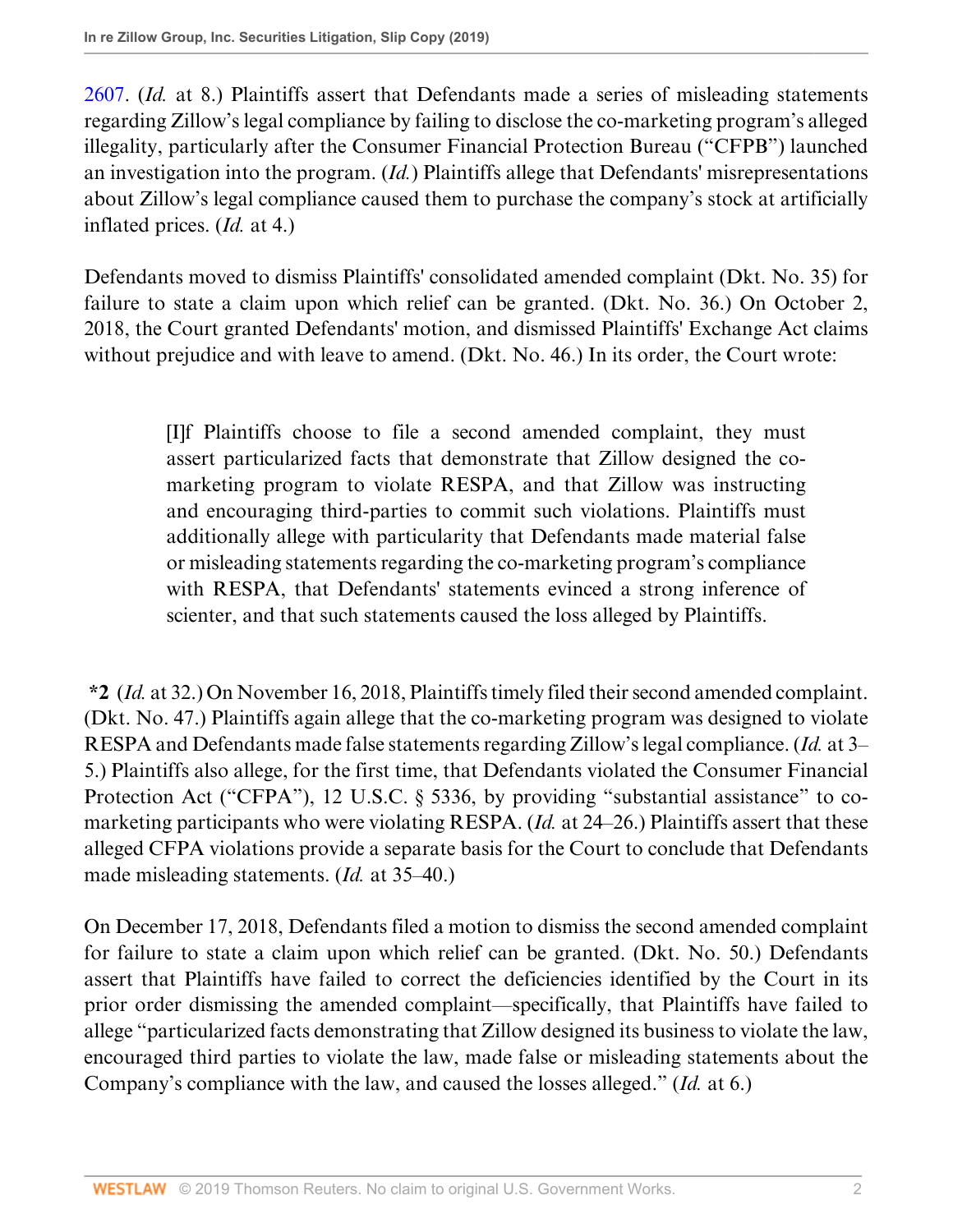## **II. DISCUSSION**

### **A. Legal Standard for Motion to Dismiss Securities Fraud Claim**

To state a claim for securities fraud under Section 10(b) and Rule 10b–5, a plaintiff must allege: "(1) a material misrepresentation or omission by the defendant; (2) scienter; (3) a connection between the misrepresentation or omission and the purchase or sale of a security; (4) [rel](https://1.next.westlaw.com/Link/RelatedInformation/Flag?documentGuid=I4a9802cd0d2311e490d4edf60ce7d742&transitionType=InlineKeyCiteFlags&originationContext=docHeaderFlag&contextData=(sc.Default) )iance upon the misrepresentation or omission; (5) economic loss; and (6) loss causation." *[Police Ret. Sys. of St. Louis v. Intuitive Surgical, Inc.](http://www.westlaw.com/Link/Document/FullText?findType=Y&serNum=2033853433&pubNum=0000506&originatingDoc=Ia2b1702064d511e9a6438b9dc1ba0379&refType=RP&fi=co_pp_sp_506_1057&originationContext=document&vr=3.0&rs=cblt1.0&transitionType=DocumentItem&contextData=(sc.Default)#co_pp_sp_506_1057)*, 759 F.3d 1051, 1057 [\(9th Cir. 2014\)](http://www.westlaw.com/Link/Document/FullText?findType=Y&serNum=2033853433&pubNum=0000506&originatingDoc=Ia2b1702064d511e9a6438b9dc1ba0379&refType=RP&fi=co_pp_sp_506_1057&originationContext=document&vr=3.0&rs=cblt1.0&transitionType=DocumentItem&contextData=(sc.Default)#co_pp_sp_506_1057) (quoting *[Halliburton Co. v. Erica P. John Fund, Inc.](http://www.westlaw.com/Link/Document/FullText?findType=Y&serNum=2033642715&pubNum=0000708&originatingDoc=Ia2b1702064d511e9a6438b9dc1ba0379&refType=RP&fi=co_pp_sp_708_2407&originationContext=document&vr=3.0&rs=cblt1.0&transitionType=DocumentItem&contextData=(sc.Default)#co_pp_sp_708_2407)*, 134 S. Ct. 2398, 2407  $(2014)$ ).

Normally, to survive a motion to dismiss, a complaint must contain suffi[cie](https://1.next.westlaw.com/Link/RelatedInformation/Flag?documentGuid=I90623386439011de8bf6cd8525c41437&transitionType=InlineKeyCiteFlags&originationContext=docHeaderFlag&contextData=(sc.Default) )nt factual matter, accepted as true, to state a claim for relief that is plausible on its face. *Ashcroft v. Igbal*, [556 U.S. 662, 677–78 \(2009\).](http://www.westlaw.com/Link/Document/FullText?findType=Y&serNum=2018848474&pubNum=0000780&originatingDoc=Ia2b1702064d511e9a6438b9dc1ba0379&refType=RP&fi=co_pp_sp_780_677&originationContext=document&vr=3.0&rs=cblt1.0&transitionType=DocumentItem&contextData=(sc.Default)#co_pp_sp_780_677) Complaints alleging securities fraud claims under Section 10(b) and Rule 10b–5 must additionally satisfy the dual pleading requirements of [Federal Rule of](http://www.westlaw.com/Link/Document/FullText?findType=L&pubNum=1000600&cite=USFRCPR9&originatingDoc=Ia2b1702064d511e9a6438b9dc1ba0379&refType=LQ&originationContext=document&vr=3.0&rs=cblt1.0&transitionType=DocumentItem&contextData=(sc.Default)) [Civil Procedure 9\(b\)](http://www.westlaw.com/Link/Document/FullText?findType=L&pubNum=1000600&cite=USFRCPR9&originatingDoc=Ia2b1702064d511e9a6438b9dc1ba0379&refType=LQ&originationContext=document&vr=3.0&rs=cblt1.0&transitionType=DocumentItem&contextData=(sc.Default)) and the Private Securities Litigation Reform Act ("PSLRA"). *[WPP](http://www.westlaw.com/Link/Document/FullText?findType=Y&serNum=2025920521&pubNum=0000506&originatingDoc=Ia2b1702064d511e9a6438b9dc1ba0379&refType=RP&fi=co_pp_sp_506_1047&originationContext=document&vr=3.0&rs=cblt1.0&transitionType=DocumentItem&contextData=(sc.Default)#co_pp_sp_506_1047) [Luxembourg Gamma Three Sarl v. Spot Runner, Inc.](http://www.westlaw.com/Link/Document/FullText?findType=Y&serNum=2025920521&pubNum=0000506&originatingDoc=Ia2b1702064d511e9a6438b9dc1ba0379&refType=RP&fi=co_pp_sp_506_1047&originationContext=document&vr=3.0&rs=cblt1.0&transitionType=DocumentItem&contextData=(sc.Default)#co_pp_sp_506_1047)*, 655 F.3d 1039, 1047 (9th Cir. 2011) (citing *[Zucco Partners, LLC v. Digimarc Corp.](http://www.westlaw.com/Link/Document/FullText?findType=Y&serNum=2017861926&pubNum=0000506&originatingDoc=Ia2b1702064d511e9a6438b9dc1ba0379&refType=RP&fi=co_pp_sp_506_990&originationContext=document&vr=3.0&rs=cblt1.0&transitionType=DocumentItem&contextData=(sc.Default)#co_pp_sp_506_990)*, 552 F.3d 981, 990 (9th Cir. 2009)). [Rule](http://www.westlaw.com/Link/Document/FullText?findType=L&pubNum=1000600&cite=USFRCPR9&originatingDoc=Ia2b1702064d511e9a6438b9dc1ba0379&refType=LQ&originationContext=document&vr=3.0&rs=cblt1.0&transitionType=DocumentItem&contextData=(sc.Default)) [9\(b\)](http://www.westlaw.com/Link/Document/FullText?findType=L&pubNum=1000600&cite=USFRCPR9&originatingDoc=Ia2b1702064d511e9a6438b9dc1ba0379&refType=LQ&originationContext=document&vr=3.0&rs=cblt1.0&transitionType=DocumentItem&contextData=(sc.Default)) requires that complaints alleging fraud or mistake must "state with particularity the circumstances constituting fraud or mistake." [Fed. R. Civ. P. 9\(b\).](http://www.westlaw.com/Link/Document/FullText?findType=L&pubNum=1000600&cite=USFRCPR9&originatingDoc=Ia2b1702064d511e9a6438b9dc1ba0379&refType=LQ&originationContext=document&vr=3.0&rs=cblt1.0&transitionType=DocumentItem&contextData=(sc.Default)) This st[and](https://1.next.westlaw.com/Link/RelatedInformation/Flag?documentGuid=I6e46fde689c111d9b6ea9f5a173c4523&transitionType=InlineKeyCiteFlags&originationContext=docHeaderFlag&contextData=(sc.Default) )ard requires that a complaint allege the "who, what, when, where, and how" of the fraud. *[Vess v. Ciba-](http://www.westlaw.com/Link/Document/FullText?findType=Y&serNum=2003124194&pubNum=0000506&originatingDoc=Ia2b1702064d511e9a6438b9dc1ba0379&refType=RP&fi=co_pp_sp_506_1106&originationContext=document&vr=3.0&rs=cblt1.0&transitionType=DocumentItem&contextData=(sc.Default)#co_pp_sp_506_1106)Geigy Corp. USA*[, 317 F.3d 1097, 1106 \(9th Cir. 2003\)](http://www.westlaw.com/Link/Document/FullText?findType=Y&serNum=2003124194&pubNum=0000506&originatingDoc=Ia2b1702064d511e9a6438b9dc1ba0379&refType=RP&fi=co_pp_sp_506_1106&originationContext=document&vr=3.0&rs=cblt1.0&transitionType=DocumentItem&contextData=(sc.Default)#co_pp_sp_506_1106).

Pursuant to the PSLRA, a complaint alleging securities fraud must "specify each statement alleged to have been misleading, the reason or reasons why the statement is misleading, and if an allegation regarding the statement or omission is made on information and belief, the complaint shall state with particularity all facts on which the belief is formed." [15](http://www.westlaw.com/Link/Document/FullText?findType=L&pubNum=1000546&cite=15USCAS78U-4&originatingDoc=Ia2b1702064d511e9a6438b9dc1ba0379&refType=RB&originationContext=document&vr=3.0&rs=cblt1.0&transitionType=DocumentItem&contextData=(sc.Default)#co_pp_3fed000053a85) [U.S.C. § 78u-4\(b\)\(1\).](http://www.westlaw.com/Link/Document/FullText?findType=L&pubNum=1000546&cite=15USCAS78U-4&originatingDoc=Ia2b1702064d511e9a6438b9dc1ba0379&refType=RB&originationContext=document&vr=3.0&rs=cblt1.0&transitionType=DocumentItem&contextData=(sc.Default)#co_pp_3fed000053a85) In addition, the complaint must "state with particularity facts giving rise to a strong inference that the defendant acted with the required state of mind." [15](http://www.westlaw.com/Link/Document/FullText?findType=L&pubNum=1000546&cite=15USCAS78U-4&originatingDoc=Ia2b1702064d511e9a6438b9dc1ba0379&refType=RB&originationContext=document&vr=3.0&rs=cblt1.0&transitionType=DocumentItem&contextData=(sc.Default)#co_pp_c0ae00006c482) [U.S.C. § 78u-4\(b\)\(2\)](http://www.westlaw.com/Link/Document/FullText?findType=L&pubNum=1000546&cite=15USCAS78U-4&originatingDoc=Ia2b1702064d511e9a6438b9dc1ba0379&refType=RB&originationContext=document&vr=3.0&rs=cblt1.0&transitionType=DocumentItem&contextData=(sc.Default)#co_pp_c0ae00006c482). While the facts supporting a securities fraud claim must be stated with particularity, the Court must accept as true all well-pleaded allegations and draw all [rea](https://1.next.westlaw.com/Link/RelatedInformation/Flag?documentGuid=I9120ac409f1411e892c4ce5625aacf64&transitionType=InlineKeyCiteFlags&originationContext=docHeaderFlag&contextData=(sc.Default) )sonable inferences from those allegations in the light most favorable to the plaintiff. *See [Khoja v. Orexigen Therapeutics, Inc.](http://www.westlaw.com/Link/Document/FullText?findType=Y&serNum=2045261866&pubNum=0000506&originatingDoc=Ia2b1702064d511e9a6438b9dc1ba0379&refType=RP&fi=co_pp_sp_506_1008&originationContext=document&vr=3.0&rs=cblt1.0&transitionType=DocumentItem&contextData=(sc.Default)#co_pp_sp_506_1008)*, 899 F.3d 988, 1008 (9th Cir. 2018).

### **B. Plaintiffs' Exchange Act Claims**

**\*3** Before the Court can analyze the statements that Plaintiffs allege were materially misleading, it must first assess Plaintiffs' allegations regarding Zillow's RESPA and CFPA violations. If the second amended complaint lacks particularized facts regarding these alleged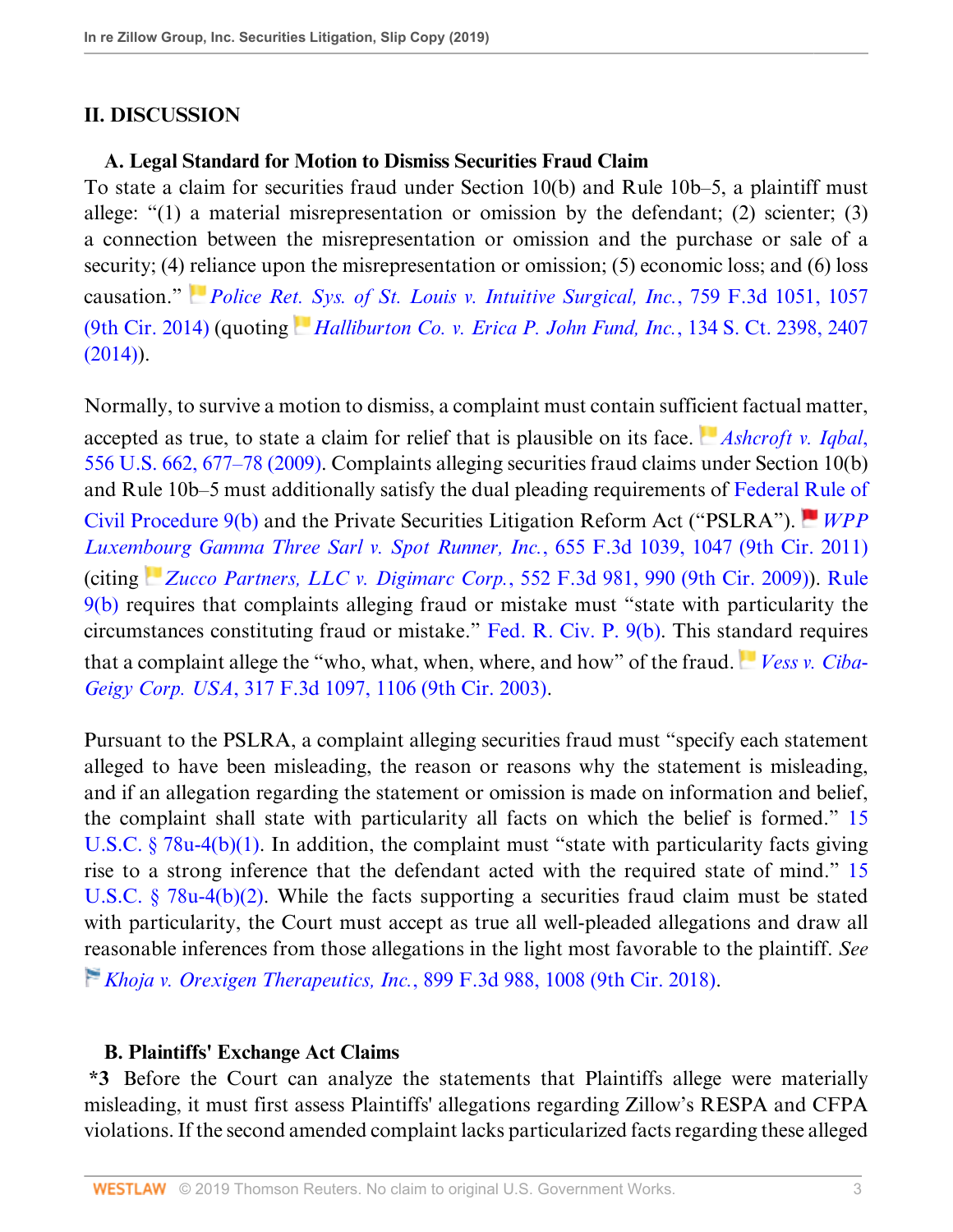violations, then many of Defendants' statements could neither have been misleading nor made with the requisite scienter. *See* [15 U.S.C. § 78u-4\(b\)\(1\)–\(2\)](http://www.westlaw.com/Link/Document/FullText?findType=L&pubNum=1000546&cite=15USCAS78U-4&originatingDoc=Ia2b1702064d511e9a6438b9dc1ba0379&refType=RB&originationContext=document&vr=3.0&rs=cblt1.0&transitionType=DocumentItem&contextData=(sc.Default)#co_pp_3fed000053a85) (stating that plaintiffs must allege with specificity "the reason or reasons why the statement is misleading," and facts "giving rise to a strong inference that the defendant acted with the requisite state of mind."); (*see also* Dkt. No. 46 at 8–16.)

## 1. RESPA Allegations

RESPA Section 8(a) prohibits giving or accepting "any fee, kickback, or thing of value pursuant to any agreement or understanding, oral or otherwise, that business incident to or a part of a real estate settlement service involving a federally related mortgage loan shall be referred to any person." 12 U.S.C.  $\S$  2607(a). "Courts commonly find a violation of  $\S$  $2607(a)$  when (1) a payment or thing of value was exchanged, (2) pursuant to an agreement to refer settlement business, and (3) there was an actual referral." *[Edwards v. First Am. Corp.](http://www.westlaw.com/Link/Document/FullText?findType=Y&serNum=2036944825&pubNum=0000506&originatingDoc=Ia2b1702064d511e9a6438b9dc1ba0379&refType=RP&fi=co_pp_sp_506_1178&originationContext=document&vr=3.0&rs=cblt1.0&transitionType=DocumentItem&contextData=(sc.Default)#co_pp_sp_506_1178)*, [798 F.3d 1172, 1178 \(9th Cir. 2015\).](http://www.westlaw.com/Link/Document/FullText?findType=Y&serNum=2036944825&pubNum=0000506&originatingDoc=Ia2b1702064d511e9a6438b9dc1ba0379&refType=RP&fi=co_pp_sp_506_1178&originationContext=document&vr=3.0&rs=cblt1.0&transitionType=DocumentItem&contextData=(sc.Default)#co_pp_sp_506_1178) "An agreement or understanding for the referral of business incident to or part of a settlement service need not be written or verbalized but may be established by a practice, pattern or course of conduct." [12 C.F.R. § 1024.14\(e\)](http://www.westlaw.com/Link/Document/FullText?findType=L&pubNum=1000547&cite=12CFRS1024.14&originatingDoc=Ia2b1702064d511e9a6438b9dc1ba0379&refType=RB&originationContext=document&vr=3.0&rs=cblt1.0&transitionType=DocumentItem&contextData=(sc.Default)#co_pp_7fdd00001ca15). A referral includes "any oral or written action directed to a person which has the effect of affirmatively influencing the selection by any person of a provider of a settlement service" such as a mortgage lender.  $12$  C.F.R. §  $1024.14(f)(1)$ .

Notwithstanding the law's prohibition on paying for referrals, RESPA Section 8(c) contains a safe harbor provision that permits "[a] payment to any person of a bona fide salary or compensation or other payment for goods or facilities actually furnished or for services actually performed." [12 U.S.C. § 2607\(c\);](http://www.westlaw.com/Link/Document/FullText?findType=L&pubNum=1000546&cite=12USCAS2607&originatingDoc=Ia2b1702064d511e9a6438b9dc1ba0379&refType=RB&originationContext=document&vr=3.0&rs=cblt1.0&transitionType=DocumentItem&contextData=(sc.Default)#co_pp_4b24000003ba5) [12 C.F.R. § 1024.14\(g\)\(iv\)](http://www.westlaw.com/Link/Document/FullText?findType=L&pubNum=1000547&cite=12CFRS1024.14&originatingDoc=Ia2b1702064d511e9a6438b9dc1ba0379&refType=RB&originationContext=document&vr=3.0&rs=cblt1.0&transitionType=DocumentItem&contextData=(sc.Default)#co_pp_16f4000091d86). The Ninth Circuit has interpreted the safe harbor to apply (1) where "goods or facilities were actually furnished or services were actually performed for the compensation paid" and, (2) "the payments are reasonably related to the value of the goods or facilities that were actually furnished or services that were [actu](https://1.next.westlaw.com/Link/RelatedInformation/Flag?documentGuid=I6b5fc2e08ffb11e6a46fa4c1b9f16bf3&transitionType=InlineKeyCiteFlags&originationContext=docHeaderFlag&contextData=(sc.Default) )ally performed." *[Geraci v. Homestreet Bank](http://www.westlaw.com/Link/Document/FullText?findType=Y&serNum=2003710437&pubNum=0000506&originatingDoc=Ia2b1702064d511e9a6438b9dc1ba0379&refType=RP&fi=co_pp_sp_506_751&originationContext=document&vr=3.0&rs=cblt1.0&transitionType=DocumentItem&contextData=(sc.Default)#co_pp_sp_506_751)*, 347 F.3d 749, 751 (9th [Cir. 2003\)](http://www.westlaw.com/Link/Document/FullText?findType=Y&serNum=2003710437&pubNum=0000506&originatingDoc=Ia2b1702064d511e9a6438b9dc1ba0379&refType=RP&fi=co_pp_sp_506_751&originationContext=document&vr=3.0&rs=cblt1.0&transitionType=DocumentItem&contextData=(sc.Default)#co_pp_sp_506_751); *see also [PHH Corp. v. Consumer Fin. Prot. Bureau](http://www.westlaw.com/Link/Document/FullText?findType=Y&serNum=2039977790&pubNum=0000506&originatingDoc=Ia2b1702064d511e9a6438b9dc1ba0379&refType=RP&fi=co_pp_sp_506_40&originationContext=document&vr=3.0&rs=cblt1.0&transitionType=DocumentItem&contextData=(sc.Default)#co_pp_sp_506_40)*, 839 F.3d 1, 40 (D.C. Cir. [2016\)](http://www.westlaw.com/Link/Document/FullText?findType=Y&serNum=2039977790&pubNum=0000506&originatingDoc=Ia2b1702064d511e9a6438b9dc1ba0379&refType=RP&fi=co_pp_sp_506_40&originationContext=document&vr=3.0&rs=cblt1.0&transitionType=DocumentItem&contextData=(sc.Default)#co_pp_sp_506_40) (holding that RESPA's safe harbor prohibits "payments for referrals," but not "bona fide payments for services."). For the safe harbor to apply, the payments in question "must be commensurate with [the](https://1.next.westlaw.com/Link/RelatedInformation/Flag?documentGuid=Ibd2cd8b379d811d98c82a53fc8ac8757&transitionType=InlineKeyCiteFlags&originationContext=docHeaderFlag&contextData=(sc.Default) ) amount normally charged for similar services in similar transactions in similar markets." *Schuetz v. Banc One Mortg. Corp.*[, 292 F.3d 1004, 1011 \(9th Cir. 2002\)](http://www.westlaw.com/Link/Document/FullText?findType=Y&serNum=2002357918&pubNum=0000506&originatingDoc=Ia2b1702064d511e9a6438b9dc1ba0379&refType=RP&fi=co_pp_sp_506_1011&originationContext=document&vr=3.0&rs=cblt1.0&transitionType=DocumentItem&contextData=(sc.Default)#co_pp_sp_506_1011).

The Court previously rejected both of Plaintiffs' theories that the co-marketing program violated RESPA Section 8(a). (Dkt. No. 46 at 10–16.) First, the Court ruled that Plaintiffs failed to allege particularized facts demonstrating that Defendants designed the co-marketing program to allow real estate agents to make illegal referrals to lenders in exchange for the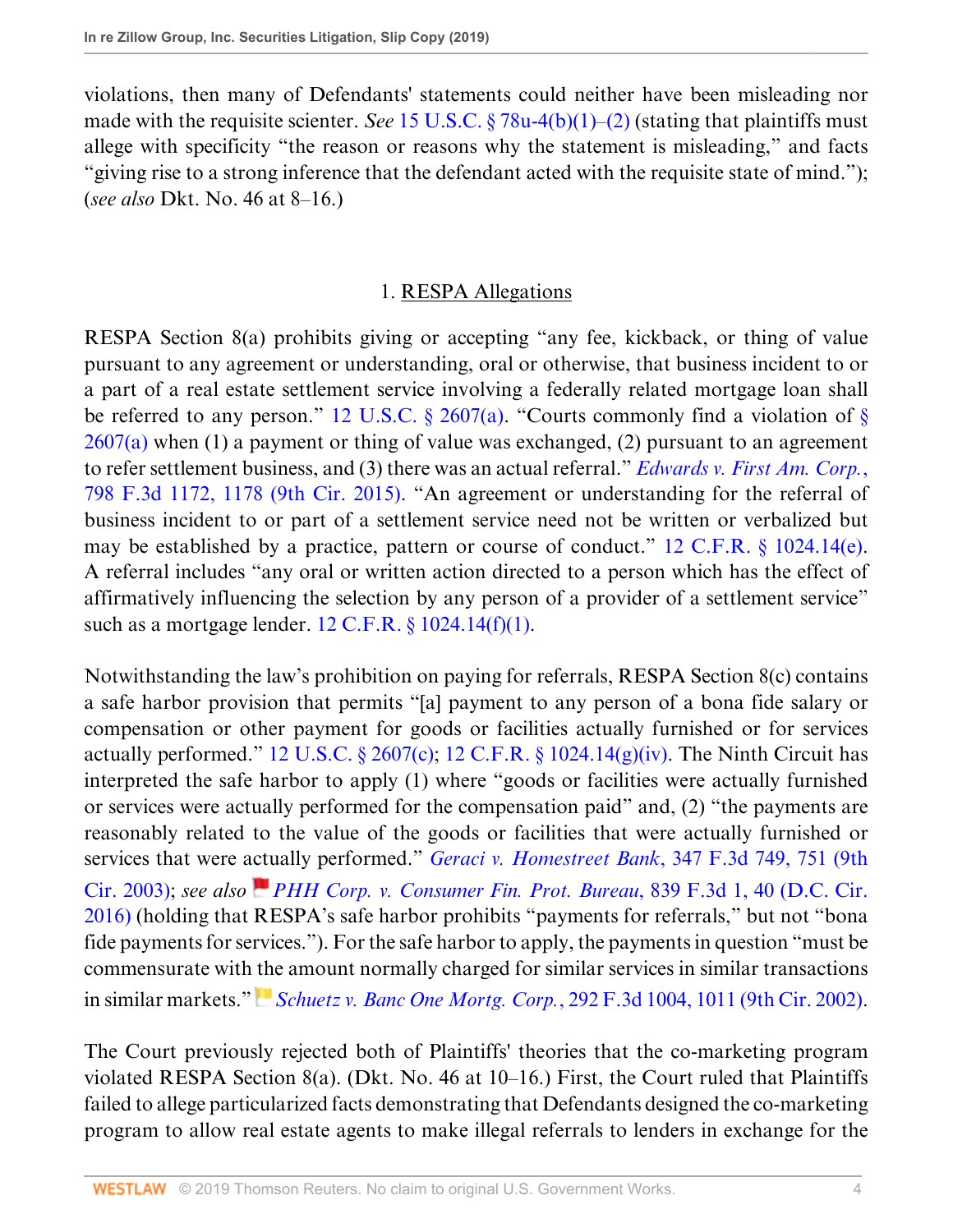lenders paying a [po](https://1.next.westlaw.com/Link/RelatedInformation/Flag?documentGuid=I6b5fc2e08ffb11e6a46fa4c1b9f16bf3&transitionType=InlineKeyCiteFlags&originationContext=docHeaderFlag&contextData=(sc.Default) )rtion of the agents' advertising costs to Zillow or that such referrals were occurring.  $\left(\frac{\text{I}}{\text{Id}}\right)$  [at 10–12](http://www.westlaw.com/Link/Document/FullText?findType=Y&serNum=2039977790&pubNum=0000506&originatingDoc=Ia2b1702064d511e9a6438b9dc1ba0379&refType=RP&fi=co_pp_sp_506_10&originationContext=document&vr=3.0&rs=cblt1.0&transitionType=DocumentItem&contextData=(sc.Default)#co_pp_sp_506_10).) Second, the Court ruled that Plaintiffs failed to allege particularized facts demonstrating that the co-marketing program was designed to allow participating lenders to pay more than fair market value for the advertising services they received, such that the C[our](https://1.next.westlaw.com/Link/RelatedInformation/Flag?documentGuid=I6b5fc2e08ffb11e6a46fa4c1b9f16bf3&transitionType=InlineKeyCiteFlags&originationContext=docHeaderFlag&contextData=(sc.Default) )t could reasonably infer that the program fell outside RESPA's safe harbor provision. ( $\overline{Id}$  [at 12–14.](http://www.westlaw.com/Link/Document/FullText?findType=Y&serNum=2039977790&pubNum=0000506&originatingDoc=Ia2b1702064d511e9a6438b9dc1ba0379&refType=RP&fi=co_pp_sp_506_12&originationContext=document&vr=3.0&rs=cblt1.0&transitionType=DocumentItem&contextData=(sc.Default)#co_pp_sp_506_12)) The second amended complaint includes new allegations regarding both theories of RESPA liability, which the Court examines in turn.

### *a. Allegations Regarding Illegal Referrals*

**\*4** Plaintiffs assert that the purpose of the co-marketing program was "to enable lenders to obtain referrals in exchange for payments to [Zillow]." (Dkt. No. 51 at 7.) The second amended complaint alleges that "Zillow designed the program with the understanding that agents would ... use it to violate RESPA by making illegal referrals to lenders." (Dkt. No. 47 at 4.) Plaintiffs further allege that "Zillow actively monitored and encouraged lenders and agents to violate RESPA, contacting agents to make sure they are making referrals." (*Id.*) In support of these allegations, Plaintiffs offer statements from two anonymous witnesses (hereinafter "AW1" and "AW2") both of whom worked for Zillow during the class period. (*Id.* at 16–18, 23–25.)

AW1 was a regional sales manager who was responsible for overseeing a team of sales representatives tasked with upselling and cross-selling to existing co-marketing customers. (*Id.* at 16.) AW1 states that co-marketing lenders received fewer leads than their co-marketing agents but continued to participate in the program because "lenders expected real estate agents to refer business." (*Id.* at 16–17.) She further stated that she did not believe "lenders recoup[ed] advertising costs through leads from the Zillow site but through the referral relationship forged with the real estate agent." (*Id.* at 17.) AW1 also stated that she was personally aware of real estate agents providing their co-marketing lenders with access to their Zillow accounts so that the lender could obtain the agent's leads in cases where prospective homebuyers had opted out of giving their contact information to the lender. (*Id.*)

AW2 was a sales and operations trainer, who began working for Zillow after it merged with Trulia. (*Id.*) AW2 was responsible for training employees on the co-marketing program, "including how to talk to real estate agents about the program and the 'operations behind it.' " (*Id.*) AW2 stated that "[e]very agent and lender knew that the Co-Marketing program was for the lender to get leads and referrals," and that "everyone knew that the lenders paid the agents for leads and referrals." (*Id.*) Although AW2 stated that she trained Zillow's sales representatives to present the co-marketing program as an opportunity for agents and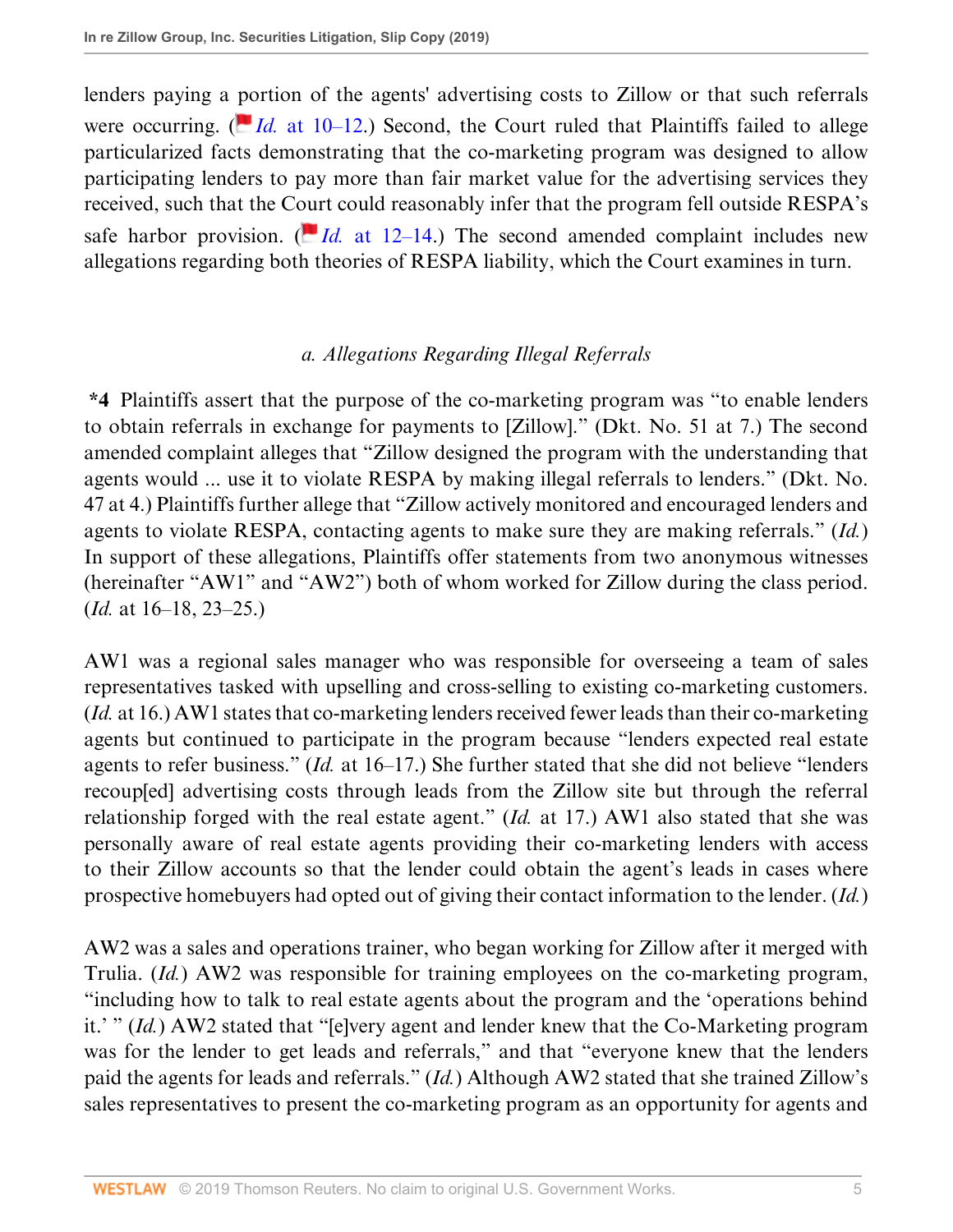lenders to get more exposure to potential customers, she reiterated that "it was understood that lenders were paying for referrals." (*Id.* at 17–18.)

In support of her statements that co-marketing lenders were participating in the program to receive referrals, AW2 states that Zillow trained its sales representatives to "track the number of referrals lenders received from the Co-Marketing program." (*Id.* at 18.) She further explained that each quarter, sales representatives contacted every real estate agent customer to conduct a business assessment, at which time they would ask the agents "how much they did in lender referrals." (*Id.*) AW2 describes one instance where a co-marketing agent wanted to cancel its advertising account "because the lender [didn't] want to pay anymore." (*Id.*) According to AW2, that lender had been paying "100% of the co-marketing costs for approximately 2 ½ years." (*Id.*) Whenever AW2 spoke to Zillow about potential concerns with the co-marketing program, she was "reminded not to ask questions." (*Id.*)

A securities fraud complaint "relying on statements from c[onf](https://1.next.westlaw.com/Link/RelatedInformation/Flag?documentGuid=Iea6d1660e0d011ddbc7bf97f340af743&transitionType=InlineKeyCiteFlags&originationContext=docHeaderFlag&contextData=(sc.Default) )idential witnesses must pass two hurdles to satisfy the PSLRA pleading requirements." *[Zucco Partners](http://www.westlaw.com/Link/Document/FullText?findType=Y&serNum=2017861926&pubNum=0000506&originatingDoc=Ia2b1702064d511e9a6438b9dc1ba0379&refType=RP&fi=co_pp_sp_506_995&originationContext=document&vr=3.0&rs=cblt1.0&transitionType=DocumentItem&contextData=(sc.Default)#co_pp_sp_506_995)*, 552 F.3d at [995.](http://www.westlaw.com/Link/Document/FullText?findType=Y&serNum=2017861926&pubNum=0000506&originatingDoc=Ia2b1702064d511e9a6438b9dc1ba0379&refType=RP&fi=co_pp_sp_506_995&originationContext=document&vr=3.0&rs=cblt1.0&transitionType=DocumentItem&contextData=(sc.Default)#co_pp_sp_506_995) First, the confidential witness must be described "with sufficient particularity to support the probability that [a p](https://1.next.westlaw.com/Link/RelatedInformation/Flag?documentGuid=Ia27352a1e18f11d98ac8f235252e36df&transitionType=InlineKeyCiteFlags&originationContext=docHeaderFlag&contextData=(sc.Default) )erson in the position occupied by the source would possess the information alleged." *In re Daou Sys., Inc.*[, 411 F.3d 1006, 1015 \(9th Cir. 2005\)](http://www.westlaw.com/Link/Document/FullText?findType=Y&serNum=2006824880&pubNum=0000506&originatingDoc=Ia2b1702064d511e9a6438b9dc1ba0379&refType=RP&fi=co_pp_sp_506_1015&originationContext=document&vr=3.0&rs=cblt1.0&transitionType=DocumentItem&contextData=(sc.Default)#co_pp_sp_506_1015). Second, the complaint must include "adequate corroborating details" of the confidential witness' statements. *Id.*

**\*5** The second amended complaint contains sufficient facts regarding AW1 and AW2 to credit their statements. Both held positions at Zillow that provided them with working knowledge of the co-marketing program. (Dkt. No. 47 at 16–17.) As a sales manager, AW1 had direct contact with co-marketing agents and lenders, putting her in a position to understand how Zillow's customers used the program. (*Id.* at 16.) As a sales and operations trainer, AW2 had personal knowledge of how Zillow implemented the co-marketing program as well as how the company trained its employees about presenting the program to agents and lenders. (*Id.* at 17.) AW2 also dealt directly with agents when she handled "escalated" calls and was therefore familiar with how Zillow communicated with its customers about the program. (*Id.* at 18.)

The second amended complaint also contains adequate corroborating details of the anonymous witnesses' statements. Both anonymous witnesses describe how Zillow made changes to the co-marketing program in the beginning of 2017 during the CFPB's investigation. (*Id.* at 17, 23, 27.) Their statements are corroborated by Zillow's disclosure of the investigation in May 2017, and subsequent disclosure in August 2017 that the CFPB had invited Zillow to discuss a possible settlement regarding alleged RESPA violations and intended to pursue further action if a settlement was not reached. (*Id.* at 43–44.) The Court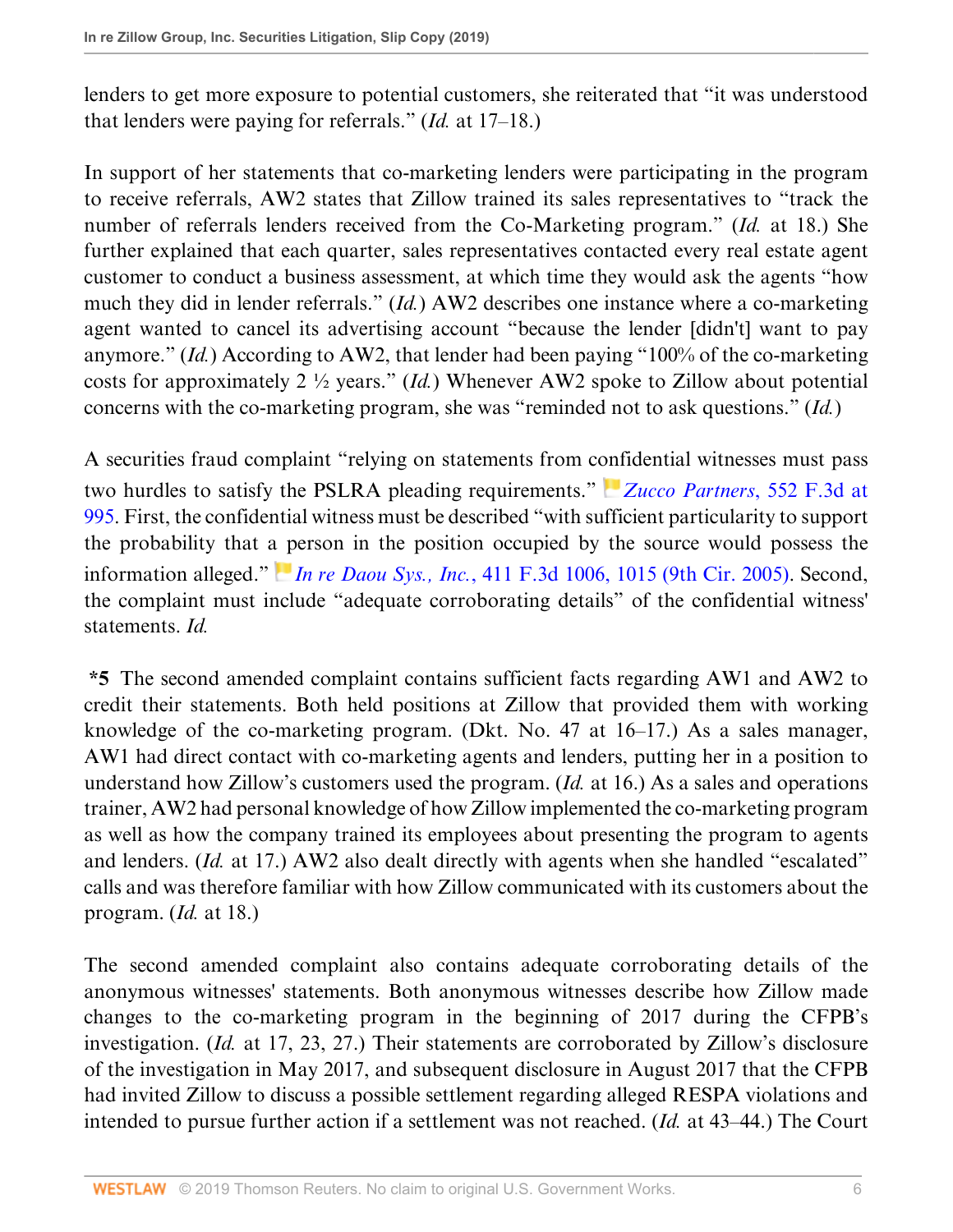has previously ruled that the "consistent and interlocking [nat](https://1.next.westlaw.com/Link/RelatedInformation/Flag?documentGuid=I882bd4da57b211da8cc9b4c14e983401&transitionType=InlineKeyCiteFlags&originationContext=docHeaderFlag&contextData=(sc.Default) )ure" of anonymous witness testimony "bolsters the evidence's reliability and credibility." *[S. Ferry LP No. 2 v. Killinger](http://www.westlaw.com/Link/Document/FullText?findType=Y&serNum=2007705591&pubNum=0004637&originatingDoc=Ia2b1702064d511e9a6438b9dc1ba0379&refType=RP&fi=co_pp_sp_4637_1140&originationContext=document&vr=3.0&rs=cblt1.0&transitionType=DocumentItem&contextData=(sc.Default)#co_pp_sp_4637_1140)*, [399 F. Supp. 2d 1121, 1140 \(W.D. Wash. 2005\)](http://www.westlaw.com/Link/Document/FullText?findType=Y&serNum=2007705591&pubNum=0004637&originatingDoc=Ia2b1702064d511e9a6438b9dc1ba0379&refType=RP&fi=co_pp_sp_4637_1140&originationContext=document&vr=3.0&rs=cblt1.0&transitionType=DocumentItem&contextData=(sc.Default)#co_pp_sp_4637_1140). Here, AW1 and AW2 offer consistent and interlocking testimony about how Zillow altered the co-marketing program during the CFPB's investigation. (Dkt. No. 47 at 17, 23, 27.) The anonymous witnesses also offer consistent testimony regarding how agents and lenders used the co-marketing program to provide mortgage referrals in exchange for advertising payments. (*Id.* at 16–18.)

The anonymous witnesses' statements regarding referrals are further corroborated by Plaintiffs' allegation that in a 2017 consent judgment with the CFPB, a mortgage originator admitted to using a co-marketing arrangement on a "third-party" website to pay real estate agents for referrals. (*Id.* at 19.) While the consent judgment did not identify the thirdparty, Plaintiffs have alleged particularized facts that, accepted as true, allow the Court to reasonably infer that it was Zillow. (*Id.*) ("The website as described in the consent judgment mirrors Zillow's premier agent product and no other website that operated during the relevant time frame."); (*see also* Dkt. No. 52 at 1) (declaration of Plaintiffs' attorney stating basis for allegations regarding consent judgment).  $3$ 

<span id="page-6-1"></span><span id="page-6-0"></span> $3$  Such an inference is appropriate under the PSLRA's pleading standard, which requires that "if an allegation regarding the statement or omission is made on information and belief, the complaint shall state with particularity all facts on which the belief is formed." 15 U.S.C.  $\S 78u-4(b)(1)$ . Here, the second amended complaint states with particularity the facts underlying Plaintiffs' belief that the "third-party website" involved in the consent judgment was Zillow's. (Dkt. No. 47 at 19.)

The anonymous witnesses' statements are further corroborated by the co-marketing program's design. The second amended complaint alleges that Zillow provided agents with a list of every user who generated a lead even when they declined to have their contact information sent to the co-marketing lender. (Dkt. No. 47 at 10.) This feature could allow agents to connect the customer with their partnering lender—either by providing the lender with a lead it would not have otherwise received or by referring the customer directly to the lender. Viewed in the light most favorable to Plaintiffs, that feature of the co-marketing program tends to corroborate AW1 and AW2's testimony that agents and lenders were engaging in a pay-for-referral arrangement.<sup>[4](#page-6-2)</sup>

<span id="page-6-3"></span><span id="page-6-2"></span>[4](#page-6-3) As explained in greater detail below, this feature also bolsters Plaintiffs' theory for why co-marketing lenders were willing to pay more than fair market value for the advertising they received from Zillow. *See infra* Part II.B.2.

**\*6** Based on the anonymous witnesses' statements, as well as the other allegations in the second amended complaint, the Court can draw a reasonable inference that Zillow designed the co-marketing program to allow agents to provide referrals to lenders in violation of RESPA, and that such referrals were occurring. The second amended complaint contains particularized facts alleging that there was an understanding between Zillow and the co-marketing participants, that in exchange for lenders paying a portion of agents'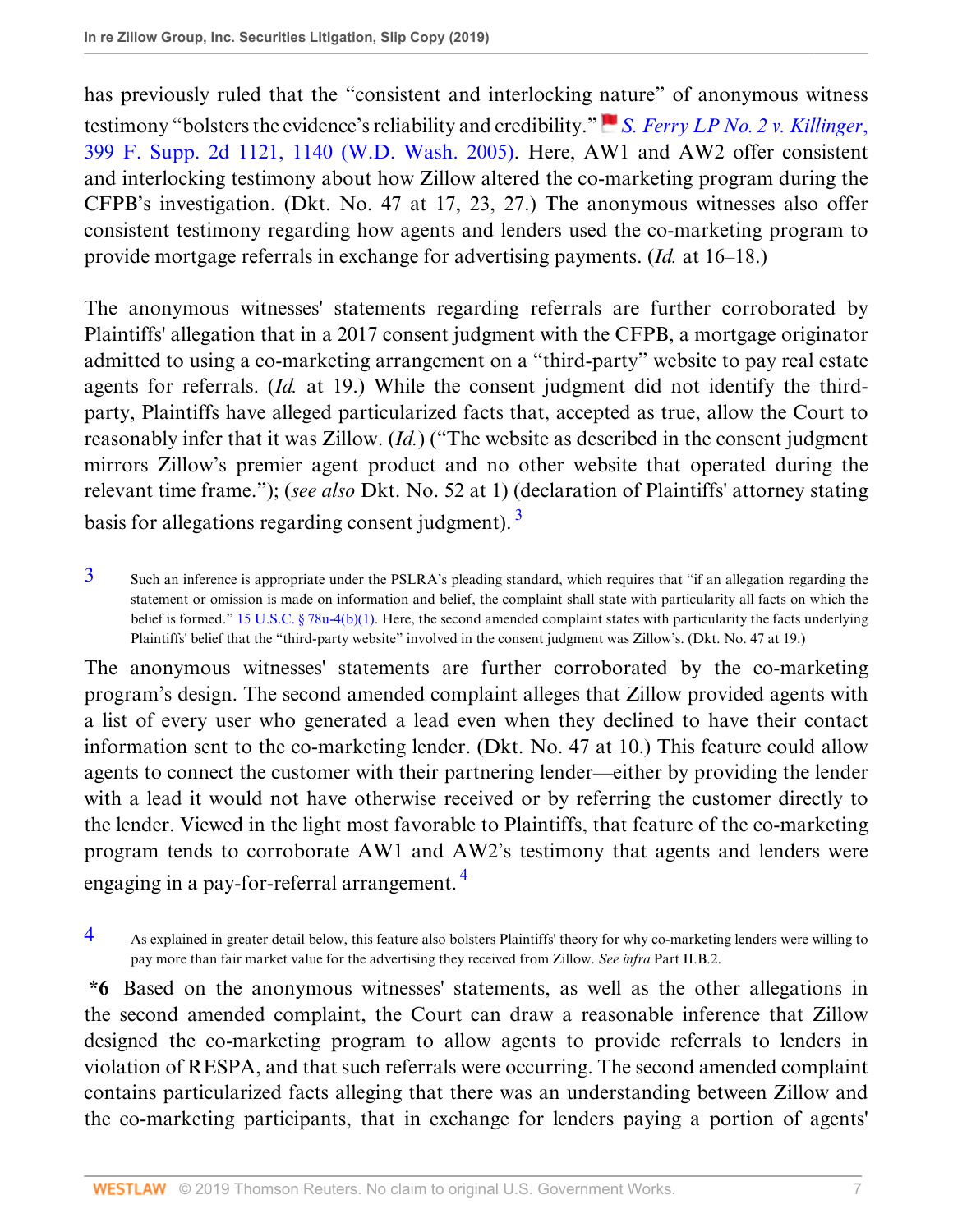advertising costs, lenders would receive mortgage referrals from their partnering agents. That arrangement—although not ostensibly based on an oral or written agreement—is evinced by participating agents allegedly providing, and Zillow allegedly tracking, referrals to participating lenders. (*Id.* at 17–18.) Those allegations are sufficient to support an "agreement or understanding for the referral of business" based on a "pattern or course of conduct" in violation of RESPA. *See Edwards*[, 798 F.3d at 1178](http://www.westlaw.com/Link/Document/FullText?findType=Y&serNum=2036944825&pubNum=0000506&originatingDoc=Ia2b1702064d511e9a6438b9dc1ba0379&refType=RP&fi=co_pp_sp_506_1178&originationContext=document&vr=3.0&rs=cblt1.0&transitionType=DocumentItem&contextData=(sc.Default)#co_pp_sp_506_1178); [12 C.F.R. § 1024.14\(e\)](http://www.westlaw.com/Link/Document/FullText?findType=L&pubNum=1000547&cite=12CFRS1024.14&originatingDoc=Ia2b1702064d511e9a6438b9dc1ba0379&refType=RB&originationContext=document&vr=3.0&rs=cblt1.0&transitionType=DocumentItem&contextData=(sc.Default)#co_pp_7fdd00001ca15). Further, the second amended complaint plausibly alleges that RESPA violations were occurring, based on the anonymous witnesses' testimony regarding how participants were using the co-marketing program and the structure of the program itself.

Defendants' arguments to the contrary are unavailing. Defendants assert that the Court should disregard the anonymous witnesses' statements because they are either contradicted by other information in the second amended complaint or not specific enough to demonstrate that the co-marketing program violated RESPA. (Dkt. No. 50 at 12–13.) Defendants point out that AW1's description of how lenders received leads through the co-marketing program is not consistent with how the process is described elsewhere in the second amended complaint. (Dkt. No. 47 at 10, 16.) However, AW1's description of how lenders received leads does not undermine the fact that lenders received significantly less leads than their co-marketing agents—a fact that Defendants do not dispute, and which supports both anonymous witnesses' testimony that lenders participated in the co-marketing program because they valued both leads and referrals. (*Id.* at 15, 17–18.)

Defendants assert that AW2 "muddles key concepts" and conflates "leads" with "referrals." (Dkt. No. 50 at 13.) That is not an accurate characterization of AW2's statements. AW2, and the second amended complaint, draw a plain distinction between leads —Zillow's provision of a prospective homebuyer's contact information to an agent, lender, or both—with referrals—an agent's affirmative recommendation of a co-marketing lender to a prospective homebuyer or an agent's provision of a lead that a lender would not otherwise receive. (Dkt. No. 47 at 10–18.) AW2 distinguishes the two concepts when stating that lenders used the co-marketing program to get "leads and referrals," and that "lenders paid the agents for leads and referrals." (*Id.* at 17.)

Indeed, in support of her statement that "every agent and every lender knew that the Co-Marketing program was for the lender to get leads and referrals," AW2 states that Zillow representatives were trained to track the number of referrals lenders received from the comarketing program and inquire as to "how much [agents] did in lender referrals." (*Id.* at 18.) In response to those allegations, Defendants merely argue that it "is far from clear what AW2 may have meant by 'did in lender referrals.' " (Dkt. No. 53 at 7.) What is clear, however, is the legal standard that the Court must apply at the motion to dismiss stage that all well-pleaded allegations be accepted as true and viewed in the light most favorable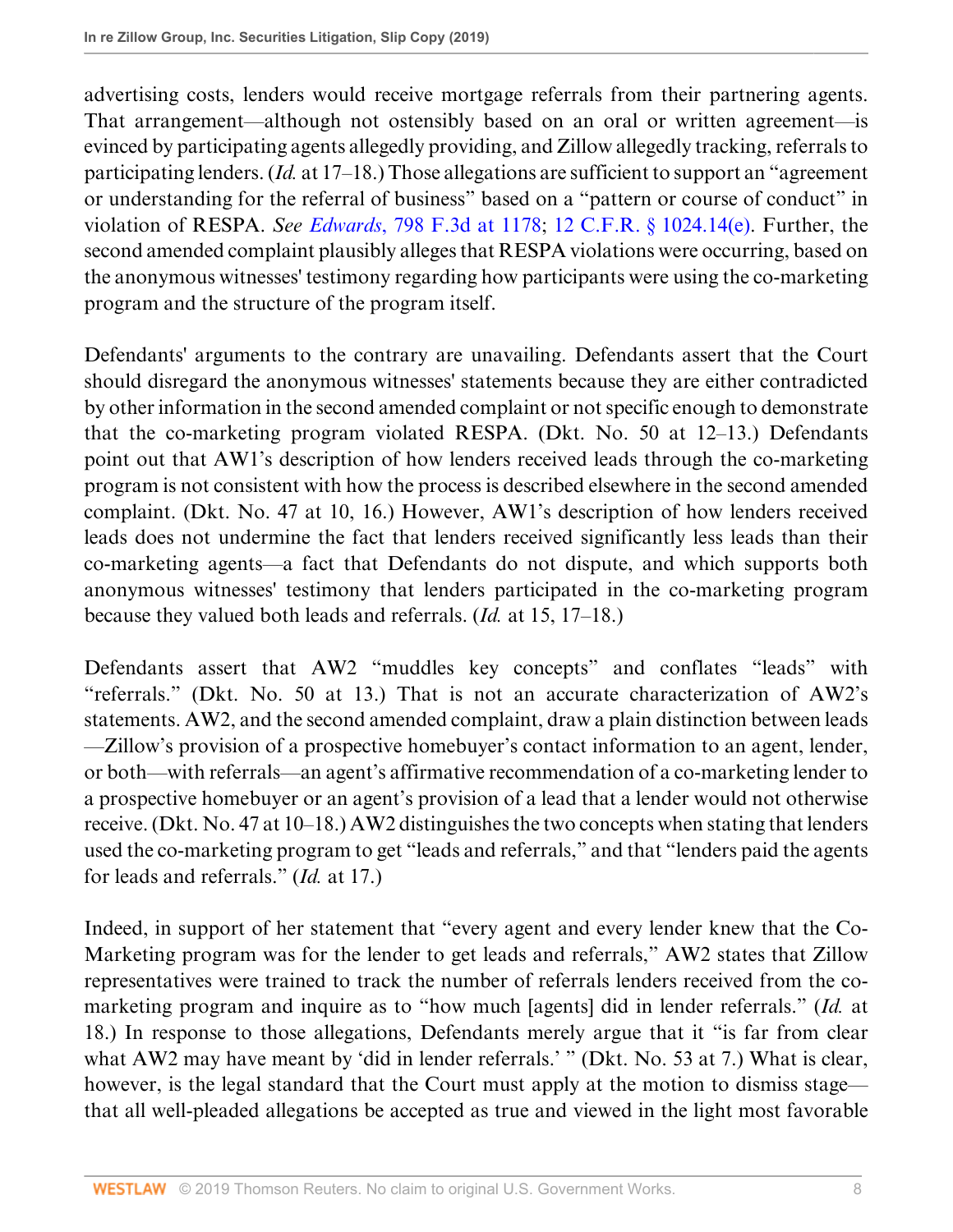to Plaintiffs. *See Khoja*[, 899 F.3d at 1008.](http://www.westlaw.com/Link/Document/FullText?findType=Y&serNum=2045261866&pubNum=0000506&originatingDoc=Ia2b1702064d511e9a6438b9dc1ba0379&refType=RP&fi=co_pp_sp_506_1008&originationContext=document&vr=3.0&rs=cblt1.0&transitionType=DocumentItem&contextData=(sc.Default)#co_pp_sp_506_1008) The Court cannot ignore AW2's allegations regarding Zillow's practice of tracking referrals or view them in a way that is unfavorable to Plaintiffs' RESPA theory.

Finally, Defendants assert that Plaintiffs have failed to allege a specific instance of a comarketing agent referring mortgage business to its partnering lender. (Dkt. No. 50 at 12.) In its prior order, the Court noted that Plaintiffs had failed to allege that a specific co-market agent had provided a referral to a specific lender in exchange for the lender paying the agent's advertising costs to Zillow. (Dkt. No. 46 at 13.) The second amended complaint addresses that deficiency in at least two ways. First, Plaintiffs have alleged that a specific mortgage originator admitted to making mortgage referrals to lenders while using what the Court can reasonably infer was Zillow's co-marketing program. *See supra* Part II.B.1.a. Second, even if Plaintiffs did not offer a specific example of a co-marketing agent making illegal referrals, they offer other particularized facts that allow the Court to infer that such referrals were occurring. Such an inference is supported by the anonymous witnesses' testimony regarding why agents and lenders participated in the co-marketing program and Zillow's tracking of referrals, as well as the structure of the program. *Id.*

### <span id="page-8-3"></span><span id="page-8-2"></span>*b. Allegations Regarding Fair Market Value of Co-Marketing Services*

**\*7** The second amended complaint again alleges that the co-marketing program was not protected by RESPA's safe harbor "because it permitted lenders to pay a greater share of the marketing budget than is justified by the number of leads provided by the program." (Dkt. No. 47 at 19.) Plaintiffs explain that while Zillow's official policy allowed individual lenders to pay up to 50% of an agent's advertising spend, lenders only received approximately 40% of the agent's leads.<sup>[5](#page-8-0)</sup> (*Id.*) And in cases where multiple lenders were working with a single agent, lenders would receive much fewer leads. <sup>[6](#page-8-1)</sup> (Id.) Because Zillow charges agents each time a user views a listing, and not when a customer generates a lead, Plaintiffs assert that lenders were paying more than fair market value for co-marketing advertising—a premium that Plaintiffs allege is attributable to the referrals lenders were receiving from agents. (*Id.*; Dkt. No. 51 at 16.)

<span id="page-8-0"></span> $5$  The co-marketing program originally allowed an individual lender to pay up to 50% of an agent's total advertising costs, and up to five lenders to collectively pay 90% of an agent's costs. (Dkt. No. 47 at 14.) In the beginning of 2017, Zillow changed the rules to allow multiple lenders to collectively pay no more than 50% of an agent's advertising costs. (*Id.* at 27.); *see infra* Part II.B.3.b.

<span id="page-8-1"></span> $6$  When multiple lenders co-market with a single agent, each lender is randomly shown on the agent's listings in accordance with the lender's pro-rata contribution of the agent's overall advertising spend. (Dkt. No. 47 at 14.) Therefore, a lender's receipt of leads is directly correlated with the percentage of an agent's advertising the lender pays to Zillow.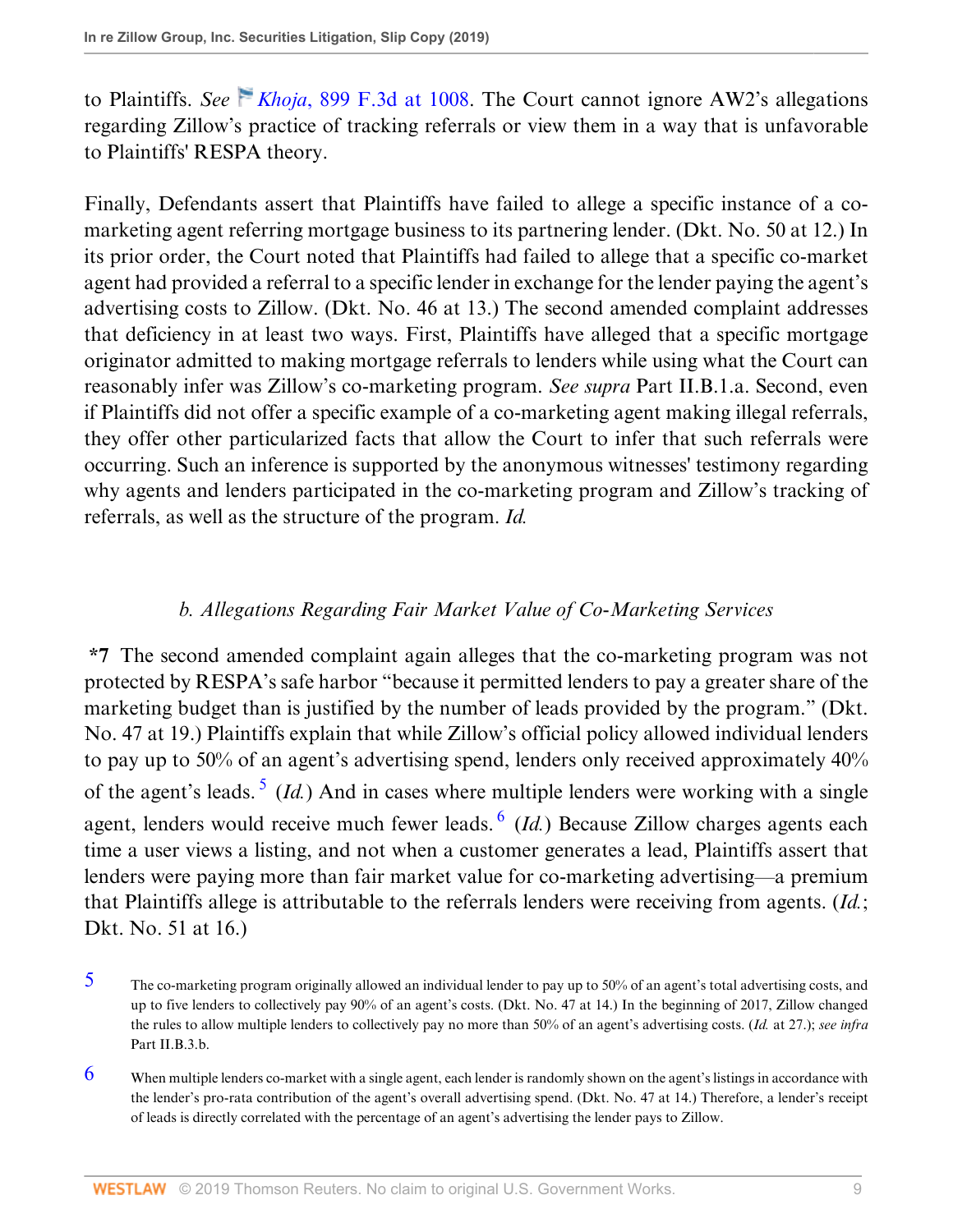<span id="page-9-1"></span>The second amended complaint contains several new factual allegations that describe how the co-marketing program's pricing "was drastically more expensive for lenders than comparable product offerings by Zillow." (*Id.* at 20.) Plaintiffs allege that Zillow offered a program that sold leads directly to mortgage lenders without the co-marketing feature. (*Id.*) According to the second amended complaint, lenders who advertised with Zillow could purchase customer leads for approximately \$ 2.38 per lead. (*Id.*) By contrast, lenders who paid 50% of an agent's advertising costs through the co-marketing program were paying approximately \$ 3[7](#page-9-0).50 for the leads they received.<sup>7</sup> (*Id.*) Plaintiffs argue that this price difference is especially anomalous because the leads Zillow sells directly to lenders are generated from prospective homebuyers who are actively searching for a mortgage lender, whereas the leads generated from the co-marketing program are more likely from homebuyers who are contacting a real estate agent about a listing and simply failed to un-check the box that forwards their contact information to the lender. (*Id.* at 20–21; Dkt. No. 51 at 16.)

<span id="page-9-0"></span>[7](#page-9-1) The Court accepts as true these well-pleaded allegations, which are based on the percentage of leads co-marketing lenders receive on average, in comparison to the percentage of advertising they paid, as well as publicly available information estimating the price of purchasing leads directly from Zillow. (Dkt. No. 47 at 19–20.) These particularized facts allow the Court to infer that co-marketing leads cost significantly more than leads purchased directly from Zillow.

Plaintiffs additionally allege that the price of co-marketing advertising did not bear a rational relationship to its actual market value because the price was based on different criteria than other advertising Zillow sold directly to lenders. (Dkt. No. 47 at 16.) For example, the price of co-marketing advertising was based on the demand in a given zip code, whereas the direct-to-lender advertising was priced according to a prospective homebuyers' "credit rating, loan amount, and loan type." (*Id.*) Plaintiffs assert that these variations in pricing further demonstrate that co-marketing advertising fell outside RESPA's safe harbor, which requires that payments for mortgage-related services "must be commensurate with the [am](https://1.next.westlaw.com/Link/RelatedInformation/Flag?documentGuid=Ibd2cd8b379d811d98c82a53fc8ac8757&transitionType=InlineKeyCiteFlags&originationContext=docHeaderFlag&contextData=(sc.Default) )ount normally charged for similar services in similar transactions in similar markets." *See Schuetz*[, 292 F.3d at 1011.](http://www.westlaw.com/Link/Document/FullText?findType=Y&serNum=2002357918&pubNum=0000506&originatingDoc=Ia2b1702064d511e9a6438b9dc1ba0379&refType=RP&fi=co_pp_sp_506_1011&originationContext=document&vr=3.0&rs=cblt1.0&transitionType=DocumentItem&contextData=(sc.Default)#co_pp_sp_506_1011)

**\*8** The second amended complaint also describes how, in practice, the co-marketing program allowed lenders to evade the 50% cap that Zillow officially placed on advertising payments. (*Id.*) AW2 stated that, notwithstanding the 50% cap, it "was possible for a lender to make a payment of up to 90% of co-marketing costs through the Zillow website." (*Id.* at 23.) As previously mentioned, AW2 was personally aware of one co-marketing lender who paid "100% of the co-marketing costs for approximately 2 ½ years." (*Id.* at 18.) Although AW2 would train Zillow sales representatives about the 50% cap, sales representatives would still "tell agents that the lender could pay up to 90%." (*Id.*) When AW2 reported to her superiors that practice might violate RESPA, she was told that the company had "bigger issues to deal with." (*Id.*)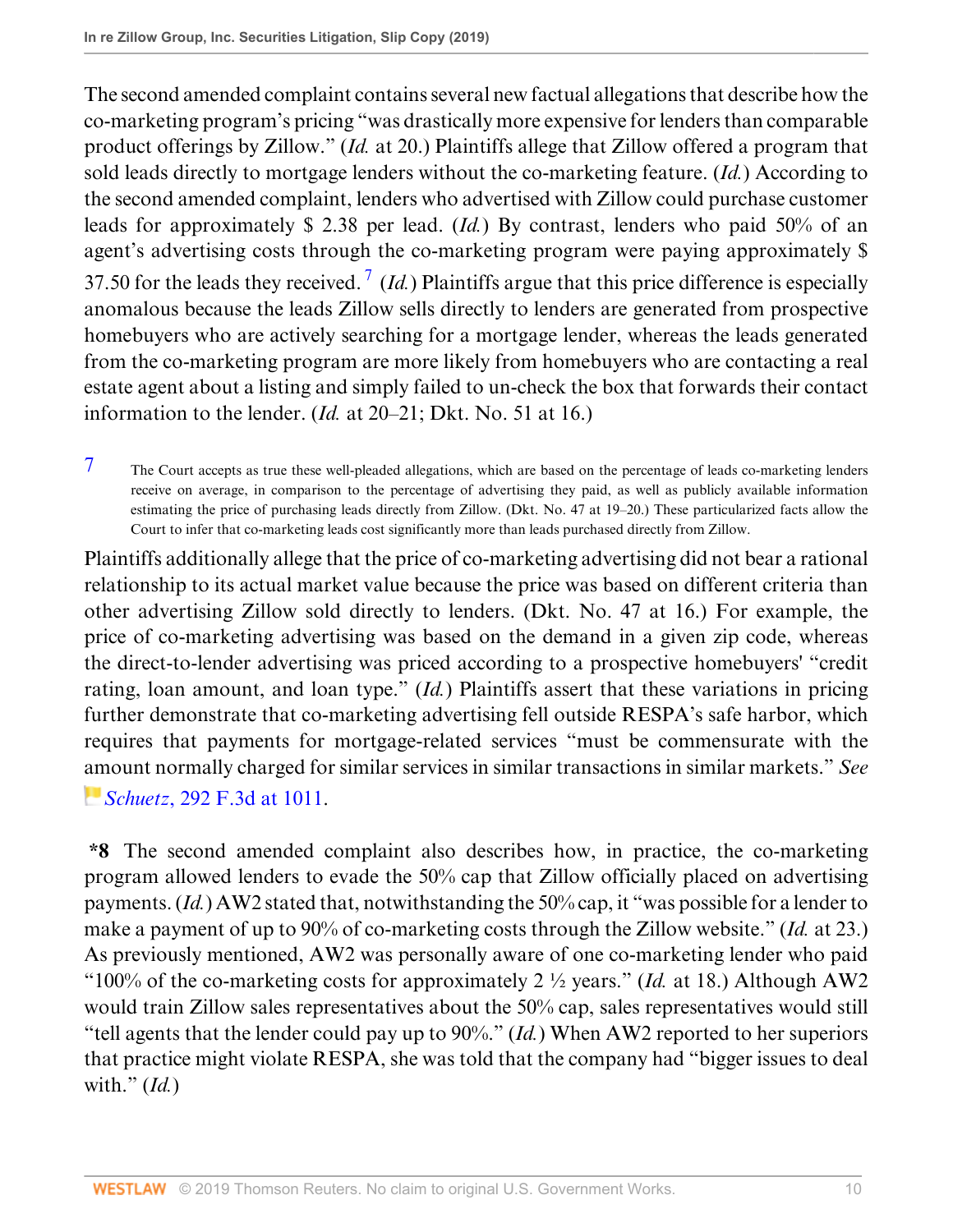The second amended complaint corroborates AW2's statements about co-marketing overpayments with allegations from a 2015 wrongful termination lawsuit filed against Zillow, in which two former employees were allegedly f[ire](https://1.next.westlaw.com/Link/RelatedInformation/Flag?documentGuid=Ibca851c0a76211e6bdb7b23a3c66d5b3&transitionType=InlineKeyCiteFlags&originationContext=docHeaderFlag&contextData=(sc.Default) )d after reporting similar violations to Zillow's upper management. (*Id.* at 22) (citing *[Boehler v. Zillow, Inc.,](http://www.westlaw.com/Link/Document/FullText?findType=Y&serNum=2040277183&pubNum=0000999&originatingDoc=Ia2b1702064d511e9a6438b9dc1ba0379&refType=RP&originationContext=document&vr=3.0&rs=cblt1.0&transitionType=DocumentItem&contextData=(sc.Default))* Case No. 14- [CV-01844-DOC, 2015 WL 12743688 \(C.D. Cal. 2015\)](http://www.westlaw.com/Link/Document/FullText?findType=Y&serNum=2040277183&pubNum=0000999&originatingDoc=Ia2b1702064d511e9a6438b9dc1ba0379&refType=RP&originationContext=document&vr=3.0&rs=cblt1.0&transitionType=DocumentItem&contextData=(sc.Default))). In *Boehler*, the plaintiffs reported several instances in which co-marketing lenders provided Zillow with a single credit card to bill both the lenders' and agents' portion of advertising costs. (Dkt. No. 47 at 22.) The plaintiffs believed that such a practice violated RESPA by allowing individual lenders to evade the 50% cap on payments of an agent's advertising costs. (*Id.*) The plaintiffs were fired for allegedly identifying these and other suspected violations to various Zillow executives, including Rascoff. [8](#page-10-0) (*Id.* at 22–23.) The allegations in *Boehler* corroborate AW2's description of how, in practice, lenders could use the co-marketing program to pay more than 50% of an agent's advertising costs.

Based on the above allegations, the Court can draw a reasonable inference that Zillow designed the co-marketing program to allow lenders to pay more than fair market value for the advertising they received and therefore fell outside RESPA's safe harbor provision. The second amended complaint contains particularized facts demonstrating that Zillow allowed lenders to pay more for co-marketing advertising than for similar advertising products Zillow sold to lenders. Further, Plaintiffs have alleged that lenders were not only paying more than 50% of an agent's advertising costs, but that Zillow, through its design of the program and inaction in enforcing the spending cap, was allowing the practice to occur. The Court can reasonably infer that lenders were paying more for co-marketing advertising than was "commensurate with the amount normally charged for similar services in similar transactions in similar markets." *See Schuetz*, 292 F.3d at 1001. Such an inference is especially warranted when considering that the second amended complaint has plausibly alleged that lenders and agents were using the co-marketing program to make referrals in violation of RESPA Section 8(a). *See supra* Part II.B.1.a.

Defendants have not persuaded the Court otherwise. Defendants challenge Plaintiffs' method for calculating the price or value that lenders place on leads. (Dkt. No. 50 at 14.) As an initial matter, Defendants argue that Plaintiffs incorrectly assume that lenders only valued leads, without taking into consideration other benefits offered by co-marketing advertising such as lenders appearing next to agents on their listing. (*Id.*) In its prior order, the Court acknowledged that Plaintiffs' theory of fair market value did not account for benefits comarketing lenders received other than leads. (*See* Dkt. No. 46 at 14.)

<span id="page-10-1"></span><span id="page-10-0"></span>[<sup>8</sup>](#page-10-1) Boehler allegedly sent an email to Rascoff that identified four separate instances where a single credit card was supplied both for an agent and a co-marketing lender. (Dkt. No. 47 at 22.)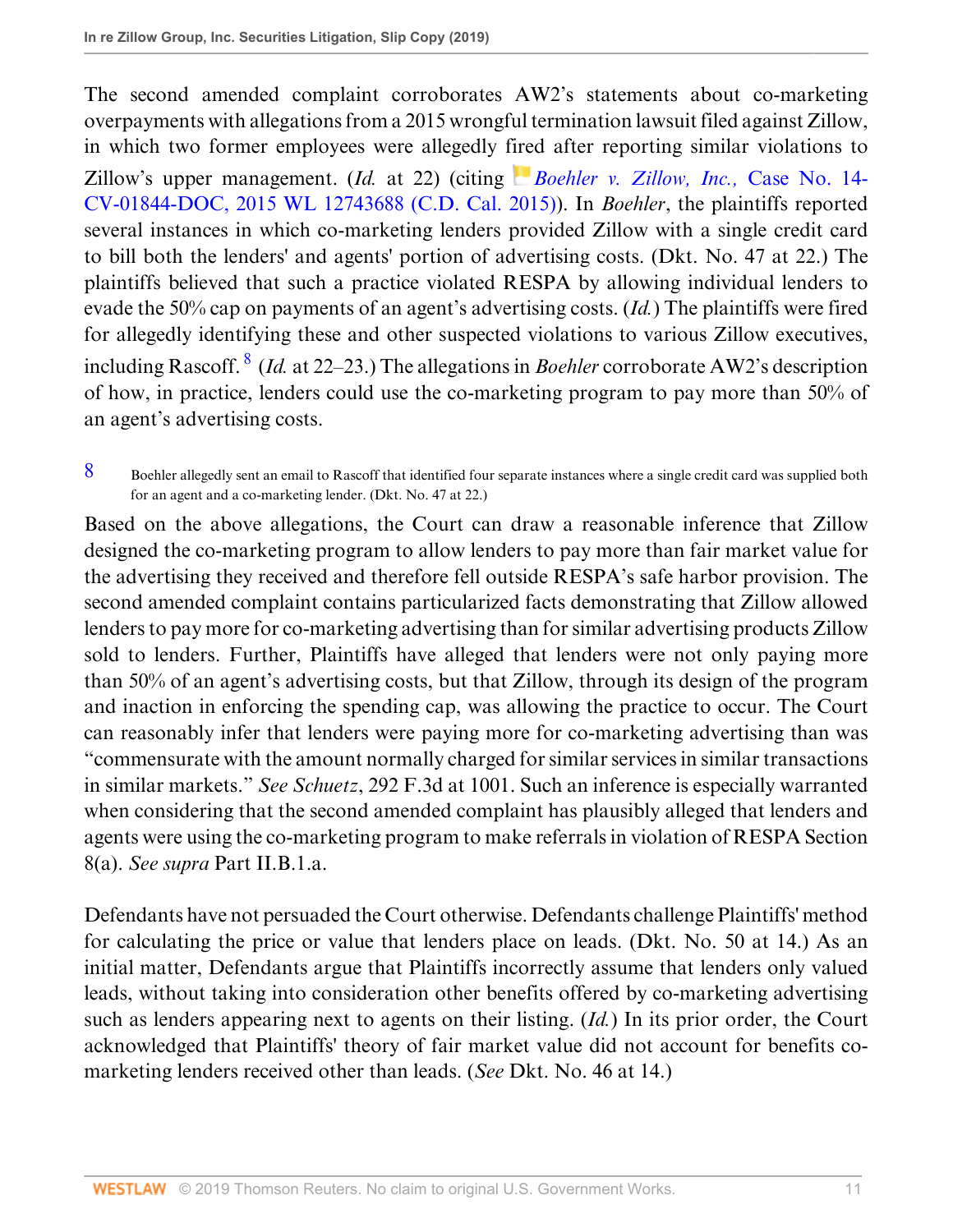**\*9** Viewed in the light most favorable to Plaintiffs, the second amended complaint alleges facts that allow the Court to infer that co-marketing lenders primarily valued leads and referrals. Zillow emphasized the importance of leads when marketing the program to agents and lenders (Dkt. No. 47 at 15, 21.) In a 2016 webinar targeted at co-marketing agents, Zillow representatives suggested that agents should initially ask lenders to pay 30% of their advertising costs, but could increase that amount once the lender gets "a taste for the contacts and how it all works." (*Id.* at 15–16.) The Court can infer that the term "contacts" was a reference to the leads lenders would receive, and ostensibly value, by paying more of an agent's advertising costs.

The program was also designed in ways that increased the amount of leads and referrals lenders would receive—prospective homebuyers had to "opt-out" of generating a lead, and Zillow informed agents of those who opted-out so that they could still provide the information to lenders. (*Id.* at 10, 15.) As previously mentioned, both anonymous witnesses described how lenders participated in the co-marketing program to receive leads and referrals. (Dkt. No. 47 at 17–18) (AW1: noting that agents "provided access to their Zillow accounts to lenders to access leads.") (AW2: "Everyone knew that the lenders paid the agents for leads and referrals."). The anonymous witnesses' statements are supported by the way Zillow promoted the program to agents and by the program's design, which funneled leads to lenders and put agents in a positions to provide lenders with referrals.

Defendants also assert that "[t]here is no basis to conclude from Plaintiffs' allegations what the fair market value of co-marketing is for any given lender in any given market at any given time; that is a matter that Zillow leaves to the lenders and real estate agents to determine for themselves." (*Id.*) The Court disagrees with Defendants' characterization of fair market value. First, it fails to address the allegedly unexplained differences in pricing that Zillow placed on co-marketing versus non-co-marketing advertising products. As the Court has explained above, Plaintiffs have plausibly alleged facts that suggest the price difference could be attributed to co-marketing lenders receiving referrals from agents. *See supra* Part II.B.1.b.

<span id="page-11-0"></span>Second, it is inaccurate to say, as Defendants do, that Zillow left the determination of the fair market value of co-marketing advertising entirely up to agents and lenders. Zillow expressly capped the amount that individual lenders could pay for co-marketing advertising. (Dkt. No. 47 at 15.) In the 2016 webinar, Zillow representatives suggested that between 30–50% of an agent's advertising costs was the appropriate amount for lenders to pay. (*Id.* at 15–16.) It is reasonable to infer that the cap was in place to ensure that lenders were not paying more than the market value of the advertising services they were receiving in return—lest Zillow, and its co-marketing customers, come under regulatory scrutiny.<sup>[9](#page-12-0)</sup>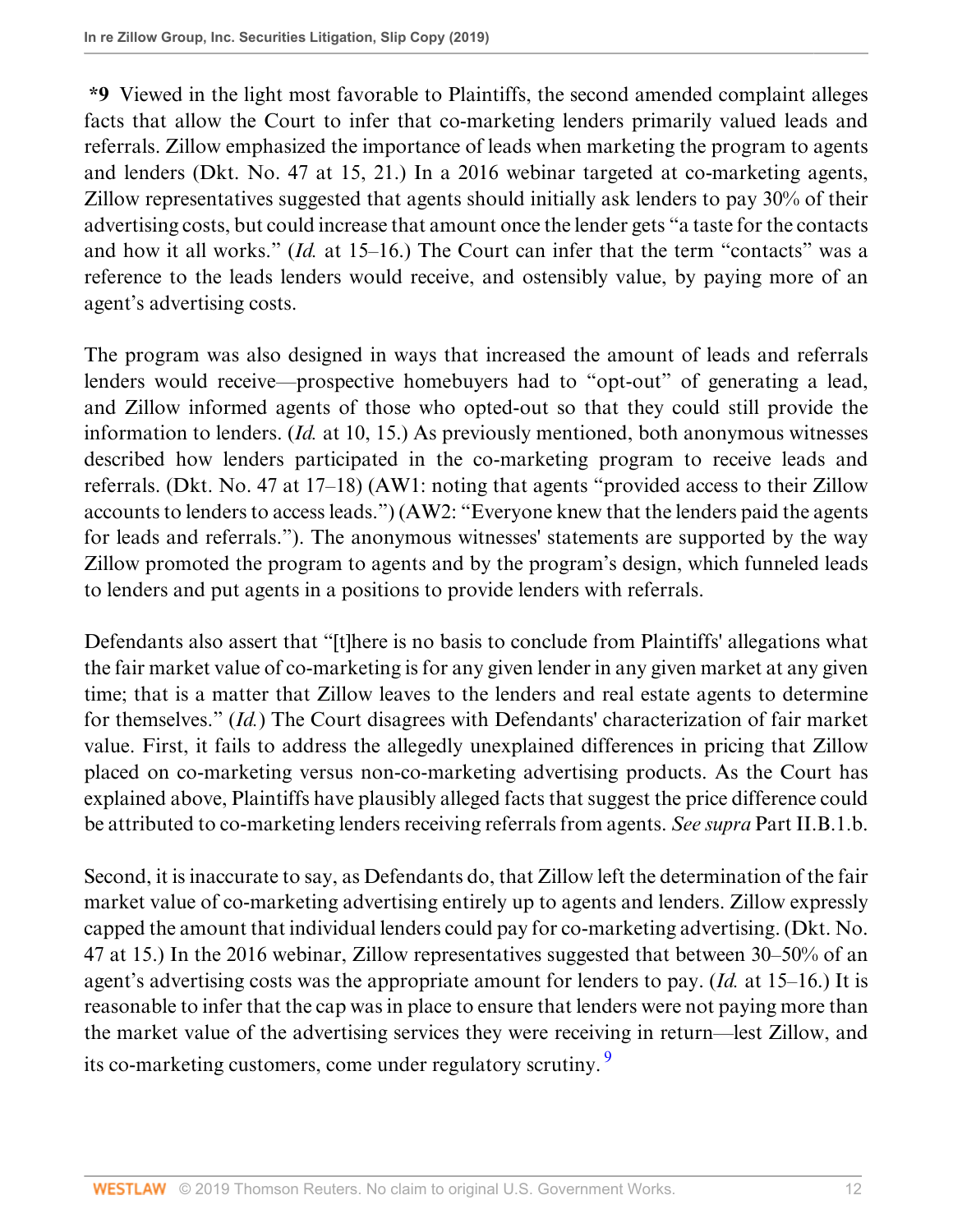Finally, Defendants fail to address the second amended complaint's numerous allegations that lenders were able to pay more than 50% of an individual agent's advertising costs and were doing just that. AW2 stated that Zillow sales representatives would regularly inform agents that lenders "could pay up to 90% of co-marketing costs through the Zillow website." (*Id.* at 23.) AW2 was personally aware of a lender paying 100% of an agent's comarketing costs, and the *Boehler* lawsuit contained similar allegations of lenders being able to evade the spending cap. *See supra* Part II.B.1.b.

**\*10** Taken together, the allegations contained in the second amended complaint allow the Court to draw a reasonable inference that the co-marketing program allowed lenders to pay more than fair market value for the advertising Zillow provided in return. The foregoing allegations also satisfy the Court's prior order that Plaintiffs "assert particularized facts that demonstrate that Zillow designed the co-marketing program to violate RESPA, and that Zillow was instructing and encouraging third-parties to commit such violations." (Dkt. No. 46 at 32.)

## 2. CFPA Violations

For the first time in the second amended complaint, Plaintiffs allege that Zillow "substantially assisted" co-marketing agents and lenders in committing RESPA violations, which represent "abusive practices" as defined by, and in violation of, the CFPA. (Dkt. No. 47 at 24–25.) The CFPA empowers the CFPB to undertake enforcement actions to prevent covered persons from committing or engaging in "an unfair, deceptive, or abusive act or practice under Federal law in connection with any transaction with a consumer for a consumer financial product or service, or the offering of a consumer financial product or service." [12 U.S.C. § 5531\(a\)](http://www.westlaw.com/Link/Document/FullText?findType=L&pubNum=1000546&cite=12USCAS5531&originatingDoc=Ia2b1702064d511e9a6438b9dc1ba0379&refType=RB&originationContext=document&vr=3.0&rs=cblt1.0&transitionType=DocumentItem&contextData=(sc.Default)#co_pp_8b3b0000958a4). The statute allows the CFPB to promulgate rules "identifying as unlawful unfair, deceptive, or abusive acts or practices in connection with any transaction with a consumer for a consumer financial product or service, or the offering of a consumer financial product or service." [12 U.S.C. § 5531\(b\)](http://www.westlaw.com/Link/Document/FullText?findType=L&pubNum=1000546&cite=12USCAS5531&originatingDoc=Ia2b1702064d511e9a6438b9dc1ba0379&refType=RB&originationContext=document&vr=3.0&rs=cblt1.0&transitionType=DocumentItem&contextData=(sc.Default)#co_pp_a83b000018c76). The CFPB may not declare an act or practice "abusive" unless it:

(1) materially interferes with the ability of a consumer to understand a term or condition of a consumer financial product or service; or

(2) takes unreasonable advantage of–

<span id="page-12-0"></span>[<sup>9</sup>](#page-11-0) In drawing this inference the Court also considers the allegation that several large lenders refused to pay more than 31% of an agent's advertising spend because that is what they viewed as fair market value of co-marketing advertising. (Dkt. No. 47 at 15.)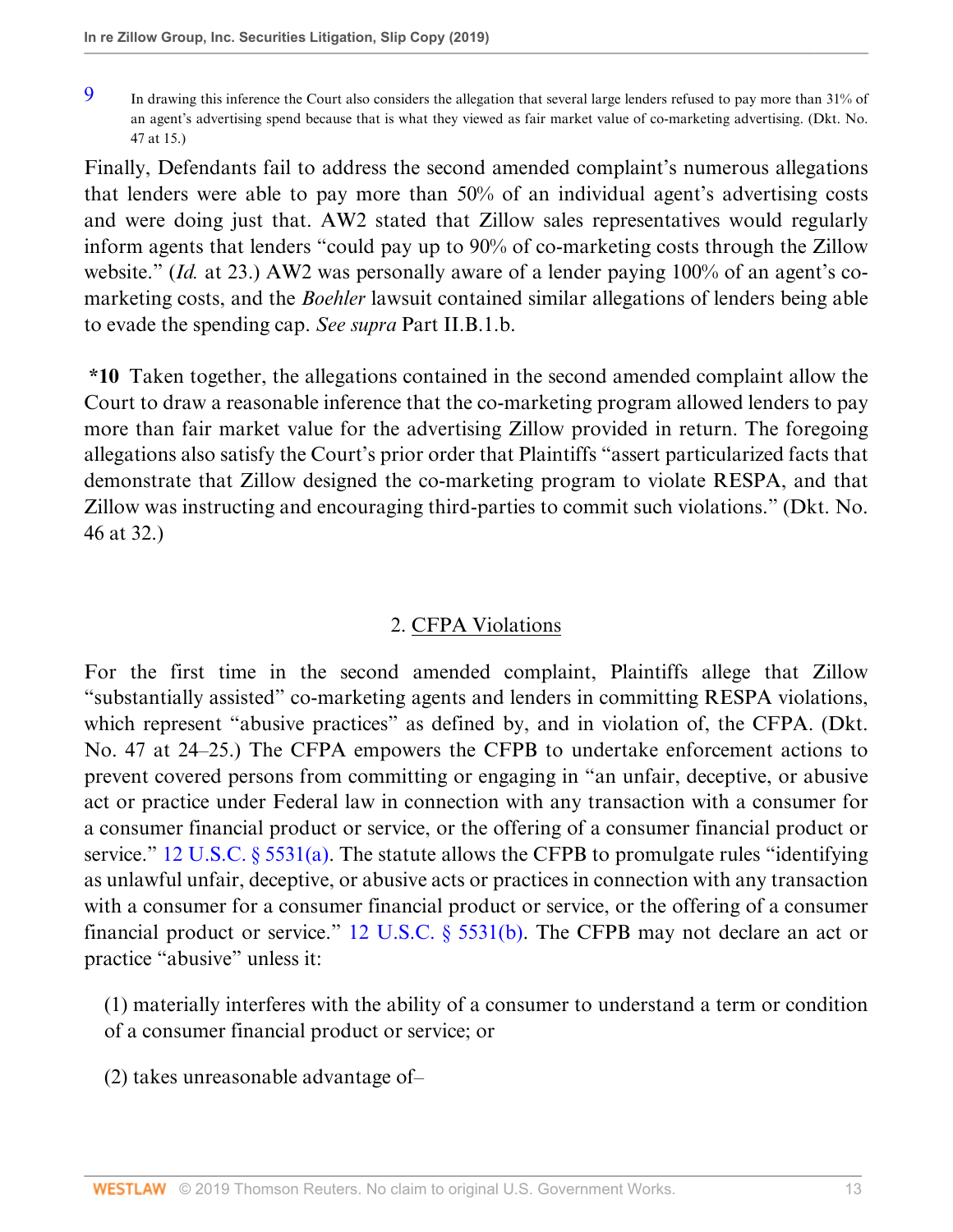(A) a lack of understanding on the part of the consumer of the material risks, costs, or conditions of the product or service;

(B) the inability of the consumer to protect the interests of the consumer in selecting or using a consumer financial product or service; or

(C) the reasonable reliance by the consumer on a covered person to act in the interests of the consumer.

[12 U.S.C. § 5531\(d\).](http://www.westlaw.com/Link/Document/FullText?findType=L&pubNum=1000546&cite=12USCAS5531&originatingDoc=Ia2b1702064d511e9a6438b9dc1ba0379&refType=RB&originationContext=document&vr=3.0&rs=cblt1.0&transitionType=DocumentItem&contextData=(sc.Default)#co_pp_5ba1000067d06) In addition to imposing criminal liability on primary violators, the CFPA makes it unlawful for "any person to knowingly or recklessly provide substantial assistance to a covered person or service provider in violation of the provisions of [section](http://www.westlaw.com/Link/Document/FullText?findType=L&pubNum=1000546&cite=12USCAS5531&originatingDoc=Ia2b1702064d511e9a6438b9dc1ba0379&refType=LQ&originationContext=document&vr=3.0&rs=cblt1.0&transitionType=DocumentItem&contextData=(sc.Default)) [5531](http://www.westlaw.com/Link/Document/FullText?findType=L&pubNum=1000546&cite=12USCAS5531&originatingDoc=Ia2b1702064d511e9a6438b9dc1ba0379&refType=LQ&originationContext=document&vr=3.0&rs=cblt1.0&transitionType=DocumentItem&contextData=(sc.Default)) of this title, or any rule or order issued thereunder...." 12 U.S.C.  $\S$  5536(a)(3).

Plaintiffs' CFPA theory is twofold. First, they assert that violations of RESPA Section 8(a), represent "abusive practices" as defined by [Section 5531\(d\)](http://www.westlaw.com/Link/Document/FullText?findType=L&pubNum=1000546&cite=12USCAS5531&originatingDoc=Ia2b1702064d511e9a6438b9dc1ba0379&refType=RB&originationContext=document&vr=3.0&rs=cblt1.0&transitionType=DocumentItem&contextData=(sc.Default)#co_pp_5ba1000067d06). (Dkt. No. 51 at 18.) They argue that co-marketing agents and lenders were therefore committing "abusive practices" by exchanging mortgage referrals for the payment of advertising costs, and by paying above fair market value for the advertising lenders received from Zillow. (*Id.* at 18–19; Dkt. No. 47 at 24–25.); *see supra* Part II.B.1. Second, Plaintiffs assert that Defendants knowingly or recklessly provided substantial assistance to agents and lenders to violate RESPA, by designing the co-marketing program to facilitate and encourage such violations. (Dkt. No. 47 at 25); *see supra* Part II.B.1. Plaintiffs' CFPA theory is grounded on the same facts as its RESPA theories.

Neither the CFPA, nor a rule or regulation promulgated by the CFPB, state that a violation of RESPA Section 8(a) represents a *per se* "abusive practice" under [Section 5531.](http://www.westlaw.com/Link/Document/FullText?findType=L&pubNum=1000546&cite=12USCAS5531&originatingDoc=Ia2b1702064d511e9a6438b9dc1ba0379&refType=LQ&originationContext=document&vr=3.0&rs=cblt1.0&transitionType=DocumentItem&contextData=(sc.Default)) Plaintiffs do not assert, and the Court is not aware of any court that has ruled that RESPA violations represent an abusive practice under the CFPA. Plaintiffs instead assert that "the Court should read § 5531 in the context of abusive practices that other statues establish," and note that one of RESPA's purposes is to "eliminate abusive [pra](https://1.next.westlaw.com/Link/RelatedInformation/Flag?documentGuid=Ibd2cd8b379d811d98c82a53fc8ac8757&transitionType=InlineKeyCiteFlags&originationContext=docHeaderFlag&contextData=(sc.Default) )ctices such as kickbacks, referral fees, and unearned fees." (Dkt. No. 51 at 19) (quoting *Schuetz*[, 292 F.3d at 1008\)](http://www.westlaw.com/Link/Document/FullText?findType=Y&serNum=2002357918&pubNum=0000506&originatingDoc=Ia2b1702064d511e9a6438b9dc1ba0379&refType=RP&fi=co_pp_sp_506_1008&originationContext=document&vr=3.0&rs=cblt1.0&transitionType=DocumentItem&contextData=(sc.Default)#co_pp_sp_506_1008). The Court declines to make such a ruling.

**\*11** The Court has held that the second amended complaint plausibly alleges that Zillow violated RESPA by designing the co-marketing program to allow agents to illegally refer mortgage business to lenders in exchange for paying advertising costs, by encouraging such referrals, and by allowing lenders to pay above fair market value for the advertising they received in return. *See supra* Part II.B.2. Considering that ruling—and the fact that this is not a CFPB enforcement action, but a private securities action—the Court rejects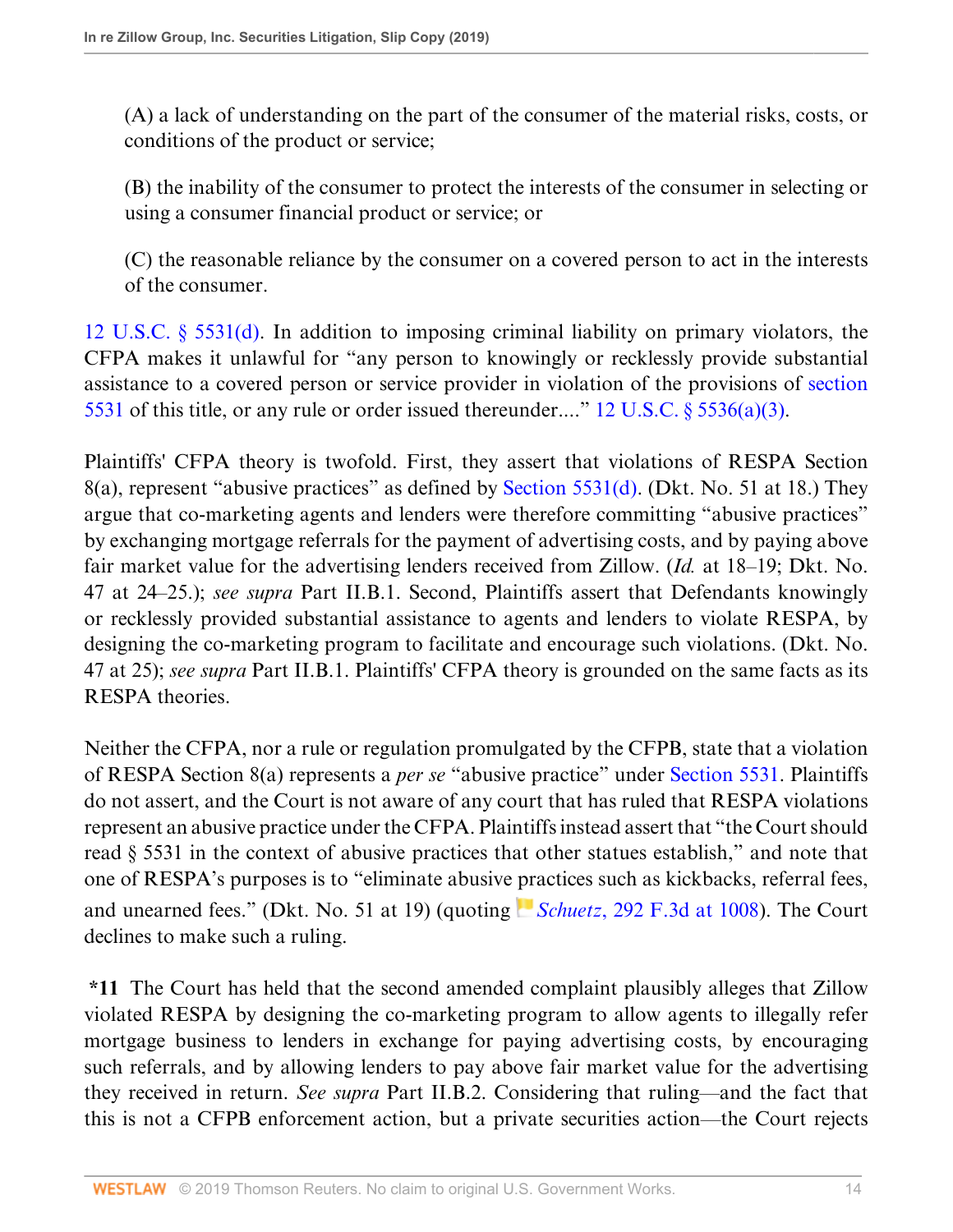<span id="page-14-1"></span>Plaintiffs' CFPA theory of liability, to the extent such alleged violations would establish that Defendants made material misleading statements in support of Plaintiffs' Exchange Act Claims. [10](#page-14-0)

<span id="page-14-0"></span>[10](#page-14-1) This ruling is made without prejudice to Plaintiffs reasserting the theory at a later stage of the litigation.

## 3. Misleading Statements

A statement or omission is misleading under the PSLRA and Section 10(b) of the Exchange Act "if it would give a reasonable investor the impr[ess](https://1.next.westlaw.com/Link/RelatedInformation/Flag?documentGuid=I3a84e3d5330a11ddb7e483ba170699a5&transitionType=InlineKeyCiteFlags&originationContext=docHeaderFlag&contextData=(sc.Default) )ion of a state of affairs that differs in a material way from the one that actually exists." *[Berson v. Applied Signal Tech., Inc.](http://www.westlaw.com/Link/Document/FullText?findType=Y&serNum=2016243989&pubNum=0000506&originatingDoc=Ia2b1702064d511e9a6438b9dc1ba0379&refType=RP&fi=co_pp_sp_506_985&originationContext=document&vr=3.0&rs=cblt1.0&transitionType=DocumentItem&contextData=(sc.Default)#co_pp_sp_506_985)*, [527 F.3d 982, 985 \(9th Cir. 2008\)](http://www.westlaw.com/Link/Document/FullText?findType=Y&serNum=2016243989&pubNum=0000506&originatingDoc=Ia2b1702064d511e9a6438b9dc1ba0379&refType=RP&fi=co_pp_sp_506_985&originationContext=document&vr=3.0&rs=cblt1.0&transitionType=DocumentItem&contextData=(sc.Default)#co_pp_sp_506_985) (internal quotation marks and citation omitted). A false or misleading statement or omission is material if there is a "substantial likelihood that the disclosure of the omitted fact would have been viewed by the reasona[ble](https://1.next.westlaw.com/Link/RelatedInformation/Flag?documentGuid=I6506328a9c9711d9bc61beebb95be672&transitionType=InlineKeyCiteFlags&originationContext=docHeaderFlag&contextData=(sc.Default) ) investor as having significantly altered the 'total mix' of information made available." *[TSC Indus., Inc. v.](http://www.westlaw.com/Link/Document/FullText?findType=Y&serNum=1976142400&pubNum=0000780&originatingDoc=Ia2b1702064d511e9a6438b9dc1ba0379&refType=RP&fi=co_pp_sp_780_449&originationContext=document&vr=3.0&rs=cblt1.0&transitionType=DocumentItem&contextData=(sc.Default)#co_pp_sp_780_449) Northway, Inc.*[, 426 U.S. 438, 449 \(1976\)](http://www.westlaw.com/Link/Document/FullText?findType=Y&serNum=1976142400&pubNum=0000780&originatingDoc=Ia2b1702064d511e9a6438b9dc1ba0379&refType=RP&fi=co_pp_sp_780_449&originationContext=document&vr=3.0&rs=cblt1.0&transitionType=DocumentItem&contextData=(sc.Default)#co_pp_sp_780_449). To plead materiality, a complaint's allegations must "suffice to raise a reasonable expectation that discovery will reveal evidence satisfying the materiality requirement, and to allow the court to draw the reasonable inference that the defendant is liable." *[In re Atossa Genetics Inc. Sec. Litig.](http://www.westlaw.com/Link/Document/FullText?findType=Y&serNum=2042376963&pubNum=0000506&originatingDoc=Ia2b1702064d511e9a6438b9dc1ba0379&refType=RP&fi=co_pp_sp_506_794&originationContext=document&vr=3.0&rs=cblt1.0&transitionType=DocumentItem&contextData=(sc.Default)#co_pp_sp_506_794)*, 868 F.3d 784, 794 (9th Cir. 2017).

The Ninth Cir[cui](https://1.next.westlaw.com/Link/RelatedInformation/Flag?documentGuid=Ia69a433031c711e7afe7804507f6db3f&transitionType=InlineKeyCiteFlags&originationContext=docHeaderFlag&contextData=(sc.Default) )t recently clarified the standard for pleading the falsity of opinion statements. *See [City of Dearborn Heights Act 345 Police & Fire Ret. Sys. v. Align Tech.,](http://www.westlaw.com/Link/Document/FullText?findType=Y&serNum=2041587175&pubNum=0000506&originatingDoc=Ia2b1702064d511e9a6438b9dc1ba0379&refType=RP&fi=co_pp_sp_506_615&originationContext=document&vr=3.0&rs=cblt1.0&transitionType=DocumentItem&contextData=(sc.Default)#co_pp_sp_506_615) Inc.*[, 856 F.3d 605, 615 \(9th Cir. 2017\)](http://www.westlaw.com/Link/Document/FullText?findType=Y&serNum=2041587175&pubNum=0000506&originatingDoc=Ia2b1702064d511e9a6438b9dc1ba0379&refType=RP&fi=co_pp_sp_506_615&originationContext=document&vr=3.0&rs=cblt1.0&transitionType=DocumentItem&contextData=(sc.Default)#co_pp_sp_506_615) (discussing *[Omnicare, Inc. v. Laborers Dist. Council](http://www.westlaw.com/Link/Document/FullText?findType=Y&serNum=2035661902&pubNum=0000708&originatingDoc=Ia2b1702064d511e9a6438b9dc1ba0379&refType=RP&fi=co_pp_sp_708_1323&originationContext=document&vr=3.0&rs=cblt1.0&transitionType=DocumentItem&contextData=(sc.Default)#co_pp_sp_708_1323) Const. Indus. Pension Fund*[, 135 S. Ct. 1318, 1323–32 \(2015\)\)](http://www.westlaw.com/Link/Document/FullText?findType=Y&serNum=2035661902&pubNum=0000708&originatingDoc=Ia2b1702064d511e9a6438b9dc1ba0379&refType=RP&fi=co_pp_sp_708_1323&originationContext=document&vr=3.0&rs=cblt1.0&transitionType=DocumentItem&contextData=(sc.Default)#co_pp_sp_708_1323). It explained that three different standards can apply depending on the theory of falsity:

First, when a plaintiff relies on a theory of material misrepresentation, the plaintiff must allege both that "the speaker did not hold the belief she professed" and that the belief is objectively untrue. Second, when a plaintiff relies on a theory that a statement of fact contained within an opinion statement is materially misleading, the plaintiff must allege that "the supporting fact the speaker supplied is untrue." Third, when a plaintiff relies on a theory of omission, the plaintiff must allege "facts going to the basis for the issuer's opinion ... whose omission makes the opinion statement misleading to a reasonable person reading the statement fairly and in context."

# *[A](https://1.next.westlaw.com/Link/RelatedInformation/Flag?documentGuid=Ia69a433031c711e7afe7804507f6db3f&transitionType=InlineKeyCiteFlags&originationContext=docHeaderFlag&contextData=(sc.Default) )lign Tech*[, 856 F.3d at 615–16.](http://www.westlaw.com/Link/Document/FullText?findType=Y&serNum=2041587175&pubNum=0000506&originatingDoc=Ia2b1702064d511e9a6438b9dc1ba0379&refType=RP&fi=co_pp_sp_506_615&originationContext=document&vr=3.0&rs=cblt1.0&transitionType=DocumentItem&contextData=(sc.Default)#co_pp_sp_506_615)

Having determined that the second amended complaint plausibly alleges that Zillow designed the co-marketing program to allow agents and lenders to violate RESPA Section 8(a) and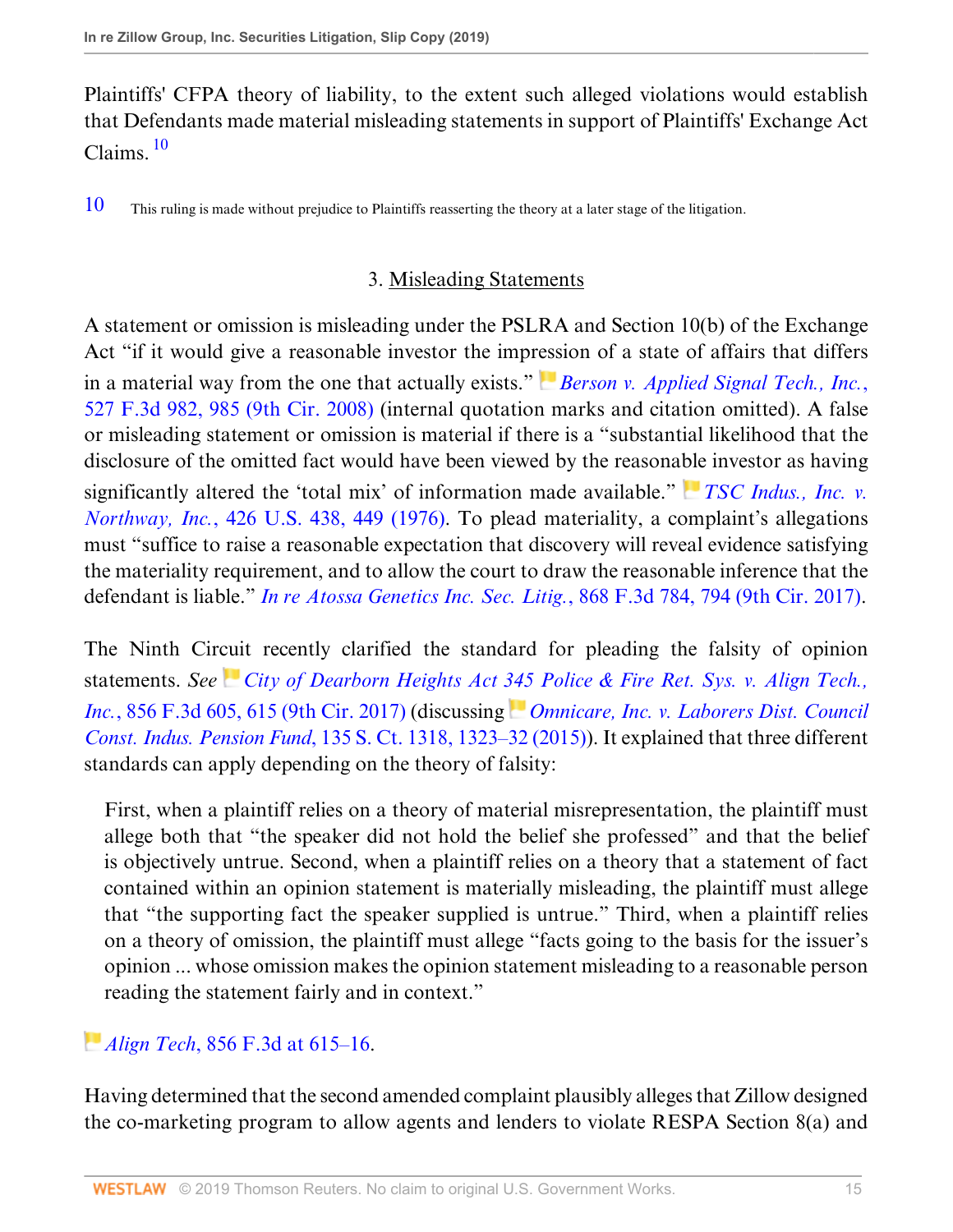encouraged such violations, the Court now turns to the specific statements Plaintiffs assert were materially misleading. The statements can generally be classified as (1) Zillow's publiclyfiled statements regarding its general legal compliance, and (2) Phillips' and Rascoff's statements regarding the co-marketing program and the CFPB's investigation of it. (*See* Dkt. No. 47 at 29–45.)

# *a. Zillow's Statements Regarding General Legal Compliance*

On February 18, 2014, Zillow filed a Form 10-K ("2013 10-K") with the SEC in which it stated the following regarding the company's compliance with government regulations:

> **\*12** [T]he real estate agents, mortgage brokers, banks, property managers, rental agents and some of our other customers and advertisers on our mobile applications and websites are subject to various state and federal laws and regulations relating to real estate, rentals and mortgages. While we do not believe that we are currently subject to these regulations, we intend to ensure that any content created by Zillow is consistent with them by obtaining assurances of compliance from our advertisers and customers for their activities through, and the content they provide on, our mobile applications and websites.

(*Id.* at 29.) The 2013 10-K was incorporated by reference in Zillow's initial registration statement that was signed by Defendants Rascoff and Phillips. (*Id.*) The initial registration statement also included the merger agreement between Zillow and Trulia. (*Id.* at 29–30.) The merger agreement included the following warranty: "[n]either Zillow nor any Zillow Subsidiary is in conflict with, or in default, breach or violation of, (a) any Law applicable to Zillow or any Zillow Subsidiary...." (*Id.* at 30.)

<span id="page-15-0"></span>On February 17, 2015, Zillow filed a Form 10-K ("2014 10-K") that included nearly identical language as the 2013 10-K regarding the company's compliance with government regulations. (*Id.*) Acknowledging that its customers were subject to various state and federal laws and regulations, Zillow stated that "[w]e endeavor to ensure that any content created by Zillow is consistent with them by obtaining assurances of compliance from our advertisers and customers for their activities through, and the content they provide on, our mobile applications and websites."  $(Id.$  at 31.)<sup>[11](#page-16-0)</sup> In February of 2016 and 2017, Zillow filed a Form 10-K ("2015 10-K" and "2016 10-K" respectively) that were signed by Rascoff and Phillips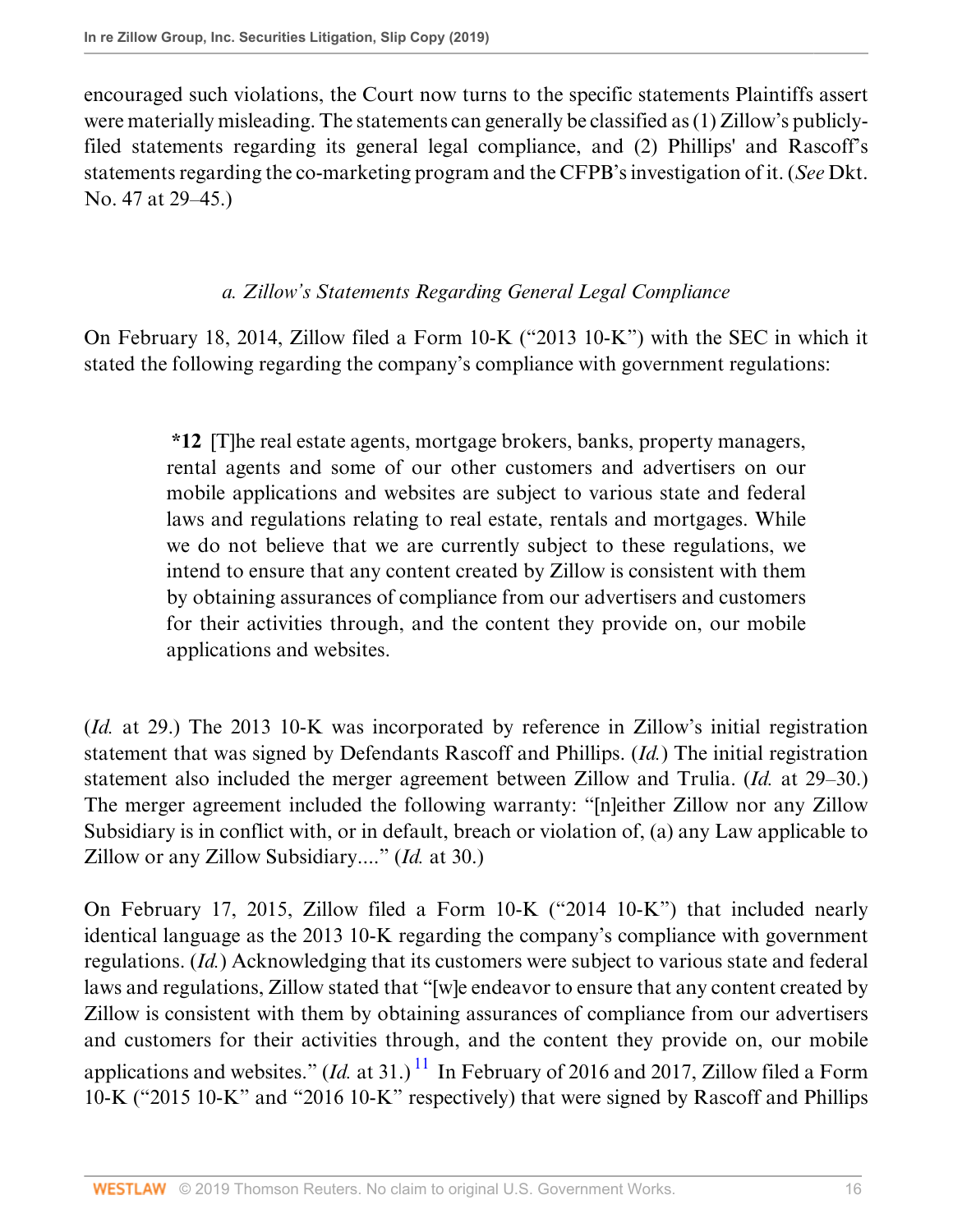and contained identical language as the 2014 10-K about the company's efforts of legal compliance with the laws and regulations to which its customers are subject. (*Id.* at 35.) <sup>[12](#page-16-1)</sup>

- <span id="page-16-2"></span><span id="page-16-0"></span>[11](#page-15-0) Plaintiffs additionally allege that the following documents contained misleading statements because they incorporated the statements contained in the 2014 10-K by reference: a February 2015 Form S-8, an April 2015 Form S-3, an August 17, 2015 Form S-8 Registration Statement, and an August 21, 2015 Form S-8 Registration Statement. (Dkt. No. 47 at 32–33.)
- <span id="page-16-1"></span>[12](#page-16-2) Plaintiffs additionally allege that the following documents contained misleading statements because they incorporated the statements contained in 2015 10-K and 2016 10-K by reference: a March 2016 Form S-8, an August 2016 Form S-8, and a February 2017 Form S-8. (Dkt. No. 47 at 36.)

Plaintiffs allege that Defendants' statements regarding Zillow's legal compliance—that it "intended" or "endeavored" to ensure compliance "by obtaining assurances of compliance" from its customers—were misleading "for failing to disclose that Zillow's co-marketing program was designed to allow real estate agents and lenders to violate RESPA." (*Id.* at 29– 30) As previously discussed, Plaintiffs assert that the co-marketing program violated RESPA "by allowing lenders to pay in excess of fair market value for co-marketing services ... [and] by facilitating and encouraging coordination between lenders and real estate agents for the purpose of agents making personal referrals of customers to the lenders in exchange for money." (*Id.* at 30.)

The Court characterizes Zillow's general legal compliance statements as opinions supported by embedded facts. Zillow's statements that it intended or endeavored to comply with relevant laws and r[egu](https://1.next.westlaw.com/Link/RelatedInformation/Flag?documentGuid=Ibe9e5804d1f811e4a807ad48145ed9f1&transitionType=InlineKeyCiteFlags&originationContext=docHeaderFlag&contextData=(sc.Default) )lations express a belief that the company was following the law. (Dkt. No. 47 at 29); *see Omnicare*[, 135 S. Ct. at 1325](http://www.westlaw.com/Link/Document/FullText?findType=Y&serNum=2035661902&pubNum=0000708&originatingDoc=Ia2b1702064d511e9a6438b9dc1ba0379&refType=RP&fi=co_pp_sp_708_1325&originationContext=document&vr=3.0&rs=cblt1.0&transitionType=DocumentItem&contextData=(sc.Default)#co_pp_sp_708_1325) (stating that an opinion is "a belief[,] a view, or a sentiment which the mind forms of persons or things" (internal quotation marks omitted)). However, Zillow's opinion that it was endeavoring to comply with the law was based on the factual assertion that it was "obtaining assurances of compliance from our advertisers and customers for their activities through, and the content they provide on, our mobile applications and websites." (*Id.*) That statement is not one of belief, [bu](https://1.next.westlaw.com/Link/RelatedInformation/Flag?documentGuid=Ibe9e5804d1f811e4a807ad48145ed9f1&transitionType=InlineKeyCiteFlags&originationContext=docHeaderFlag&contextData=(sc.Default) )t rather expresses that Zillow was taking affirmative action to ensure compliance. *See Omnicare*[, 135 S. Ct. at 1325](http://www.westlaw.com/Link/Document/FullText?findType=Y&serNum=2035661902&pubNum=0000708&originatingDoc=Ia2b1702064d511e9a6438b9dc1ba0379&refType=RP&fi=co_pp_sp_708_1325&originationContext=document&vr=3.0&rs=cblt1.0&transitionType=DocumentItem&contextData=(sc.Default)#co_pp_sp_708_1325) (stating that "a fact is a thing done or existing or [a]n actual happening." (internal quotation marks omitted)).

**\*13** Plaintiffs have alleged particularized facts demonstrating that Defendants' legal [com](https://1.next.westlaw.com/Link/RelatedInformation/Flag?documentGuid=Ia69a433031c711e7afe7804507f6db3f&transitionType=InlineKeyCiteFlags&originationContext=docHeaderFlag&contextData=(sc.Default) )pliance statements were materially misleading under the omission theory described in *Align Tech.*[, 856 F.3d at 610](http://www.westlaw.com/Link/Document/FullText?findType=Y&serNum=2041587175&pubNum=0000506&originatingDoc=Ia2b1702064d511e9a6438b9dc1ba0379&refType=RP&fi=co_pp_sp_506_610&originationContext=document&vr=3.0&rs=cblt1.0&transitionType=DocumentItem&contextData=(sc.Default)#co_pp_sp_506_610). As explained above, the second amended complaint plausibly alleges that Defendants designed the co-marketing program to allow agents and lenders to exchange payments for referrals in violation of RESPA, and that Zillow was encouraging this practice. *See supra* Part II.B.1. Plaintiffs also allege particularized facts demonstrating that the co-marketing program was designed to allow lenders to pay above fair market value for the advertising services they received from Zillow. *See supra* Part II.B.2.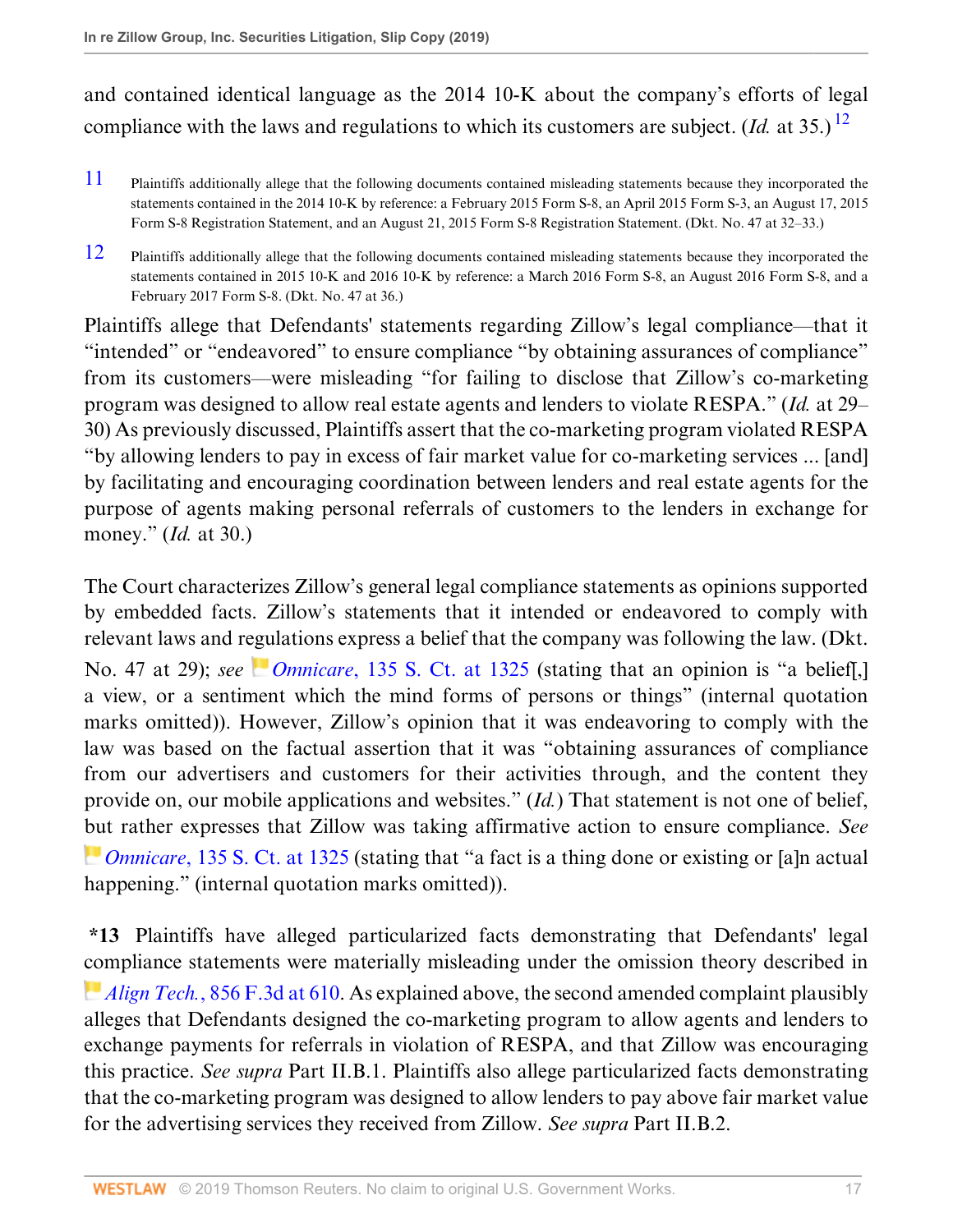Defendants' omission of such facts—for example, Zillow inquiring about and tracking agent's referrals, or that the co-marketing program allowed lenders to pay more than the fair market value for advertising—make their opinion about its general legal compliance materially misleading. The omission of such facts was material because it would have been viewed by a reasonable investor "as having sig[nifi](https://1.next.westlaw.com/Link/RelatedInformation/Flag?documentGuid=I6506328a9c9711d9bc61beebb95be672&transitionType=InlineKeyCiteFlags&originationContext=docHeaderFlag&contextData=(sc.Default) )cantly altered the 'total mix' of information made available," regarding Zillow's stock. *See [TSC Indus., Inc. v. Northway, Inc.](http://www.westlaw.com/Link/Document/FullText?findType=Y&serNum=1976142400&pubNum=0000780&originatingDoc=Ia2b1702064d511e9a6438b9dc1ba0379&refType=RP&fi=co_pp_sp_780_449&originationContext=document&vr=3.0&rs=cblt1.0&transitionType=DocumentItem&contextData=(sc.Default)#co_pp_sp_780_449)*, 426 U.S. [at 449](http://www.westlaw.com/Link/Document/FullText?findType=Y&serNum=1976142400&pubNum=0000780&originatingDoc=Ia2b1702064d511e9a6438b9dc1ba0379&refType=RP&fi=co_pp_sp_780_449&originationContext=document&vr=3.0&rs=cblt1.0&transitionType=DocumentItem&contextData=(sc.Default)#co_pp_sp_780_449). A reasonable person would have viewed the omissions as misleading because the omitted facts tend to suggest Zillow did not actually intend or endeavor to comply with laws and regulations such as RESPA.

Defendants have repeatedly stated that any opinions regarding the company's legal compliance cannot be viewed as misleading because Zillow was not providing any referrals to lenders such that it could have violated RESPA. (Dkt. No. 50 at 11–12.) As the Court has explained, however, the second amended complaint has adequately pled that the comarketing program did not comply with RESPA. *See supra* Part II.B.1–2. And even if Zillow were not a primary RESPA violator, its omissions regarding the co-marketing program allowing lenders to pay more than fair market value for advertising was materially misleading when considered in the context of the company's assertion that it was "obtaining assurances of compliance from our advertisers and customers for their activities through, and the content they provide on, our mobile applications and websites." (Dkt. No. 47 at 29, 31, 35.)

Unlike the allegations contain in the amended complaint, Plaintiffs have now alleged particularized facts demonstrating that Zillow designed the co-marketing program in a way that violated RESPA and that such violations were occurring. *Cf. [In re LifeLock, Inc.](http://www.westlaw.com/Link/Document/FullText?findType=Y&serNum=2041635750&pubNum=0006538&originatingDoc=Ia2b1702064d511e9a6438b9dc1ba0379&refType=RP&fi=co_pp_sp_6538_951&originationContext=document&vr=3.0&rs=cblt1.0&transitionType=DocumentItem&contextData=(sc.Default)#co_pp_sp_6538_951) Sec. Litig.*[, 690 F. App'x 947, 951–52 \(9th Cir. 2017\)](http://www.westlaw.com/Link/Document/FullText?findType=Y&serNum=2041635750&pubNum=0006538&originatingDoc=Ia2b1702064d511e9a6438b9dc1ba0379&refType=RP&fi=co_pp_sp_6538_951&originationContext=document&vr=3.0&rs=cblt1.0&transitionType=DocumentItem&contextData=(sc.Default)#co_pp_sp_6538_951) (holding that a corporate defendant's statement that it "endeavored" to comply with an FTC order was not misleading where the complaint lacked particularized facts to show that the defendants knew that a certain practice violated the order). Therefore, Plaintiffs have plausibly alleged that Defendants' statements regarding Zillow's legal compliance were materially misleading.<sup>[13](#page-17-0)</sup>

<span id="page-17-0"></span>[13](#page-17-1) The Court's ruling applies to all of Zillow's publicly-filed written statements that Plaintiffs allege were materially misleading. (*See* Dkt. No. 47 at 22–33.)

# <span id="page-17-1"></span>b. *Phillips' Statements Regarding the Co-Marketing Program*

Plaintiffs allege that Phillips made several misleading statements when discussing the comarketing program and the CFPB's inquiry into it. (Dkt. No. 47 at 33–43.) As a general matter, federal securities laws do not require corporations to disclose the initiation of a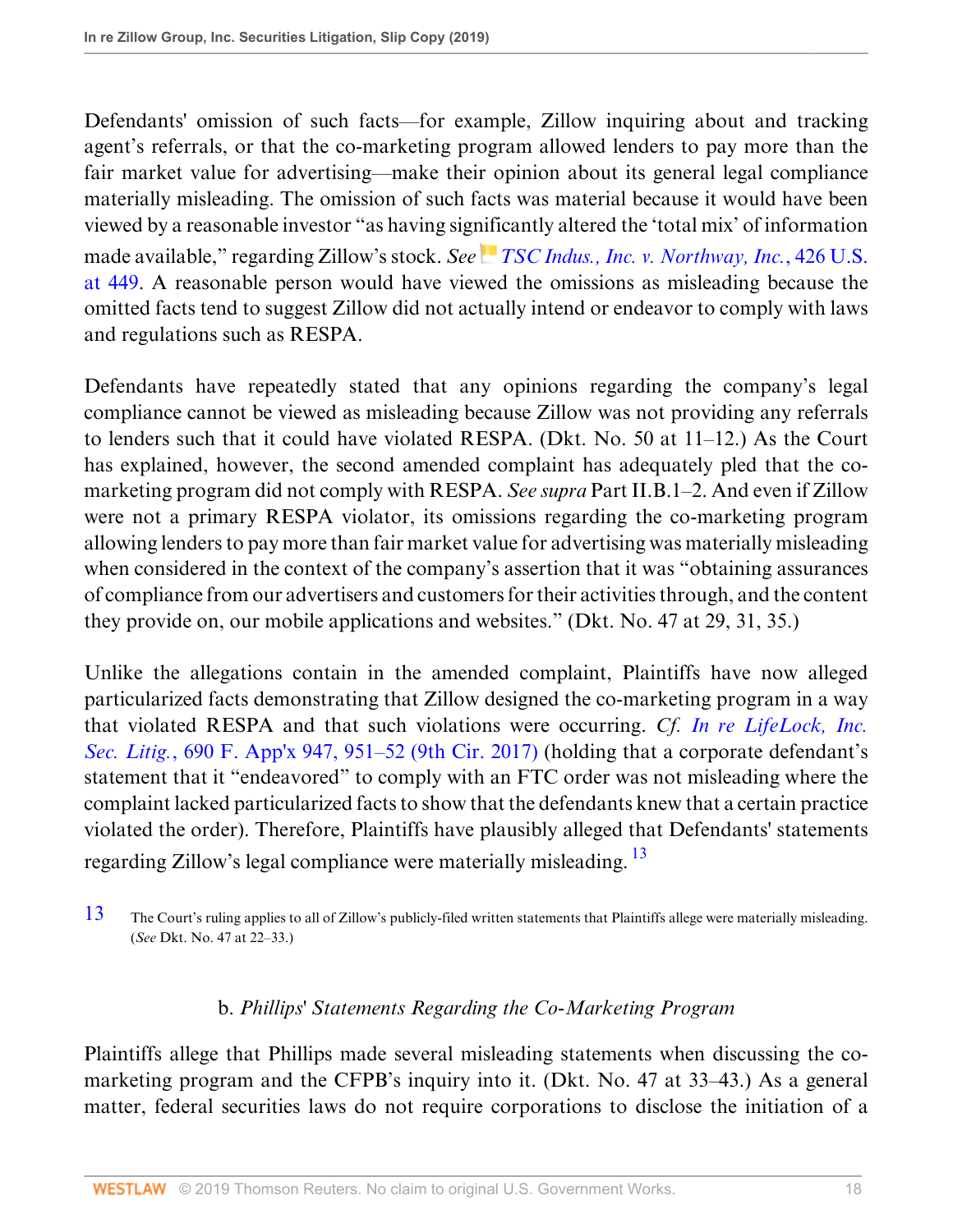government investigation. *See Basic v. Levinson*[, 485 U.S. 224, 234 \(1988\)](http://www.westlaw.com/Link/Document/FullText?findType=Y&serNum=1988031229&pubNum=0000780&originatingDoc=Ia2b1702064d511e9a6438b9dc1ba0379&refType=RP&fi=co_pp_sp_780_234&originationContext=document&vr=3.0&rs=cblt1.0&transitionType=DocumentItem&contextData=(sc.Default)#co_pp_sp_780_234) ("Silence, [ab](https://1.next.westlaw.com/Link/RelatedInformation/Flag?documentGuid=I740e6220c42211e593d3f989482fc037&transitionType=InlineKeyCiteFlags&originationContext=docHeaderFlag&contextData=(sc.Default) )sent a duty to disclose, is not misleading under Rule 10b–5."); *Metzler*[, 540 F.3d at 1071;](http://www.westlaw.com/Link/Document/FullText?findType=Y&serNum=2016838098&pubNum=0000506&originatingDoc=Ia2b1702064d511e9a6438b9dc1ba0379&refType=RP&fi=co_pp_sp_506_1071&originationContext=document&vr=3.0&rs=cblt1.0&transitionType=DocumentItem&contextData=(sc.Default)#co_pp_sp_506_1071) *[In re](http://www.westlaw.com/Link/Document/FullText?findType=Y&serNum=2038155091&pubNum=0007903&originatingDoc=Ia2b1702064d511e9a6438b9dc1ba0379&refType=RP&fi=co_pp_sp_7903_12&originationContext=document&vr=3.0&rs=cblt1.0&transitionType=DocumentItem&contextData=(sc.Default)#co_pp_sp_7903_12) Lions Gate Entm't Corp. Sec. Litig.*[, 165 F. Supp. 3d 1, 12 \(S.D.N.Y. 2016\)](http://www.westlaw.com/Link/Document/FullText?findType=Y&serNum=2038155091&pubNum=0007903&originatingDoc=Ia2b1702064d511e9a6438b9dc1ba0379&refType=RP&fi=co_pp_sp_7903_12&originationContext=document&vr=3.0&rs=cblt1.0&transitionType=DocumentItem&contextData=(sc.Default)#co_pp_sp_7903_12) ("[A] government investigation, without more, does not trigger a generalized duty to disclose.") While there is no general duty to disclose investigations, corporations have "a duty to disclose material facts that are ne[cess](https://1.next.westlaw.com/Link/RelatedInformation/Flag?documentGuid=Icadd2e4594d811d9bc61beebb95be672&transitionType=InlineKeyCiteFlags&originationContext=docHeaderFlag&contextData=(sc.Default) )ary to make disclosed statements, whether mandatory or volunteered, not misleading." *Hanon v. Dataproducts Corp.*[, 976 F.2d 497, 504 \(9th Cir. 1992\)](http://www.westlaw.com/Link/Document/FullText?findType=Y&serNum=1992168922&pubNum=0000350&originatingDoc=Ia2b1702064d511e9a6438b9dc1ba0379&refType=RP&fi=co_pp_sp_350_504&originationContext=document&vr=3.0&rs=cblt1.0&transitionType=DocumentItem&contextData=(sc.Default)#co_pp_sp_350_504). Failure to disclose an investigation can be actionable if the corporation makes "some [aff](https://1.next.westlaw.com/Link/RelatedInformation/Flag?documentGuid=I7bfd96fd738e11ddb6a3a099756c05b7&transitionType=InlineKeyCiteFlags&originationContext=docHeaderFlag&contextData=(sc.Default) )irmative statement or omission ... that suggested it was not under any regulatory scrutiny." *[Metzler](http://www.westlaw.com/Link/Document/FullText?findType=Y&serNum=2016838098&pubNum=0000506&originatingDoc=Ia2b1702064d511e9a6438b9dc1ba0379&refType=RP&fi=co_pp_sp_506_1071&originationContext=document&vr=3.0&rs=cblt1.0&transitionType=DocumentItem&contextData=(sc.Default)#co_pp_sp_506_1071)*, [540 F.3d at 1071.](http://www.westlaw.com/Link/Document/FullText?findType=Y&serNum=2016838098&pubNum=0000506&originatingDoc=Ia2b1702064d511e9a6438b9dc1ba0379&refType=RP&fi=co_pp_sp_506_1071&originationContext=document&vr=3.0&rs=cblt1.0&transitionType=DocumentItem&contextData=(sc.Default)#co_pp_sp_506_1071)

**\*14** During a November 3, 2015 conference call with investors, Phillips was involved in the following exchange with an analyst:

**Analyst:** Can you just give us a sense for how much the mortgage co-advertising is contributing to agent revenue? And kind of what penetration is? Where you think it can go? And is the RESPA or CFPB kind of investigations into this is – is this something that should be a concern? Or something that you think is not really an issue?

**Phillips:** Co-marketing with lenders and agents is a very small part of our business, a small contributor to ARPA revenue. Importantly though, we are not seeing lenders depart from this program notwithstanding all of the discussions in the marketplace about the CFPB and the CFPB's recent pronouncements and actions. I can assure you that we work diligently to comply with all of the rules put forth by government agencies and of course, we monitor the CFPB and the things that they are saying and doing to make sure that we remain in compliance and to make sure that we understand how their activities relate to our business.

(Dkt. No. 47 at 33.) On February 2, 2017, Phillips said on a conference call that "we believe our co-marketing program has, and continues, to allow agents and lenders to comply with the law while using our product." (*Id.* at 38.) In response to a question about whether agents and lenders had changed their behavior regarding use of the co-marketing program, Phillips stated:

> [W]e haven't observed anything specific, but I can tell you that real estate agents and lenders are pretty keenly aware of the restrictions that are placed upon their co-marketing efforts through RESPA and other regulatory regimes. So they are intent on complying and pay close attention to their own behavior, monitoring themselves. We think though the way that we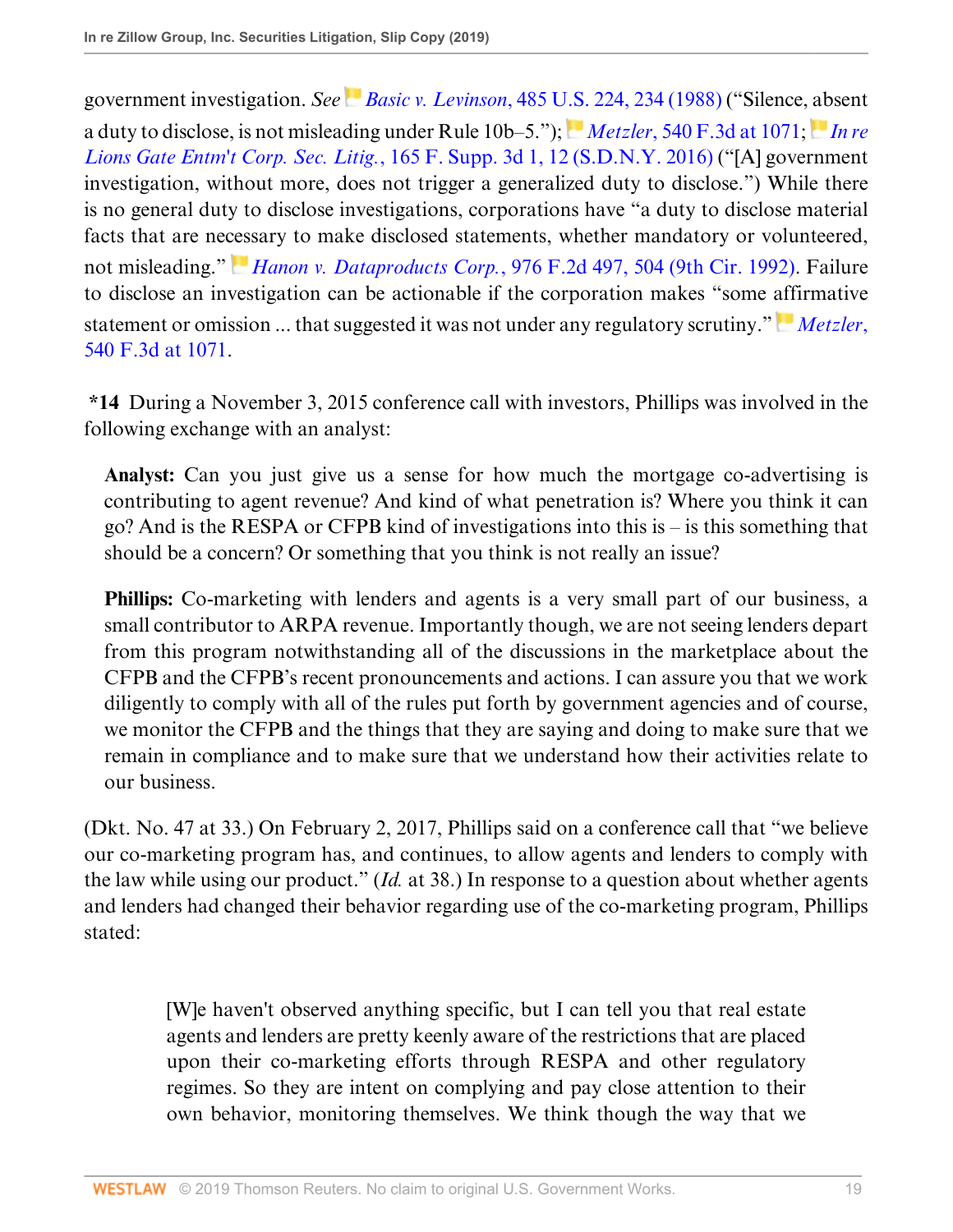have put this product together enabled agents and lenders to participate in full compliance with the law.

(*Id.*) On May 4, 2017, following Zillow's disclosure of the CFPB's investigation into the co-marketing program, Phillips again stated on a conference call that "we believe our comarketing program has, and continues to, allow agents and lenders to comply with the law while using our product." *(Id.* at 42.) She went on to say "[w]e think though that the way we have put this product together enabled agents and lenders to participate in full compliance with the law." (*Id.* at 42–43.)

Plaintiffs allege that Phillips' statements in November 2015 and February 2017 were misleading "for failing to disclose that the CFPB had issued a civil investigative demand attempting to determine whether the co-marketing program violated RESPA." (*Id.* at 34.) Plaintiffs support that allegation by asserting that Zillow received a subpoena from the CFPB on April 1, 2015, that was "in connection with an investigation by the CFPB into potential violations of RESPA related to Zillow's co-marketing program." (*Id.* at 27.)

In its prior order, the Court ruled that Phillips' statement "was not misleading because it was neither an affirmative statement nor omission that suggested Zillow was not under regulatory scrutiny." (Dkt. No. 46 at 19.) The second amended complaint does not include any additional facts that would lead the Court to change its conclusion. However, Plaintiffs also allege that Phillips' statements were materially misleading for failing to disclose that the co-marketing program was designed to facilitate RESPA violations and for failing to disclose that Zillow had changed the program in response to the CFPB's investigation. (Dkt. No. 47 at 34.) On this score, the Court agrees that the statements were materially misleading.

**\*15** Phillips' statement to analysts that "I can assure you that we work diligently to comply with all of the rules put forth by government agencies," was materially misleading for the same reasons Zillow's general statements of legal compliance were misleading. *See supra* Part II.B.3.a. Similarly, Phillips' statements in February and May 2017 that "we think though that the way we have put this product together enabled agents and lenders to participate in full compliance with the law," were misleading because she omitted that Zillow designed the co-marketing program to allow agents and lenders to violate RESPA and the company was encouraging such violations. *Id.*

Phillips' statements regarding legal compliance were also misleading for failing to disclose that Zillow had altered the co-marketing program in the midst of the CFPB's investigation. Plaintiffs allege that in the beginning of 2017, Zillow lowered the percentage of an agent's advertising costs lenders could collectively contribute and concealed the change from the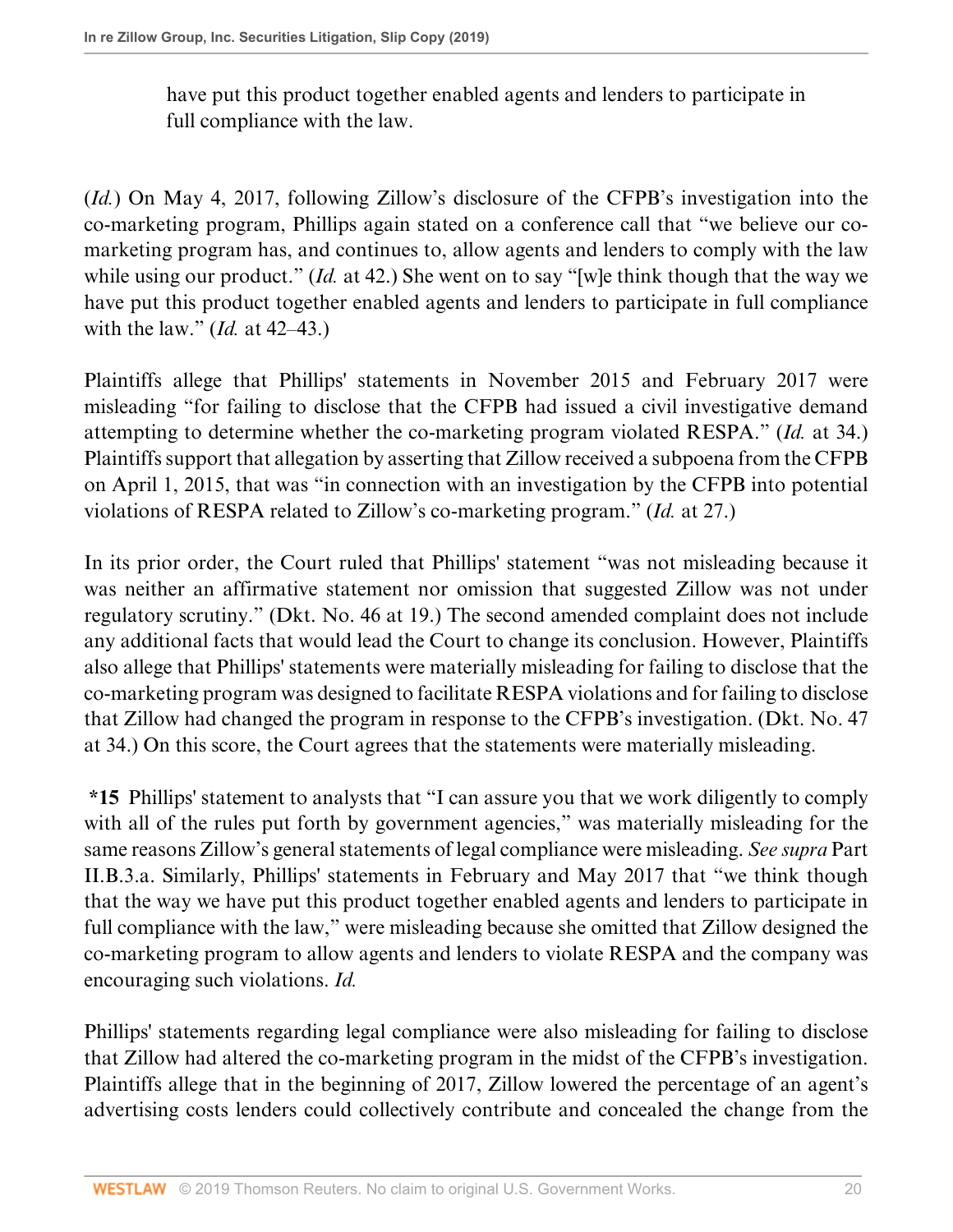public by not updating its website. (*Id.* at 27–28.) Both anonymous witnesses stated that in the beginning of 2017, Zillow began instructing its employees to change the way it presented the co-marketing program to customers. (*Id.* at 17, 27–28.) AW2 states that, "following Zillow's receipt of a letter from the CFPB," she was responsible for training sales reps on "new messaging to agents regarding the Co-Marketing program." (*Id.* at 17.) AW2 began training employees to "pitch co-marketing to real estate agents by explaining to them that the program was an opportunity for the agent with a relationship with a lender for them to get more exposure." (*Id.* at 17–18.) AW1 stated that in the beginning of 2017 she and other sales representatives were "instructed to explain to agents that Zillow was capping total lender contributions at 50% of total advertising costs." (*Id.* at 27.) She stated that this caused confusion with customers because the change "was not reflected on Zillow's website," and was different than "what [she] was providing to agents." (*Id.* at 28.)

<span id="page-20-1"></span>In its prior order, the Court ruled that Plaintiffs had not pled particularized facts demonstrating that the change to the co-marketing program was done in response to the CFPB's investigation. (Dkt. No. 46 at 22.) The Court noted that "[w]hile the confidential witness states that she believes the changes were implemented in response to a government investigation, neither she, nor the amended complaint, contain particularized facts that demonstrate the co-marketing program was altered to 'remedy RESPA violations identified by the CFPB.' "  $(Id.)$ <sup>[14](#page-20-0)</sup> The second amended complaint cures that deficiency, because it has plausibly alleged that the co-marketing program violated RESPA by allowing lenders to pay above fair market value for the advertising Zillow provided. *See supra* Part II.B.2 Considering those new allegations, the Court can reasonably infer that the change Zillow implemented—capping collective lender contributions at 50% of an agent's advertising spend —was an attempt to limit lenders from paying more than fair market value for co-marketing advertising. *See supra* Part II.B.2.

# <span id="page-20-0"></span>[14](#page-20-1) The amended complaint did not include AW2's allegations.

Plaintiffs have plausibly alleged that Phillips' statement in 2017 that Zillow believed it had put the co-marketing program together in a way "that enabled agents and lenders to participate in full compliance with the law," was materially misleading for omitting that Zillow had altered the program. (Dkt. No. 47 at 38–43.) A reasonable person would find that opinion misleading if Phillips had disclosed that Zillow had recently made changes to the co-marketing program to bring it into compliance with RESPA. As explained above, Plaintiffs have plausibly alleged that Phillips' statements made in February 2017 and May 2017 regarding Zillow's legal compliance were materially misleading.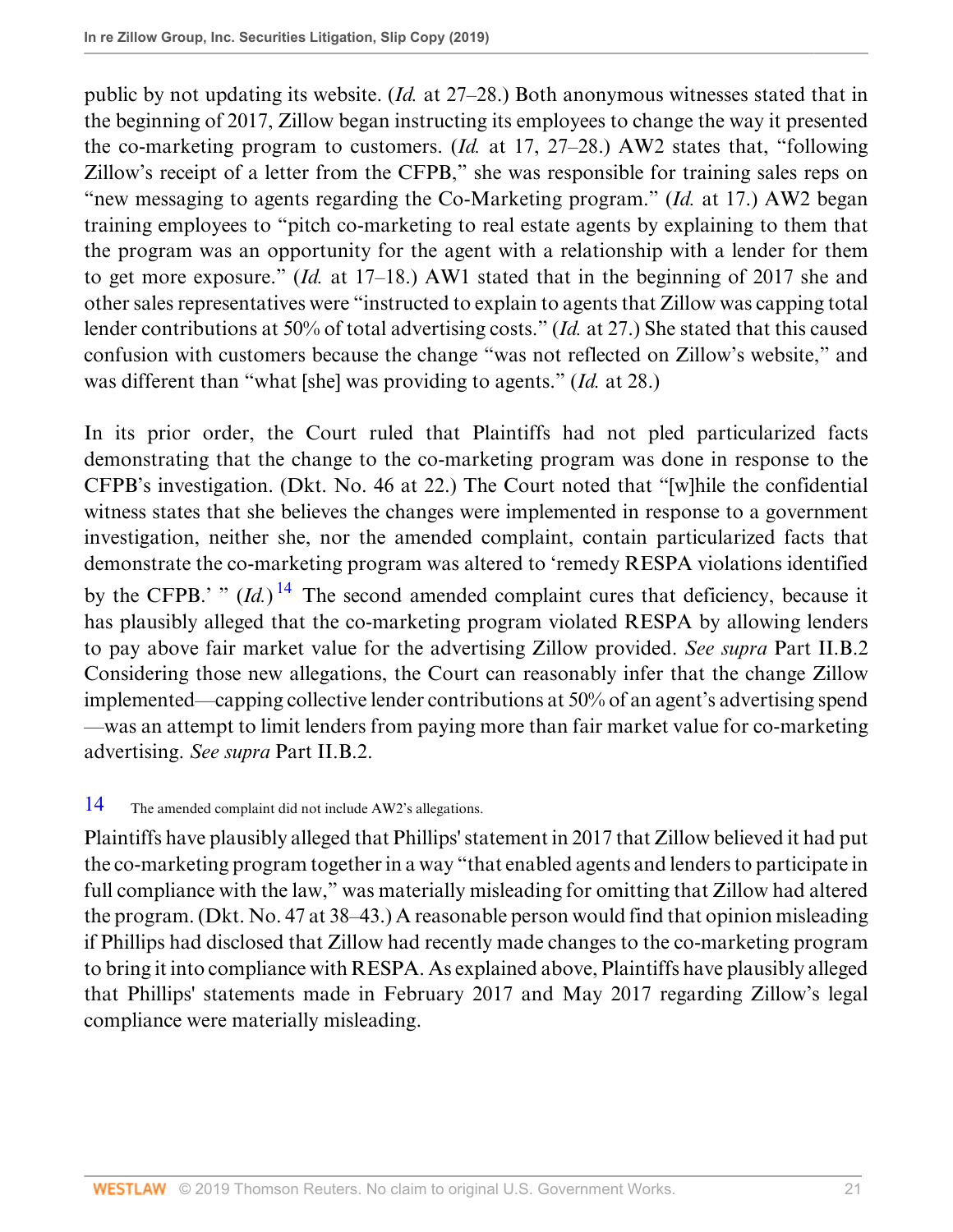### c. *Rascoff's Statements Regarding the Co-Marketing Program*

**\*16** Plaintiffs allege that Rascoff made misleading statements in May 2017 during an interview on an internet-based television channel. (*Id.* at 40–41.) During the interview, he said the following about the co-marketing program:

> [T]wo years ago the CFPB started asking us questions about [the comarketing program] and we've been talking with them literally for two years. We think the way we've constructed the program is completely compliant and allows agents and lenders to stay within the confines of the laws that govern this, but we're still talking to the CFPB about it so we'll see.

(*Id.* at 40.) Rascoff was then asked, "if it's a case where you had to alter the co-marketing program how much of an impact would it be on the company?" Rascoff responded that "it's really hard to speculate hypothetically because we have no idea whether this ends up being blessed or not. It could have no impact or it could have an impact." (*Id.*)

As with Phillips' statements, Plaintiffs allege that Rascoff's statements were materially misleading for failing to disclose that the co-marketing program was designed to facilitate RESPA violations and for failing to disclose that Zillow had changed the program in response to the CFPB's investigation. (*Id.* at 40.) The Court agrees. Rascoff's statement that "[w]e think the way we've constructed the program is completely compliant and allows agents and lenders to stay within the confines of the laws that govern this," was materially misleading because it omitted that Zillow designed the co-marketing program to allow agents and lenders to violate RESPA, and that the company was encouraging such violations. *See supra* Part II.B.3.b. It was also misleading for omitting that Zillow had recently altered the co-marketing program to bring it into compliance with RESPA in response to the CFPB's inquiry. *See supra* Part II.B.3.c. Rascoff's response to a question about altering the co-marketing program was also materially misleading for omitting that Zillow had already altered the program in response to the CFPB's inquiry. *Id.* Therefore, the second amended complaint plausibly alleges that Rascoff's statements in May 2017 were materially misleading.

### 4. Scienter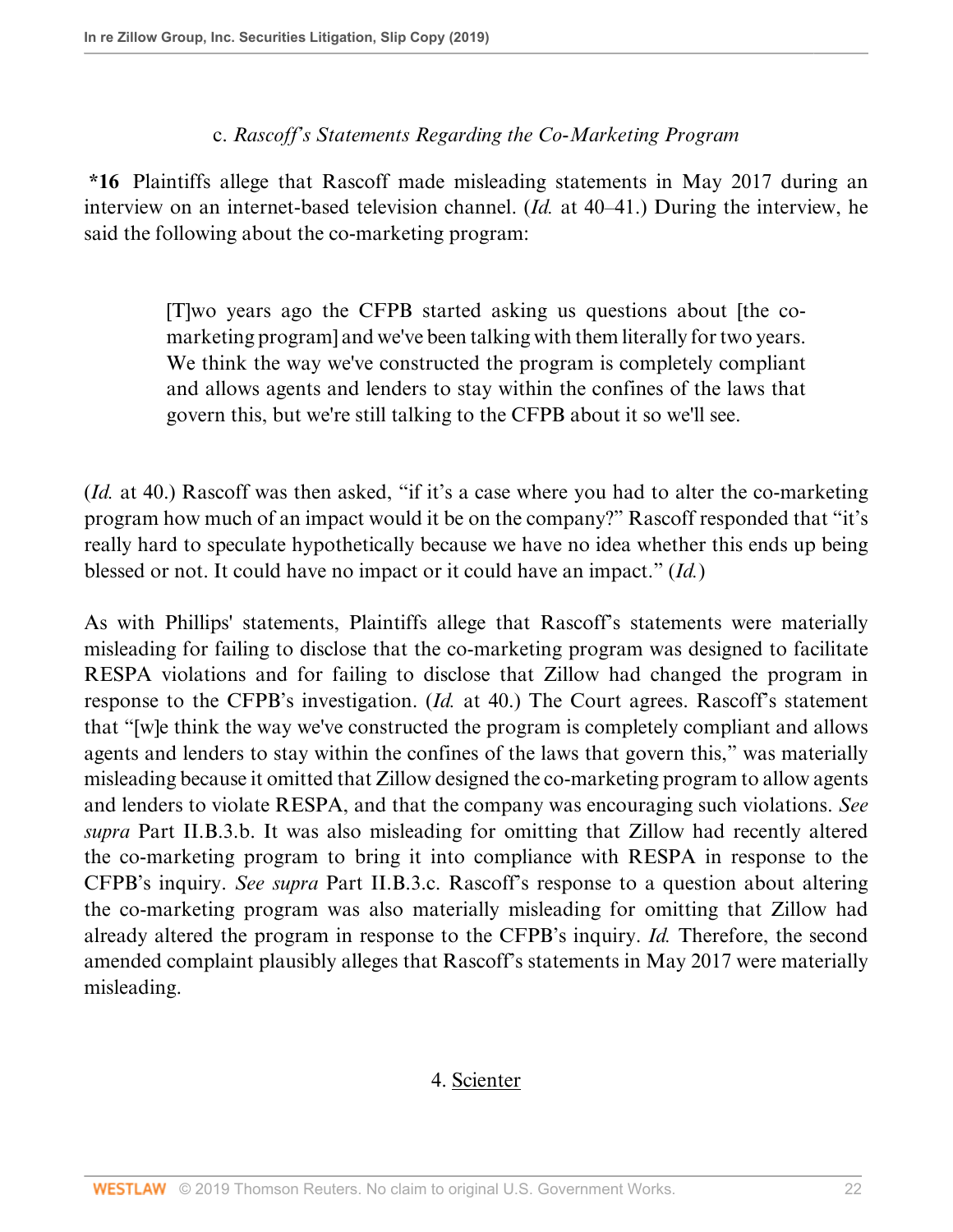In the context of a securities fraud claim, sciente[r is](https://1.next.westlaw.com/Link/RelatedInformation/Flag?documentGuid=I7bfd96fd738e11ddb6a3a099756c05b7&transitionType=InlineKeyCiteFlags&originationContext=docHeaderFlag&contextData=(sc.Default) ) a mental state that is characterized by an intent "to deceive, manipulate, or defraud." *Metzler*[, 540 F.3d at 1065–66](http://www.westlaw.com/Link/Document/FullText?findType=Y&serNum=2016838098&pubNum=0000506&originatingDoc=Ia2b1702064d511e9a6438b9dc1ba0379&refType=RP&fi=co_pp_sp_506_1065&originationContext=document&vr=3.0&rs=cblt1.0&transitionType=DocumentItem&contextData=(sc.Default)#co_pp_sp_506_1065) (citation omitted). In the Ninth Circuit, scienter requires that a def[end](https://1.next.westlaw.com/Link/RelatedInformation/Flag?documentGuid=Iea6d1660e0d011ddbc7bf97f340af743&transitionType=InlineKeyCiteFlags&originationContext=docHeaderFlag&contextData=(sc.Default) )ant make the false or misleading statement "intentionally or with deliberate recklessness." **Z**ucco Partners[, 552 F.3d at 995](http://www.westlaw.com/Link/Document/FullText?findType=Y&serNum=2017861926&pubNum=0000506&originatingDoc=Ia2b1702064d511e9a6438b9dc1ba0379&refType=RP&fi=co_pp_sp_506_995&originationContext=document&vr=3.0&rs=cblt1.0&transitionType=DocumentItem&contextData=(sc.Default)#co_pp_sp_506_995).

To adequately plead scienter, the PSLRA requires that plaintiffs "state with particularity facts giving rise to a strong inference that the defendant acted with the required state of mind." 15 U.S.C.  $\S 78u-4(b)(2)$ . A "strong inference" of scienter must be "more than merely plausible or reasonable—it must be [co](https://1.next.westlaw.com/Link/RelatedInformation/Flag?documentGuid=I870b3e6dcdc411e08b448cf533780ea2&transitionType=InlineKeyCiteFlags&originationContext=docHeaderFlag&contextData=(sc.Default) )gent and at least as compelling as any opposing [inf](https://1.next.westlaw.com/Link/RelatedInformation/Flag?documentGuid=Ic37dd7791fdd11dc9b239dfedc9bb45f&transitionType=InlineKeyCiteFlags&originationContext=docHeaderFlag&contextData=(sc.Default) )erence of nonfraudulent intent." *WPP Luxembourg*[, 655 F.3d at 1051–52](http://www.westlaw.com/Link/Document/FullText?findType=Y&serNum=2025920521&pubNum=0000506&originatingDoc=Ia2b1702064d511e9a6438b9dc1ba0379&refType=RP&fi=co_pp_sp_506_1051&originationContext=document&vr=3.0&rs=cblt1.0&transitionType=DocumentItem&contextData=(sc.Default)#co_pp_sp_506_1051) (citing *[Tellabs, Inc. v. Makor Issues & Rights, Ltd.](http://www.westlaw.com/Link/Document/FullText?findType=Y&serNum=2012518448&pubNum=0000780&originatingDoc=Ia2b1702064d511e9a6438b9dc1ba0379&refType=RP&fi=co_pp_sp_780_314&originationContext=document&vr=3.0&rs=cblt1.0&transitionType=DocumentItem&contextData=(sc.Default)#co_pp_sp_780_314)*, 551 U.S. 308, 314 (2007)). Additionally, a court must consider whether "all of the facts alleged, taken collectively, give rise to a strong inference of scie[nte](https://1.next.westlaw.com/Link/RelatedInformation/Flag?documentGuid=Ic37dd7791fdd11dc9b239dfedc9bb45f&transitionType=InlineKeyCiteFlags&originationContext=docHeaderFlag&contextData=(sc.Default) )r, not whether any individual allegation, scrutinized in isolation, meets that standard." *Tellabs, Inc.*[, 551 U.S. at 322–23](http://www.westlaw.com/Link/Document/FullText?findType=Y&serNum=2012518448&pubNum=0000780&originatingDoc=Ia2b1702064d511e9a6438b9dc1ba0379&refType=RP&fi=co_pp_sp_780_322&originationContext=document&vr=3.0&rs=cblt1.0&transitionType=DocumentItem&contextData=(sc.Default)#co_pp_sp_780_322). The Ninth Circuit has established the following two-step inquiry to determine whether a securities fraud complaint pleads a strong inference of scienter:

> **\*17** [F]irst, we will determine whether any of the plaintiff's allegations, standing alone, are sufficient to create a strong inference of scienter; second, if no individual allegations are sufficient, we will conduct a "holistic" review of the same allegations to determine whether the insufficient allegations combine to create a strong inference of intentional conduct or deliberate recklessness.

*[Z](https://1.next.westlaw.com/Link/RelatedInformation/Flag?documentGuid=Iea6d1660e0d011ddbc7bf97f340af743&transitionType=InlineKeyCiteFlags&originationContext=docHeaderFlag&contextData=(sc.Default) )ucco Partners*[, 552 F.3d at 992.](http://www.westlaw.com/Link/Document/FullText?findType=Y&serNum=2017861926&pubNum=0000506&originatingDoc=Ia2b1702064d511e9a6438b9dc1ba0379&refType=RP&fi=co_pp_sp_506_992&originationContext=document&vr=3.0&rs=cblt1.0&transitionType=DocumentItem&contextData=(sc.Default)#co_pp_sp_506_992) When assessing whether a plaintiff has adequately pled a strong inference of scienter, courts must consider "all reasonable infe[ren](https://1.next.westlaw.com/Link/RelatedInformation/Flag?documentGuid=Ia27352a1e18f11d98ac8f235252e36df&transitionType=InlineKeyCiteFlags&originationContext=docHeaderFlag&contextData=(sc.Default) )ces to be drawn from the allegations, including [inf](https://1.next.westlaw.com/Link/RelatedInformation/Flag?documentGuid=I520e62d779e011d99c4dbb2f0352441d&transitionType=InlineKeyCiteFlags&originationContext=docHeaderFlag&contextData=(sc.Default) )erences unfavorable to the plaintiffs." *[In re Daou Sys.,](http://www.westlaw.com/Link/Document/FullText?findType=Y&serNum=2006824880&pubNum=0000506&originatingDoc=Ia2b1702064d511e9a6438b9dc1ba0379&refType=RP&fi=co_pp_sp_506_1022&originationContext=document&vr=3.0&rs=cblt1.0&transitionType=DocumentItem&contextData=(sc.Default)#co_pp_sp_506_1022) Inc.*[, 411 F.3d at 1022](http://www.westlaw.com/Link/Document/FullText?findType=Y&serNum=2006824880&pubNum=0000506&originatingDoc=Ia2b1702064d511e9a6438b9dc1ba0379&refType=RP&fi=co_pp_sp_506_1022&originationContext=document&vr=3.0&rs=cblt1.0&transitionType=DocumentItem&contextData=(sc.Default)#co_pp_sp_506_1022) (quoting *Gompper v. VISX, Inc.*[, 298 F.3d 893, 895 \(9th Cir. 2002\)](http://www.westlaw.com/Link/Document/FullText?findType=Y&serNum=2002485078&pubNum=0000506&originatingDoc=Ia2b1702064d511e9a6438b9dc1ba0379&refType=RP&fi=co_pp_sp_506_895&originationContext=document&vr=3.0&rs=cblt1.0&transitionType=DocumentItem&contextData=(sc.Default)#co_pp_sp_506_895)).

The Court begins its scienter analysis by evaluating the allegations Plaintiffs assert are indicative of Rascoff and Phillips' scienter. After assessing those allegations individually, the Court will holistically review Plaintiffs' allegations to determine whether they allow the Court to draw a strong inference that Defendants' misleading statements were intentional or made with deliberate recklessness.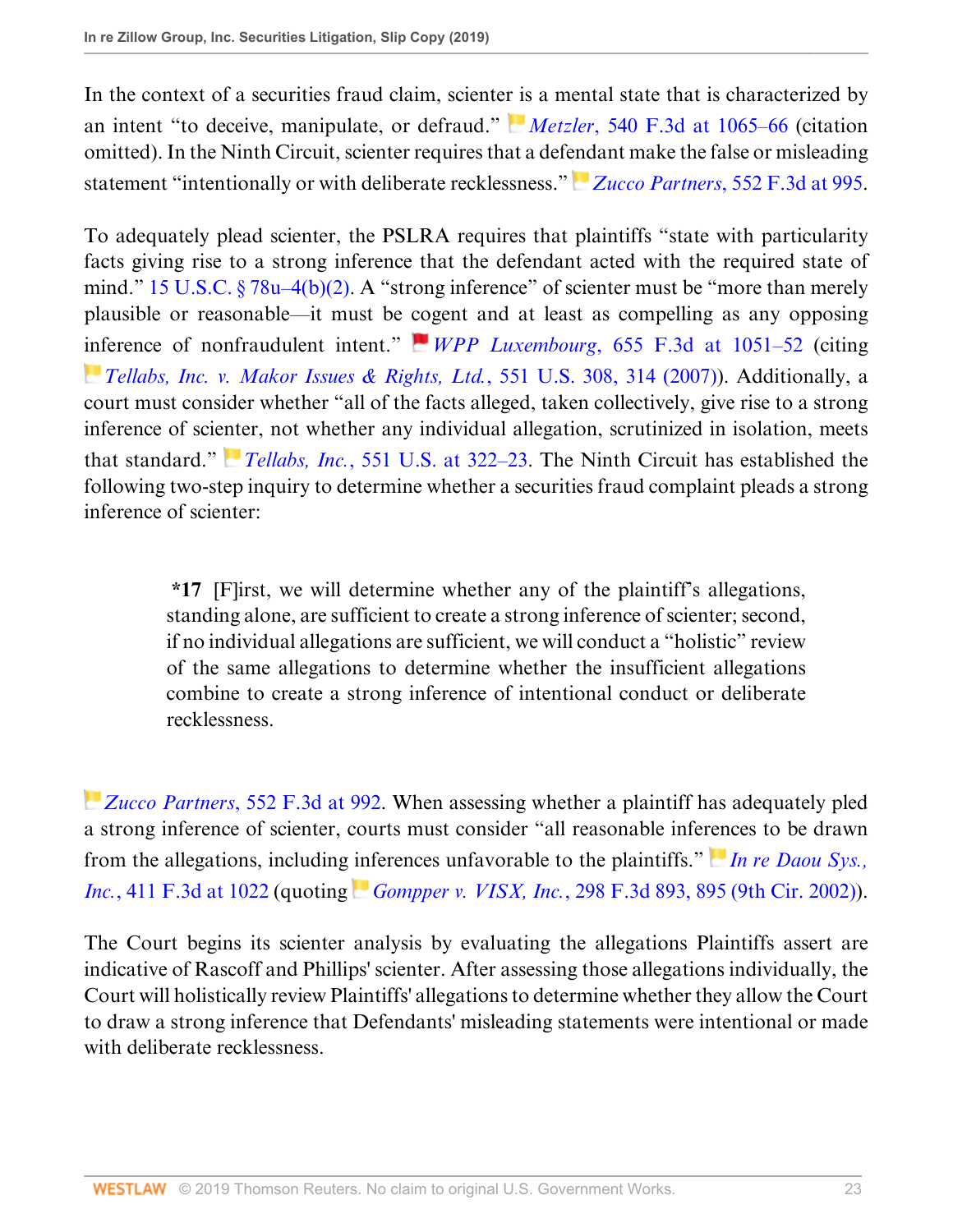# <span id="page-23-1"></span>*a. Individual Allegations Regarding Rascoff's Scienter*

Plaintiffs again allege that Rascoff's scienter can be inferred "from his participation in investor conference calls where Defendants made false exculpatory statements, and his thorough preparations for those conference calls." (*Id.* at 45–46.) Plaintiffs describe in detail how Rascoff thoroughly prepared for the relevant conference calls: that he reviewed emails provided to him from each of Zillow's departments and that he spent several days prior to the calls preparing his remarks. (*Id.* at 39–40.) Given his preparation, Plaintiffs assert that Rascoff's statements on the calls "could not have been innocently made." (*Id.* at 39.) The Court previously declined to draw an inference of scienter from this conduct because, viewed on its own, Rascoff's preparation for conference calls allows the Court to draw an equally cogent inference that Rascoff wanted to ensure that what he and oth[er Z](https://1.next.westlaw.com/Link/RelatedInformation/Flag?documentGuid=Ia27352a1e18f11d98ac8f235252e36df&transitionType=InlineKeyCiteFlags&originationContext=docHeaderFlag&contextData=(sc.Default) )illow executives said was accurate, not misleading. (*See* Dkt. No. 46 at 24.); *see also [In re Daou Sys.,](http://www.westlaw.com/Link/Document/FullText?findType=Y&serNum=2006824880&pubNum=0000506&originatingDoc=Ia2b1702064d511e9a6438b9dc1ba0379&refType=RP&fi=co_pp_sp_506_1006&originationContext=document&vr=3.0&rs=cblt1.0&transitionType=DocumentItem&contextData=(sc.Default)#co_pp_sp_506_1006) Inc.*[, 411 F.3d at 1006](http://www.westlaw.com/Link/Document/FullText?findType=Y&serNum=2006824880&pubNum=0000506&originatingDoc=Ia2b1702064d511e9a6438b9dc1ba0379&refType=RP&fi=co_pp_sp_506_1006&originationContext=document&vr=3.0&rs=cblt1.0&transitionType=DocumentItem&contextData=(sc.Default)#co_pp_sp_506_1006) (finding that the Court must consider "all reasonable inferences to be drawn from the allegations, including inferences unfavorable to the plaintiffs"). <sup>[15](#page-23-0)</sup> The second amended complaint does not include any additional allegations regarding Rascoff's preparation for conference calls that would change the Court's ruling. (*See* Dkt. No. 47 at 46–47.)

<span id="page-23-0"></span>[15](#page-23-1) Plaintiffs do not allege that Rascoff made misleading statements on the relevant conference calls, but during an unrelated television interview. (Dkt. No. 47 at 46–47.)

Plaintiffs allege that Rascoff's scienter can also be inferred from his awareness of the *Boehler* lawsuit prior to the beginning of the class period. (*Id.* at 47.) The Court previously rejected this scienter theory, emphasizing that the *Boehler* allegations were too vague and unrelated to Plaintiffs' claims to infer Rascoff's scienter. (Dkt. No. 46 at 24.) Although the second amended complaint contains more specific information regarding the claims alleged in *Boehler*, they still fall short of demonstrating that Rascoff's subsequent statements evidenced a strong inference of scienter. (*Compare* Dkt. No. 35 at 38–39, *with* Dkt. No. 47 at 22–23.)

**\*18** As discussed above, the plaintiffs in *Boehler* asserted that, among other things, a few lenders were paying above the 50% cap on co-marketing advertising by having Zillow charge a single credit card for both the lender and agent's portion of the cost. (*Id.* at 22–23, 46.) Plaintiffs state that Rascoff received an email about these allegations, which demonstrates he was on notice that "the co-marketing program was used to evade RESPA." (*Id.* at 46.) Plaintiffs characterize the *Boehler* allegations as "red [fla](https://1.next.westlaw.com/Link/RelatedInformation/Flag?documentGuid=I5fc63a1e669d11e0b63e897ab6fa6920&transitionType=InlineKeyCiteFlags&originationContext=docHeaderFlag&contextData=(sc.Default) )gs," that other courts have found sufficient to infer scienter. (Dkt. No. 51 at 24) (citing *[N.M. State Inv. Council v. Ernst &](http://www.westlaw.com/Link/Document/FullText?findType=Y&serNum=2025066440&pubNum=0000506&originatingDoc=Ia2b1702064d511e9a6438b9dc1ba0379&refType=RP&fi=co_pp_sp_506_1102&originationContext=document&vr=3.0&rs=cblt1.0&transitionType=DocumentItem&contextData=(sc.Default)#co_pp_sp_506_1102) Young LLP*[, 641 F.3d 1089, 1102 \(9th Cir. 2011\)\)](http://www.westlaw.com/Link/Document/FullText?findType=Y&serNum=2025066440&pubNum=0000506&originatingDoc=Ia2b1702064d511e9a6438b9dc1ba0379&refType=RP&fi=co_pp_sp_506_1102&originationContext=document&vr=3.0&rs=cblt1.0&transitionType=DocumentItem&contextData=(sc.Default)#co_pp_sp_506_1102).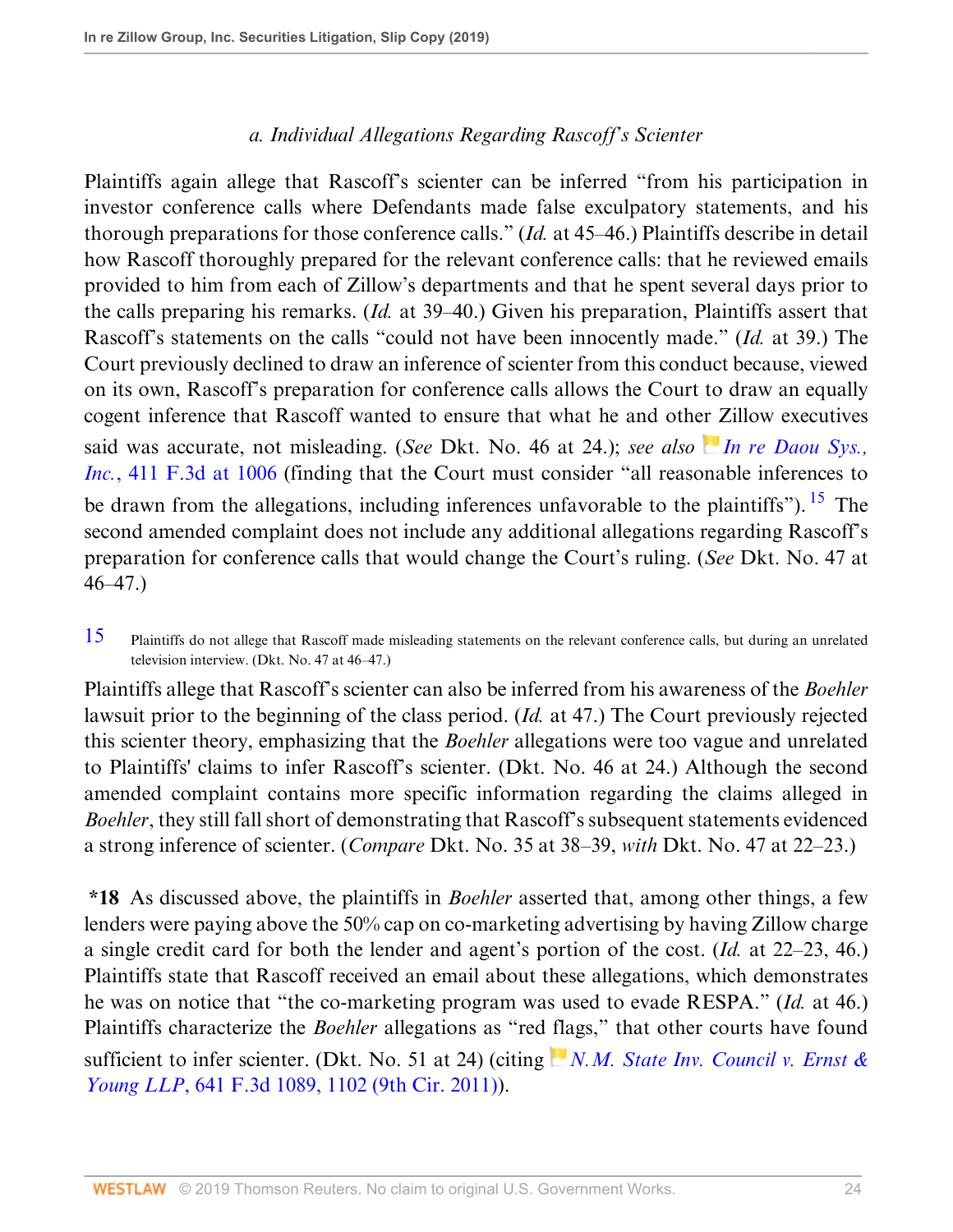While Rascoff's knowledge of the *Boehler* lawsuit certainly indicates that he was aware of how the co-marketing program operated, it does not support a strong inference of scienter regarding his statements made in May 2017. The relevant allegations in *Boehler* are different than the Plaintiffs' core allegations in this lawsuit—that co-marketing agents were making illegal referrals to lenders in exchange for the lenders paying above fair market value for advertising services. (*See generally* Dkt. No. 47.) Moreover, Rascoff's knowledge of a few instances in 2013 of lenders allegedly paying more than the 50% cap for co-marketing advertising does not allow for a cogent inference that Rascoff was deliberately reckless in 2017 when expressing an opinion about the program's legal compliance in lieu of the CFPB's investigation. The link between the *Boehler* allegations and Rascoff's statements is simply not strong enough, by itself, to draw a strong inference of scienter.

Finally, Plaintiffs allege that Rascoff's scienter can be inferred from the several misleading statements that he made during the May 2017 interview. (*Id.* at 47.) Plaintiffs assert that Rascoff's statements were intended to be misleading because the co-marketing program did not provide Zillow with a "small" amount of revenue, the program was not compliant with RESPA, and Zillow had already altered the program in response to the CFPB's investigation. (*Id.*) Plaintiffs assert that the co-marketing program did not provide a small amount of revenue based on a 2017 independent analysis that concluded 10% of Zillow's revenue had exposure to the co-marketing program. (*Id.* at 43.)

Essentially, Plaintiffs argue that if Rascoff made several misleading statements in one interview, then the Court can infer that each statement was made with the intent to deceive. While the Court has ruled that Rascoff's statements regarding the co-marketing program were materially misleading, it does not necessarily follow that they were also made with the requisite scienter. The Court does not find that Rascoff's statements, even when considered together, demonstrate that they were made with an intent to deceive. For those reasons, none of the above allegations, taken individually, support a strong inference of Rascoff's scienter.

# *b. Individual Allegations Regarding Phillips' Scienter*

Plaintiffs assert that Phillips' scienter can be inferred from: (1) her preparation for and false statements made during several conference calls during the class period; (2) her dual position as Zillow's Chief Financial Officer and Chief Legal Officer and (3) her role in performing due diligence with respect to Zillow's merger with Trulia. (Dkt. No. 47 at 47–50.) As with Plaintiffs' allegations against Rascoff, the Court concludes that Phillips' preparation for conference calls and her statements during those calls do not demonstrate a strong inference of scienter. *See supra* Part II.C.3.a.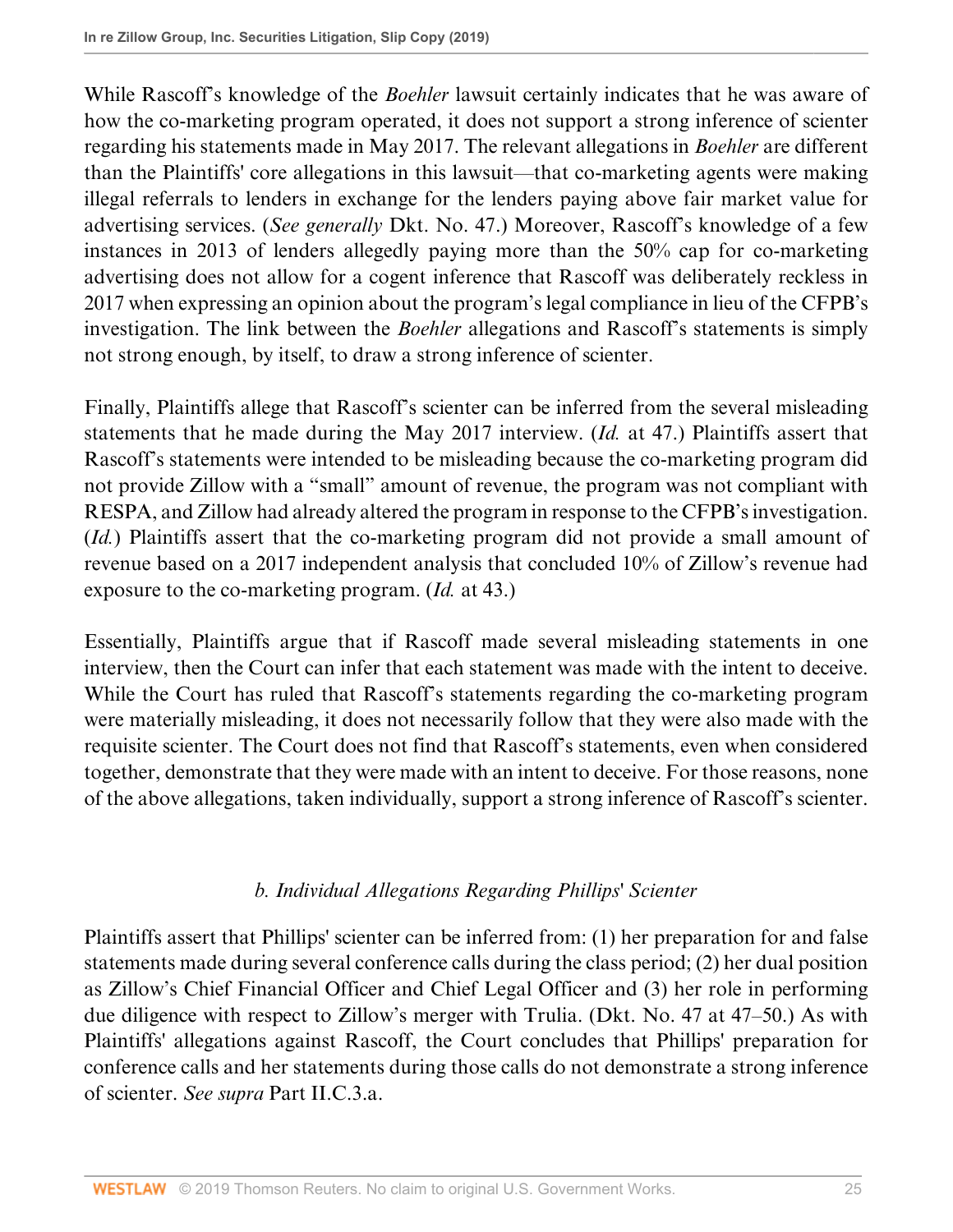**\*19** Plaintiffs allege that Phillips' scienter can be inferred from her position as Zillow's CFO and CLO. (Dkt. No. 47 at 48.) Plaintiffs specifically assert that the Court can infer that "Phillips knew, or was reckless in not knowing, that the Program violated the law based on her role in the Company and her exposure to the workings of the Program due to the CFPB's regulatory inquiry." (Dkt. No. 51 at 22.) Plaintiffs similarly allege that because Phillips "was responsible for conducting due diligence on the merger with Trulia with respect to legal matters, [she was] therefore responsible for ensuring the truth of Zillow, Inc.'s representation that none of Zillow's operations were in breach or violation of any applicable laws." (Dkt. No. 47 at 48.) The second amended complaint contains the testimony of a purported expert in merger and acquisition transactions, who asserts that a corporate officer in Phillips' position "would have conferred closely with compliance personnel and department heads in analyzing Zillow's compliance with, and legal exposure to, any rules, regulations and laws, including RESPA." (*Id.* at 49–50.)

The Court concludes that none of the allegations regarding Phillips' position in Zillow, by itself, demonstrate that her statements were made with a strong inference of scienter. However, as explained in the following section, the Court again considers these allegations as part of its holistic review regarding Defendants' scienter.

# *c. Scienter Allegations Viewed Holistically*

In its prior order, the Court ruled that the allegations contained in the amended complaint, taken collectively, did not support a strong inference of scienter. (Dkt. No. 46 at 28.) That conclusion rested heavily on the Court's determination that Plaintiffs had failed to allege particularized facts to support their theory that Zillow designed the co-marketing program in a way that allowed agents and lenders to violate RESPA and that the company was encouraging such violations. (*Id.* at 28.) In the absence of such facts, the Court concluded that Defendants' statements were not materially misleading and supported an opposite inference than the one Plaintiffs argued was indicative of their scienter—that "Defendants believed the co-marketing program did not violate RESPA." (*Id.*)

As the Court has now explained in close detail, the second amended complaint contains particularized facts that plausibly allege Zillow designed the co-marketing program in a way that violated RESPA and that Zillow was encouraging such violations. *See supra* Part II.B.1– 2. Having made that finding, the Court now concludes that the allegations in the second amended complaint, viewed holistically, support a strong inference that both Rascoff and Phillips were deliberately reckless in making the statements that the Court has identified as materially misleading.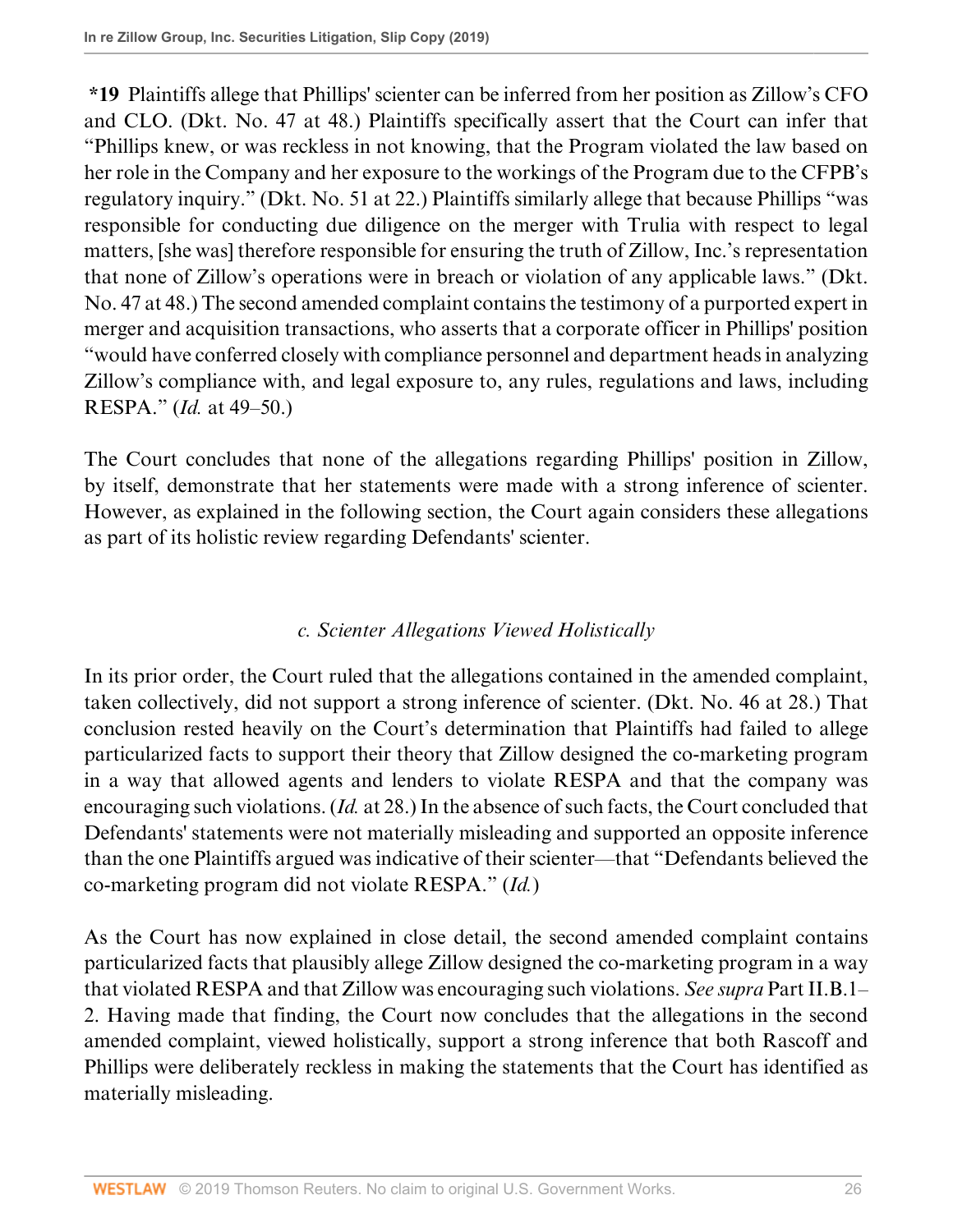In reaching this concl[usio](https://1.next.westlaw.com/Link/RelatedInformation/Flag?documentGuid=I63627caaaf8a11de9988d233d23fe599&transitionType=InlineKeyCiteFlags&originationContext=docHeaderFlag&contextData=(sc.Default) )n, the Court relies on the so-called "core operations" inference to establish scienter. *See S. Ferry LP No. 2 v. Killinger*[, 687 F. Supp. 2d 1248, 1254 \(W.D.](http://www.westlaw.com/Link/Document/FullText?findType=Y&serNum=2019945469&pubNum=0004637&originatingDoc=Ia2b1702064d511e9a6438b9dc1ba0379&refType=RP&fi=co_pp_sp_4637_1254&originationContext=document&vr=3.0&rs=cblt1.0&transitionType=DocumentItem&contextData=(sc.Default)#co_pp_sp_4637_1254) [Wash. 2009\)](http://www.westlaw.com/Link/Document/FullText?findType=Y&serNum=2019945469&pubNum=0004637&originatingDoc=Ia2b1702064d511e9a6438b9dc1ba0379&refType=RP&fi=co_pp_sp_4637_1254&originationContext=document&vr=3.0&rs=cblt1.0&transitionType=DocumentItem&contextData=(sc.Default)#co_pp_sp_4637_1254). "Under the core operations theory, it is reasonable to conclude that highranking corporate officers have knowledge of the critical core operations of their companies." *Id.* The Court has previously held that scienter can be inferred where a corporate officer [stat](https://1.next.westlaw.com/Link/RelatedInformation/Flag?documentGuid=I63627caaaf8a11de9988d233d23fe599&transitionType=InlineKeyCiteFlags&originationContext=docHeaderFlag&contextData=(sc.Default) )es that he or she knew about or was monitoring the subject of the misleading statements. *[Id.](http://www.westlaw.com/Link/Document/FullText?findType=Y&serNum=2019945469&pubNum=0004637&originatingDoc=Ia2b1702064d511e9a6438b9dc1ba0379&refType=RP&fi=co_pp_sp_4637_1258&originationContext=document&vr=3.0&rs=cblt1.0&transitionType=DocumentItem&contextData=(sc.Default)#co_pp_sp_4637_1258)* [at 1258–59.](http://www.westlaw.com/Link/Document/FullText?findType=Y&serNum=2019945469&pubNum=0004637&originatingDoc=Ia2b1702064d511e9a6438b9dc1ba0379&refType=RP&fi=co_pp_sp_4637_1258&originationContext=document&vr=3.0&rs=cblt1.0&transitionType=DocumentItem&contextData=(sc.Default)#co_pp_sp_4637_1258) "Allegations that rely on the core-operations in[fer](https://1.next.westlaw.com/Link/RelatedInformation/Flag?documentGuid=I84f4b75d7e9511dd9876f446780b7bdc&transitionType=InlineKeyCiteFlags&originationContext=docHeaderFlag&contextData=(sc.Default) )ence are among the allegations that may be considered in the complete PSLRA analysis." *South Ferry*[, 542 F.3d at 784.](http://www.westlaw.com/Link/Document/FullText?findType=Y&serNum=2016936038&pubNum=0000506&originatingDoc=Ia2b1702064d511e9a6438b9dc1ba0379&refType=RP&fi=co_pp_sp_506_784&originationContext=document&vr=3.0&rs=cblt1.0&transitionType=DocumentItem&contextData=(sc.Default)#co_pp_sp_506_784)

The second amended complaint alleges particularized facts demonstrating that the comarketing program was part of Zillow's core operations and that Rascoff and Phillips made various statements displaying their familiarity with the program. Zillow's primary source of revenue is selling advertising to real estate agents, with the co-marketing program being one of its products. (Dkt. No. 47 at 9.) In November 2015, Phillips stated that "co-marketing with lenders and agents is a very small part of our business, a small part of [Average Revenue Per Account]." (*Id.* at 26.) In May 2017, Phillips reiterated that "we don't break out the amount of the revenue that comes from co-marketing efforts, but we have said and it continues to be the case that it's a small portion of overall revenue." (*Id.* at 38.) Later that month, while discussing the CFPB's investigation into the co-marketing program, Rascoff said "We haven't disclosed the amount of revenue [from co-marketing], we've said its small, but we haven't disclosed it, and you know, it's an ongoing conversation." (*Id.* at 40.) In contrast to these statements, an May 2017 independent financial analysis suggested that "in excess of 10% of Zillow's revenue was exposed to illegal co-marketing, and that revenues from comarketing are highly profitable." (*Id.* at 43.)

**\*20** Phillips and Rascoff also made numerous statements displaying their familiarity with how the co-marketing program was designed and operated. As the CFPB began increasing enforcement actions in 2015, Phillips stated that "we are not seeing lenders depart from [the co-marketing program] notwithstanding the CFPB and the CFPB's recent pronouncements and actions," and that Zillow "monitor[ed] the CFPB and the things that they are saying and doing to make sure that we remain in compliance and to make sure that we understand how their activities relate to our business." (*Id.* at 34.) In February 2017, Phillips stated that "[w]e think though that the way we have put [the co-marketing program] together enabled agents and lenders to participate in full compliance with the law." (*Id.* at 38.) Acknowledging the CFPB's two-year investigation into the co-marketing program, Rascoff stated that "[w]e think the way we've constructed the program is completely compliant and allows agents and lenders to stay within the confines of the law that govern this." (*Id.* at 40.)

Given that Phillips and Rascoff were familiar with how the co-marketing program "was put together" and "structured," the Court can reasonably infer that they would have been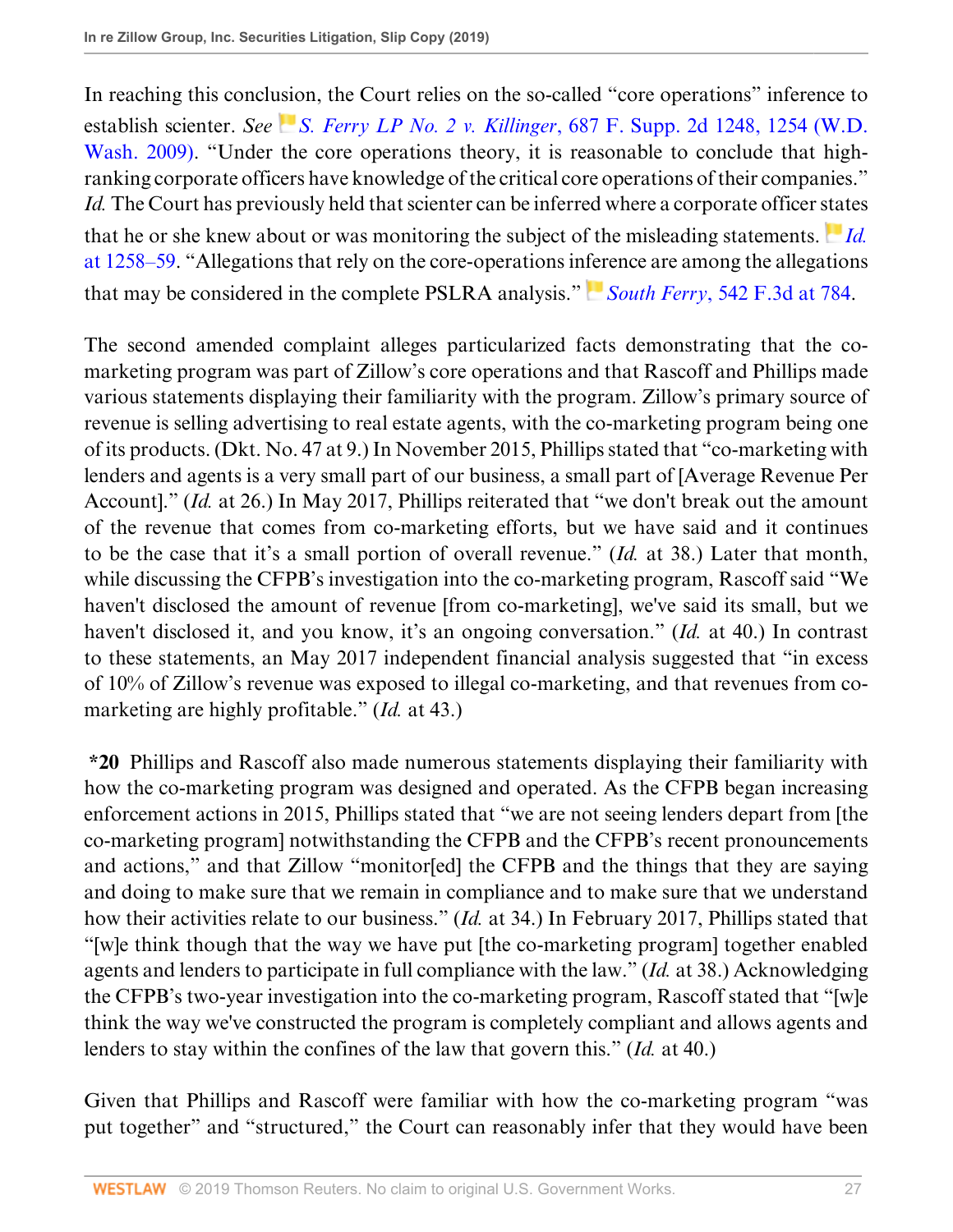aware of those aspects of the co-marketing program that Plaintiffs have plausibly alleged violated RESPA. For example, both Phillips and Rascoff must have known that Zillow was instructing employees to track the amount of business co-marketing agents "did in lender referrals," or that individual lenders could use the program to pay more than the 50% cap on advertising. *See supra* Part II.B.1–2. Given that Phillips and Rascoff were "monitor[ing] the CFPB and the things that they are saying and doing," the Court can reasonably infer that they would have been aware of January 2017 consent judgment that suggested the co-marketing program was being used to violate RESPA and familiar with the CFPB's investigation of Zillow's co-marketing program. *See supra* Part II.B.2. Such inferences seem particularly appropriate when also considering the other allegations Plaintiffs have alleged in support of Defendants' scienter: that Rascoff was aware of RESPA violations involving the comarketing program, that Phillips performed detailed due diligence regarding the company's legal compliance before its merger with Trulia, and that Zillow altered the co-marketing program in the midst of the CFPB's investigation, but did not make the changes public. *See supra* Part II.B.3.b.

Viewing these allegations holistically, the Court can infer that Phillips and Rascoff were at least deliberately reckless in continuing to make statements that the co-marketing program was legally compliant. When considering the new allegations contained in the second amended complaint, this inference is cogent and at least as strong as the competing innocent inference that the Court previously found. (*See* Dkt. No. 46 at 29–30.)

# 5. Loss Causation

"Broadly speaking, loss causation refers to the causal relati[onsh](https://1.next.westlaw.com/Link/RelatedInformation/Flag?documentGuid=I3a651d0f1e4111e4b86bd602cb8781fa&transitionType=InlineKeyCiteFlags&originationContext=docHeaderFlag&contextData=(sc.Default) )ip between a material misrepresentation and the economic loss suffered by an investor." *[Loos v. Immersion Corp.](http://www.westlaw.com/Link/Document/FullText?findType=Y&serNum=2033986956&pubNum=0000506&originatingDoc=Ia2b1702064d511e9a6438b9dc1ba0379&refType=RP&fi=co_pp_sp_506_887&originationContext=document&vr=3.0&rs=cblt1.0&transitionType=DocumentItem&contextData=(sc.Default)#co_pp_sp_506_887)*, [762 F.3d 880, 887 \(9th Cir. 2014\)](http://www.westlaw.com/Link/Document/FullText?findType=Y&serNum=2033986956&pubNum=0000506&originatingDoc=Ia2b1702064d511e9a6438b9dc1ba0379&refType=RP&fi=co_pp_sp_506_887&originationContext=document&vr=3.0&rs=cblt1.0&transitionType=DocumentItem&contextData=(sc.Default)#co_pp_sp_506_887) (citation omitted). To successfully plead loss causation, a plaintiff must plausibly allege that the decline in the defendant's share price was proximately caused by a revelation of fraudulent activity rather than [by](https://1.next.westlaw.com/Link/RelatedInformation/Flag?documentGuid=I7bfd96fd738e11ddb6a3a099756c05b7&transitionType=InlineKeyCiteFlags&originationContext=docHeaderFlag&contextData=(sc.Default) ) changing market conditions, changing investor expectations, or other unrelated factors. *Metzler*[, 540 F.3d at 1062.](http://www.westlaw.com/Link/Document/FullText?findType=Y&serNum=2016838098&pubNum=0000506&originatingDoc=Ia2b1702064d511e9a6438b9dc1ba0379&refType=RP&fi=co_pp_sp_506_1062&originationContext=document&vr=3.0&rs=cblt1.0&transitionType=DocumentItem&contextData=(sc.Default)#co_pp_sp_506_1062) Put another way, the plaintiff must plausibly all[ege](https://1.next.westlaw.com/Link/RelatedInformation/Flag?documentGuid=I7bfd96fd738e11ddb6a3a099756c05b7&transitionType=InlineKeyCiteFlags&originationContext=docHeaderFlag&contextData=(sc.Default) ) that the defendant's fraud was "revealed to the market and caused the resulting losses." *Id.* [at 1063](http://www.westlaw.com/Link/Document/FullText?findType=Y&serNum=2016838098&pubNum=0000506&originatingDoc=Ia2b1702064d511e9a6438b9dc1ba0379&refType=RP&fi=co_pp_sp_506_1063&originationContext=document&vr=3.0&rs=cblt1.0&transitionType=DocumentItem&contextData=(sc.Default)#co_pp_sp_506_1063).

In its prior order, the Court stated that "if Plaintiffs amend their complaint and successfully plead that Defendants made a material misleading statement regarding the co-marketing program's compliance with RESPA, then they could plausibly allege that Zillow's August 2017 statements represented [a '](https://1.next.westlaw.com/Link/RelatedInformation/Flag?documentGuid=I7bfd96fd738e11ddb6a3a099756c05b7&transitionType=InlineKeyCiteFlags&originationContext=docHeaderFlag&contextData=(sc.Default) )corrective disclosure' that would support loss causation." (Dkt. No. 46 at 31) (citing *Metzler*[, 540 F.3d at 1063–64](http://www.westlaw.com/Link/Document/FullText?findType=Y&serNum=2016838098&pubNum=0000506&originatingDoc=Ia2b1702064d511e9a6438b9dc1ba0379&refType=RP&fi=co_pp_sp_506_1063&originationContext=document&vr=3.0&rs=cblt1.0&transitionType=DocumentItem&contextData=(sc.Default)#co_pp_sp_506_1063)). Plaintiffs